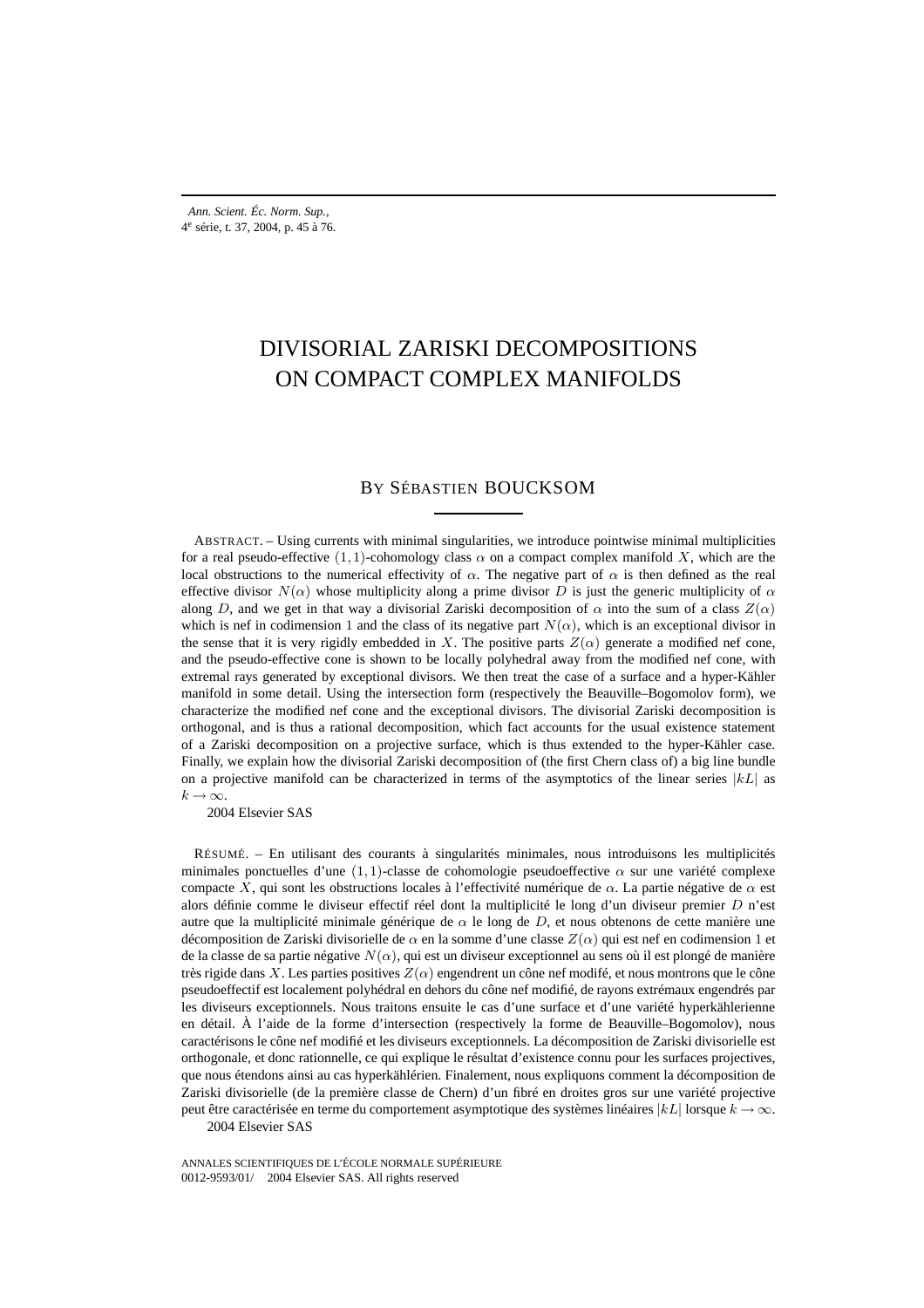#### **1. Introduction**

It is known since the pioneering work of O. Zariski [19] that the study of the ring

$$
R(X,D) := \bigoplus_{k \geq 0} H^0(X, \mathcal{O}(kD)),
$$

where  $D$  is an effective divisor on a projective surface  $X$ , can be reduced to the case where  $D$  is numerically effective (nef). The more precise result obtained by Zariski is that any effective **Q**-divisor D on a projective surface X can be uniquely decomposed into a sum  $D = P + N$  where P is a nef Q-divisor (the positive part),  $N = \sum a_i D_i$  is an effective **Q**-divisor (the negative part) such that the Gram matrix  $(D_i \cdot D_j)$  is negative definite, and P is orthogonal to  $N$  with respect to the intersection form. Zariski shows that the natural inclusion  $H^0(kP) \to H^0(kD)$  is necessarily an isomorphism in that case, relating the decomposition to the original problem.

The proof of the uniqueness in this decomposition shows that the negative part  $N$  only depends on the class  $\{D\}$  of D in the Néron–Severi group  $NS(X)$ , so that  $\{D\} \mapsto \{P\}$  yields a map from part of the pseudo-effective cone to the nef cone, which we want to study geometrically.

Building upon the construction by J.-P. Demailly of metrics with minimal singularities on a pseudo-effective line bundle  $L$  over a compact complex manifold, we introduce the minimal multiplicity  $\nu(\alpha, x)$  of an arbitrary real pseudo-effective  $(1, 1)$ -class  $\alpha$  on a compact complex manifold X at some point  $x \in X$ . This multiplicity  $\nu(\alpha, x)$  is the local obstruction at x to the numerical effectivity of  $\alpha$ . The set of points  $x \in X$  at which  $\nu(\alpha, x)$  is positive is a countable union of closed analytic subsets which we call the non-nef locus of  $\alpha$ . It turns out that this nonnef locus contains only finitely many prime divisors (Theorem 3.14), and the divisorial Zariski decomposition of  $\alpha$  is then obtained by subtracting from  $\alpha$  the divisorial part of its non-nef locus, counting multiplicities. More precisely, we define the negative part of such a class  $\alpha$  by setting  $N(\alpha) = \sum \nu(\alpha, D)D$ , where D ranges over the prime divisors of X and  $\nu(\alpha, D)$  is the generic multiplicity of  $\alpha$  along D (cf. Section 3). This negative part  $N(\alpha)$  is an effective **R**-divisor which is exceptional in the sense that it is very rigidly imbedded in  $X$ . For instance, when  $X$  is a surface, the divisors we obtain in that way are exactly the effective **R**-divisors whose support  $D_1, \ldots, D_r$  has negative definite Gram matrix  $(D_i \cdot D_j)$ .

The difference  $Z(\alpha) := \alpha - \{N(\alpha)\}\$ is a real pseudo-effective  $(1, 1)$ -class on X which we call the Zariski projection of  $\alpha$ . It is not a nef class, but is somehow nef in codimension 1, in the sense that its non-nef locus does not contain any prime divisor. The set of such classes is a closed convex cone which we call the modified nef cone. The decomposition  $\alpha = Z(\alpha) + \{N(\alpha)\}\$ we call the divisorial Zariski decomposition of  $\alpha$ , and it is just induced by the Siu decomposition of a closed positive current with minimal singularities in  $\alpha$  when the latter is big. For such a big class, we give a criterion to recognize a decomposition  $\alpha = p + \{N\}$  into a modified nef and big class and the class of an effective real divisor as the divisorial Zariski decomposition of  $\alpha$ , in terms of the non-Kähler locus of p (cf. Section 3.5).

The geometric picture is now as follows: the pseudo-effective cone of a compact complex manifold  $X$  is locally polyhedral away from the modified nef cone, with extremal rays that write  $\mathbf{R}_{+} \{D\}$  for some exceptional prime D of X. The Zariski projection Z yields a projection from the pseudo-effective cone to the modified nef cone parallel to these exceptional rays, which map is concave (in some sense) and homogeneous, but not continuous up to the boundary of the pseudo-effective cone in general. The fibre  $Z^{-1}(p)$  of Z above a modified nef class p is a countable union of simplicial cones generated by exceptional families of primes.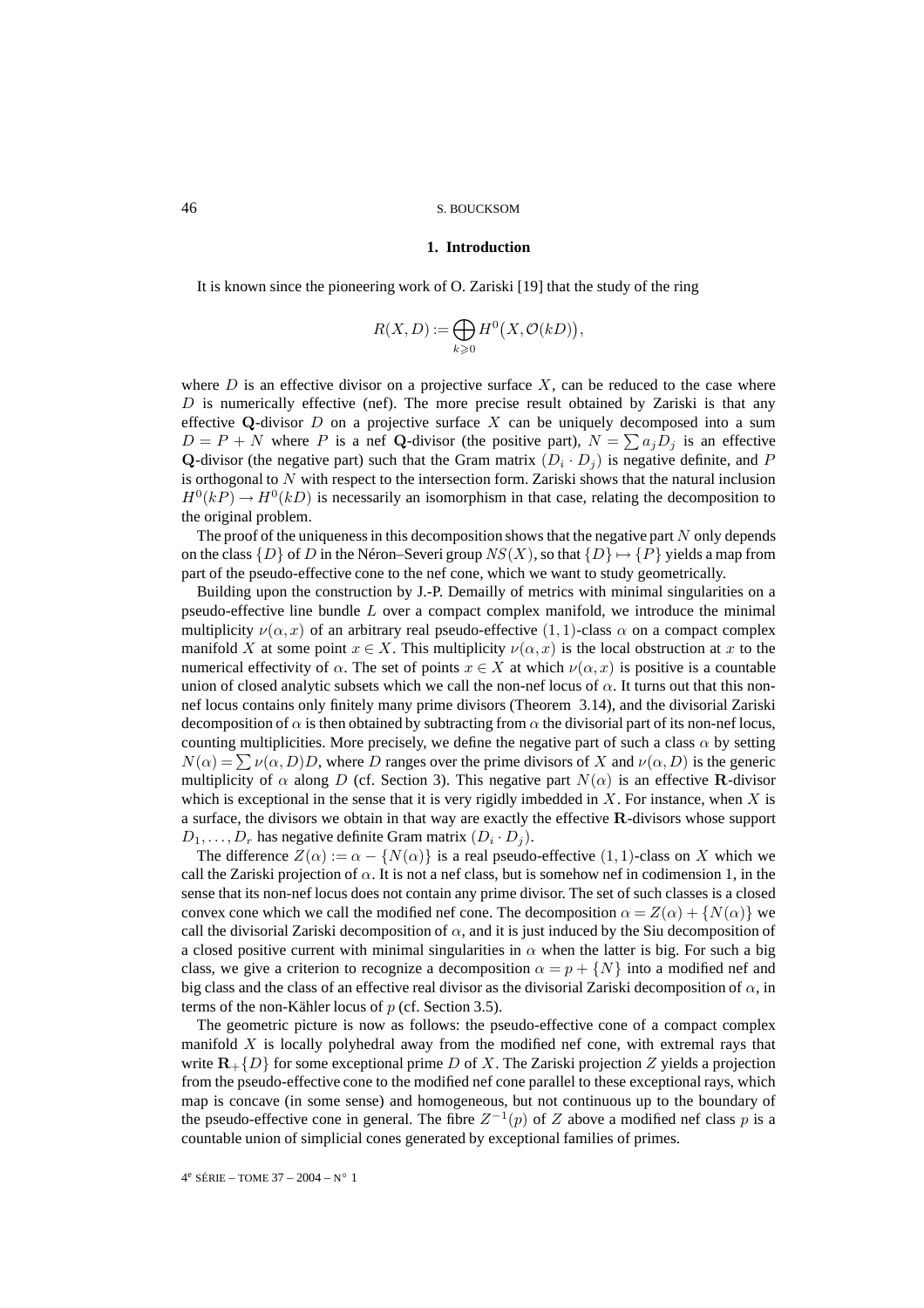When X is a surface, a modified nef class is just a nef class; when  $\alpha$  is the class of an effective **Q**-divisor D on a projective surface, the divisorial Zariski decomposition of  $\alpha$  is just the original Zariski decomposition of D. More generally, we show that the divisorial decomposition of a pseudo-effective class  $\alpha$  on a Kähler surface is the unique orthogonal decomposition of  $\alpha$  into the sum of a modified nef class and the class of an exceptional (in some sense) effective **R**-divisor. This fact accounts for the rationality of the Zariski decomposition on a surface, meaning that the negative part  $N(\alpha)$  is rational when  $\alpha$  is.

An interesting fact is that much of the well-known case of a surface carries on to the case where  $X$  is a compact hyper-Kähler manifold. Using the quadratic Beauville–Bogomolov form on  $H^{1,1}(X,\mathbf{R})$  and deep results due to D. Huybrechts, we can prove the following facts: a family of primes is exceptional in our sense iff the corresponding Gram matrix is negative definite. In particular, a prime is exceptional iff it has negative square, and this forces it to be uniruled (Proposition 4.7). The modified nef cone of a hyper-Kähler manifold is just the dual cone to the pseudoeffective cone, which is also the closure of the so-called birational (or bimeromorphic) Kähler cone. Finally, the divisorial Zariski decomposition is the unique orthogonal decomposition into the sum of a modified nef class and an exceptional divisor. In particular, the divisorial Zariski decomposition is also rational in that case.

In a last part, we explain how to tackle the above constructions in a more algebraic fashion. When L is a big **R**-divisor on a projective manifold, we prove that the divisorial Zariski projection of L is the only decomposition  $L = P + N$  into real divisors with P modified nef and  $H^0(\lfloor kP \rfloor) = H^0(\lfloor kL \rfloor)$  for every k. The minimal multiplicities of  $\{L\}$  (and thus its negative part) can be recovered from the asymptotic behaviour of the sections of  $kL$ . The case of a general pseudo-effective line bundle L is then handled by approximating it by  $L + \varepsilon A$ , where A is ample.

Shortly after this paper was completed, we have been informed by R. Lazarsfeld of an unpublished work of N. Nakayama [16] in which (among other things) the algebraic version of our constructions is studied in detail, in the case of a pseudo-effective **R**-divisor on a projective manifold. Following the advice of the referee, we have included as an appendix a brief summary of some aspects of [16] which may prove interesting in the perspective of the present work.

#### **2. Technical preliminaries**

### **2.1.** ∂∂**-cohomology**

When X is an arbitrary complex manifold, the  $\partial \overline{\partial}$ -lemma of Kähler geometry does not hold, and it is thus better to work with  $\partial \partial$ -cohomology. We will just need the  $(1,1)$ -cohomology space  $H^{1,1}_{\partial \overline{\partial}}(X,\mathbf{C})$ , which is defined as the quotient of the space of d-closed smooth (1, 1)-forms modulo the  $\partial\partial$ -exact ones. The real structure on the space of forms induces a real structure on  $H_{\partial \overline{\partial}}^{1,1}(X, \mathbf{C})$ , and we denote by  $H_{\partial \overline{\partial}}^{1,1}(X, \mathbf{R})$  the space of real points.

The canonical map from  $H_{\partial \overline{\partial}}^{1,1}(X, \mathbf{C})$  to the quotient of the space of d-closed (1, 1)-currents modulo the  $\partial \overline{\partial}$ -exact ones is injective (because, for any degree 0 current f,  $\partial \overline{\partial} f$  is smooth iff f is), and is also surjective: given a closed  $(1, 1)$ -current T, one can find a locally finite open covering  $U_j$  of X such that  $T = \partial \partial f_j$  is  $\partial \partial$ -exact on  $U_j$ . If  $\rho_j$  is a partition of unity associated to  $U_j$  and  $\widetilde f:=\sum\rho_jf_j,$  then  $T-\partial\overline{\partial} \widetilde f$  is smooth. Indeed, on  $U_i$ , it is just  $\partial\overline{\partial}\sum_j\rho_j(f_i-f_j),$  and each  $f_i - f_j$  is smooth since it is even pluri-harmonic. As a consequence, a class  $\alpha \in H^{1,1}_{\partial \overline{\partial}}(X,\mathbf{C})$ can be seen as an affine space of closed  $(1, 1)$ -currents. We denote by  $\{T\} \in H_{\partial \overline{\partial}}^{1,1}(\overline{X}, \mathbf{C})$  the class of the current T. Remark that  $i\partial\overline{\partial}$  is a real operator (on forms or currents), so that if T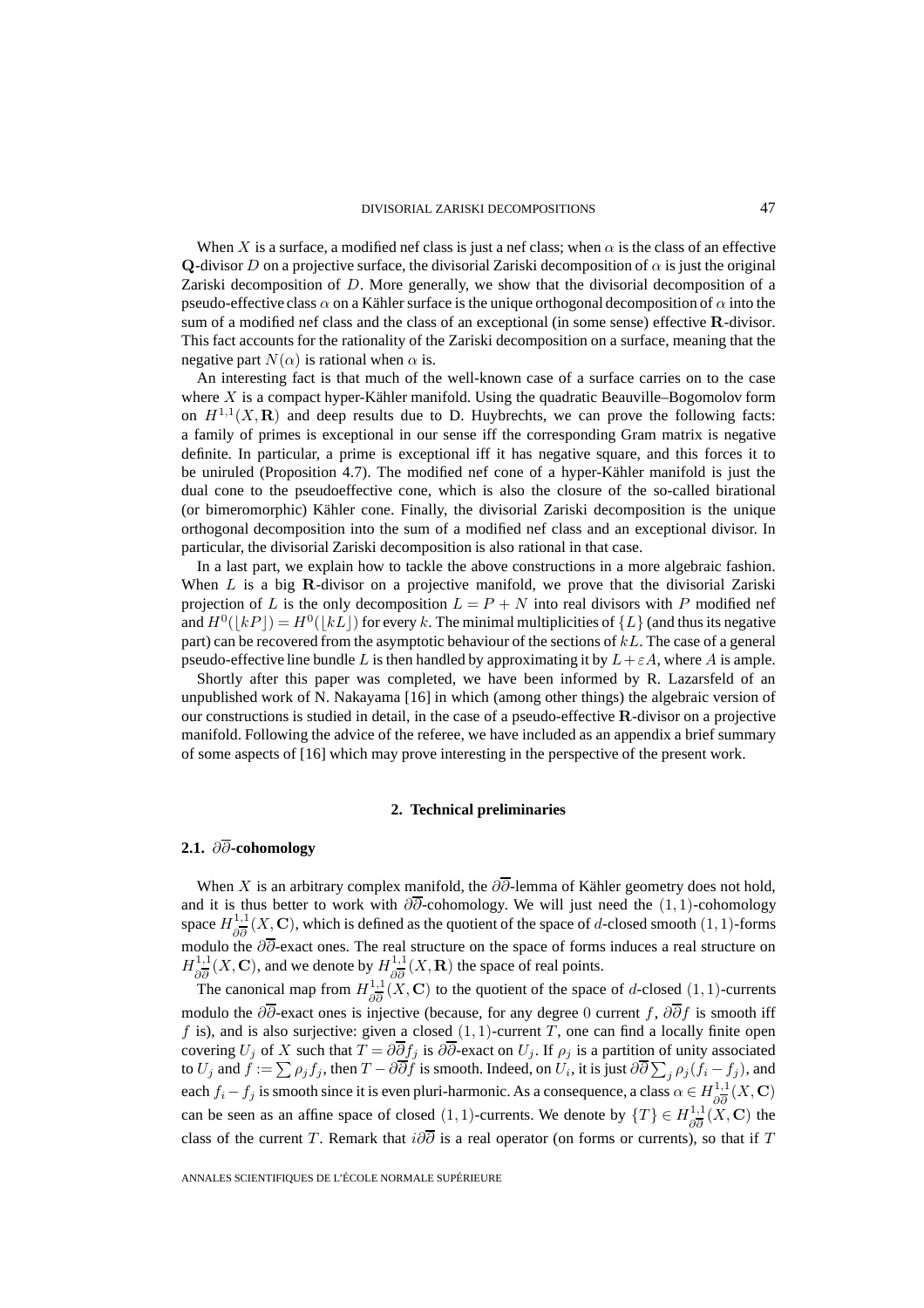is a real closed  $(1, 1)$ -current, its class  $\{T\}$  lies in  $H^{1,1}_{\partial \overline{\partial}}(X,\mathbf{R})$  and consists of all the closed currents  $T + i\partial \overline{\partial}\varphi$  where  $\varphi$  is a real current of degree 0.

When X is furthermore compact, it can be shown that  $H_{\partial \overline{\partial}}^{1,1}(X, \mathbf{C})$  is finite dimensional. The operator  $\partial\overline{\partial}$  from smooth functions to smooth closed (1,1)-forms is thus an operator between Fréchet spaces with finite codimensional range; it therefore has closed range, and the quotient map  $\theta \mapsto {\theta}$  from smooth closed (1, 1)-forms to  $H^{1,1}_{\partial \overline{\partial}}(X,\mathbf{C})$  endowed with its unique finitedimensional complex vector space Hausdorff topology is thus continuous and open.

#### **2.2. General facts about currents**

#### **2.2.1. Siu decomposition**

Let T be a closed positive current of bidegree  $(p, p)$  on a complex n-fold X. We denote by  $\nu(T, x)$  its Lelong number at a point  $x \in X$ . The Lelong super-level sets are defined by  $E_c(T) := \{x \in X, \nu(T, x) \geq c\}$  for  $c > 0$ , and a well known result of Y.T. Siu [18] asserts that  $E_c(T)$  is an analytic subset of X, of codimension at least p. As a consequence, for any analytic subset  $Y$  of  $X$ , the generic Lelong number of  $T$  along  $Y$ , defined by

$$
\nu(T, Y) := \inf \{ \nu(T, x), \ x \in Y \},
$$

is also equal to  $\nu(T, x)$  for a very general  $x \in Y$ . It is also true that, for any irreducible analytic subset Y of codimension p in X, the current  $T - \nu(T, Y)[Y]$  is positive. The symbol [Y] denotes the integration current on  $Y$ , which is defined by integrating test forms on the smooth locus of Y. Since  $E_+(T) := \bigcup_{c>0} E_c(T)$  is a countable union of p-codimensional analytic subsets, it contains an at most countable family  $Y_k$  of p-codimensional irreducible analytic subsets. By what we have said,  $T - \nu(T, Y_1)[Y_1] - \cdots - \nu(T, Y_k)[Y_k]$  is a positive current for all k, thus the series  $\sum_{k\geqslant 0} \nu(T,Y_k)[Y_k]$  converges, and we have

$$
T = R + \sum_{k} \nu(T, Y_k)[Y_k]
$$

for some closed positive  $(p, p)$ -current R such that each  $E_c(R)$  has codimension  $\geq p$ . The decomposition above is called the Siu decomposition of the closed positive  $(p, p)$ -current T. Since  $\nu(T, Y) = 0$  if Y is a p-codimensional subvariety not contained in  $E_+(T)$ , it makes sense to write  $\sum_{k} \nu(T, Y_k)[Y_k] = \sum \nu(T, Y)[Y]$ , where the sum is implicitely extended over all *p*-codimensional irreducible analytic subsets  $Y \subset X$ .

#### **2.2.2. Almost positive currents**

A real (1, 1)-current T on a complex manifold X is said to be almost positive if  $T \ge \gamma$  holds for some smooth real (1, 1)-form  $\gamma$ . Let  $T \ge \gamma$  be a closed almost positive (1, 1)-current. On a small enough open set U with coordinates  $z = (z_1, \ldots, z_n)$ , we write  $T = \partial \overline{\partial} \varphi$  where  $\varphi$  is a degree 0 current. Since  $\gamma + Ci\partial \overline{\partial}|z|^2$  is a positive  $(1,1)$ -form on U for  $C > 0$  big enough, we get that  $i\partial\overline{\partial}(\varphi + C|z|^2)$  is positive, which means that  $\varphi + C|z|^2$  is (the current associated to) a (unique) pluri-subharmonic function on U. A locally integrable function  $\varphi$  on X such that  $i\partial\overline{\partial}\varphi$ is almost positive is called an almost pluri-subharmonic function, and is thus locally equal to a pluri-subharmonic function modulo a smooth function.

The Lelong number  $\nu(T, x)$  of a closed almost positive  $(1, 1)$ -current T can be defined as  $\nu(T + Ci\partial\overline{\partial}|z|^2, x)$  as above, since this does not depend on the smooth function  $C|z|^2$ . Consequently, the Siu decomposition of  $T$  can also be constructed, and writes

$$
T=R+\sum \nu(T,D)[D],
$$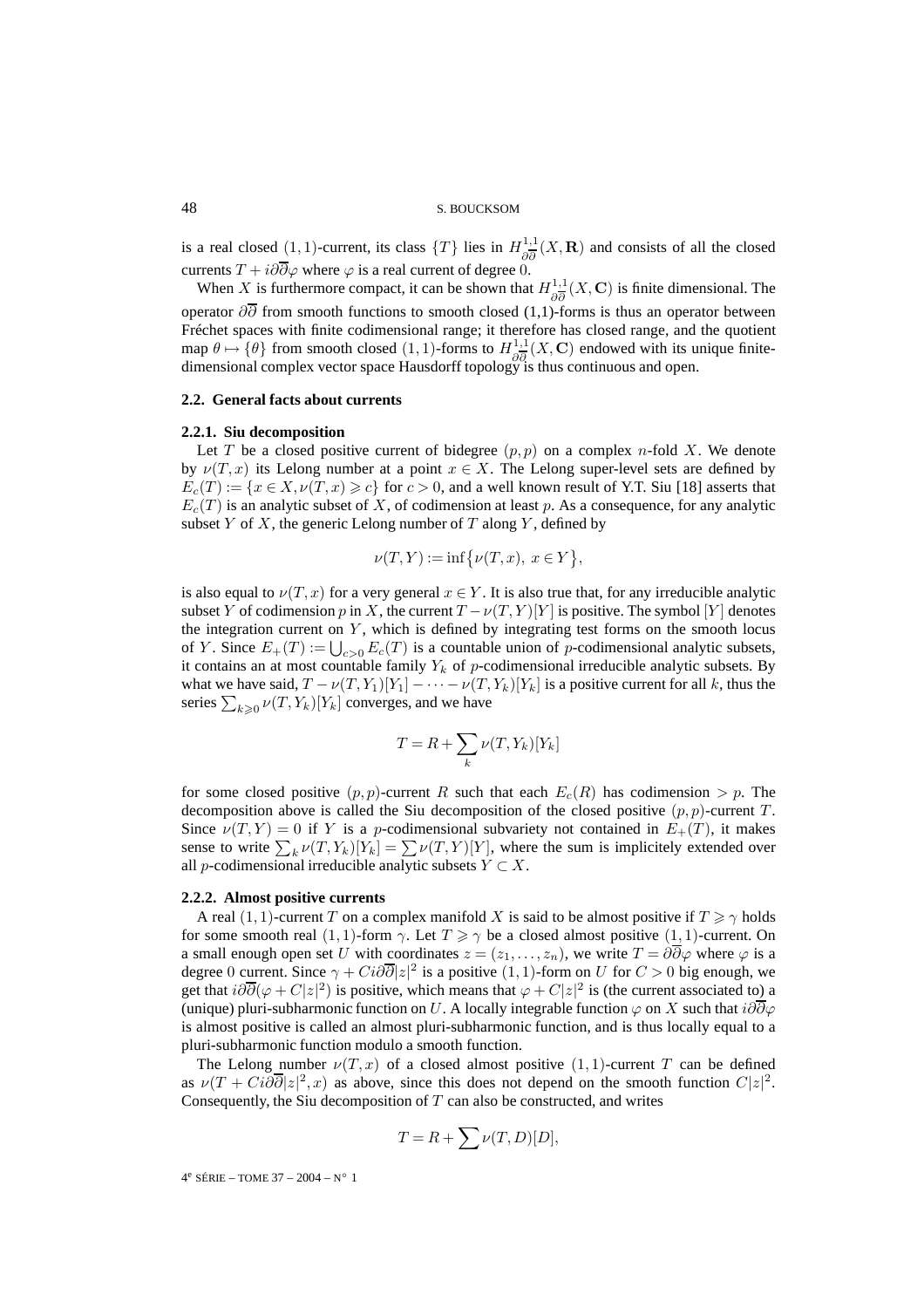where D ranges over the prime divisors of X, and R is a closed almost positive  $(1, 1)$ -current. In fact, we have  $R \ge \gamma$  as soon as  $T \ge \gamma$  for a smooth form  $\gamma$ .

#### **2.2.3. Pull-back of a current**

When  $f:Y \to X$  is a *surjective* holomorphic map between compact complex manifolds and  $T$  is a closed almost positive  $(1, 1)$ -current on  $X$ , it is possible to define its pull back  $f^{\star}T$  by f using the analogue of local equations for divisors: write  $T = \theta + i\partial\overline{\partial}\varphi$  for some smooth form  $\theta \in \{T\}$ .  $\varphi$  is then an almost pluri-subharmonic function, thus locally a plurisubharmonic function modulo  $\mathcal{C}^{\infty}$ . One defines  $f^{\star}T$  to be  $f^{\star}\theta + i\partial\overline{\partial}f^{\star}\varphi$ , as this is easily seen to be independent of the choices made. Of course, we then have  $\{f^{\star}T\} = f^{\star}\{T\}$ .

#### **2.2.4. Gauduchon metrics and compactness**

On any compact complex n-fold X, there exists a Hermitian metric  $\omega$  such that  $\omega^{n-1}$  is ∂∂-closed. Such a metric is called a Gauduchon metric. As a consequence, for every smooth real (1, 1)-form  $\gamma$ , the quotient map  $T \mapsto \{T\}$  from the set of closed (1, 1)-currents T with  $T \ge \gamma$  to  $H_{\partial \overline{\partial}}^{1,1}(X,\mathbf{R})$  is proper. Indeed, the mass of the positive current  $T - \gamma$  is controled by  $\int (T - \gamma) \wedge \omega^{n-1}$ , and  $\int T \wedge \omega^{n-1} = \{T\} \cdot \{\omega\}$  only depends on the class of T. The result follows by the weak compactness of positive currents with bounded mass. Another consequence is that the kernel of  $T \mapsto \{T\}$  meets the cone of closed positive  $(1, 1)$ -currents at the origin only.

## **2.3. Cones in the** ∂∂**-cohomology**

We now assume that X is compact, and fix some reference Hermitian form  $\omega$  (i.e. a smooth positive definite (1, 1)-form). A cohomology class  $\alpha \in H_{\partial \overline{\partial}}^{1,1}(X,\mathbf{R})$  is said to be pseudo-effective iff it contains a positive current;  $\alpha$  is nef (numerically effective) iff, for each  $\varepsilon > 0$ ,  $\alpha$  contains a smooth form  $\theta_{\varepsilon}$  with  $\theta_{\varepsilon} \geq -\varepsilon \omega$ ;  $\alpha$  is big iff it contains a Kähler current, i.e. a closed (1, 1)-current T such that  $T \geq \varepsilon \omega$  for  $\varepsilon > 0$  small enough. Finally,  $\alpha$  is a Kähler class iff it contains a Kähler form (note that a smooth Kähler current is the same thing as a Kähler form). Since any two Hermitian forms  $\omega_1$ ,  $\omega_2$  are commensurable (i.e.  $C^{-1}\omega_2 \leq \omega_1 \leq C\omega_2$  for some  $C > 0$ ), these definitions do not depend on the choice of  $\omega$ .

The set of pseudo-effective classes is a closed convex cone  $\mathcal{E} \subset H^{1,1}_{\partial \overline{\partial}}(X,\mathbf{R})$ , called the pseudo-effective cone. It has compact base, because so is the case of the cone of closed positive  $(1, 1)$ -currents. Similarly, one defines the nef cone N (a closed convex cone), the big cone B (an open convex cone), and the Kähler cone  $K$  (an open convex cone). We obviously have the inclusions

$$
\mathcal{K} \subset \mathcal{B} \subset \mathcal{E} \quad \text{and} \quad \mathcal{K} \subset \mathcal{N} \subset \mathcal{E}.
$$

By definition, X is a Kähler manifold iff its Kähler cone  $K$  is non-empty. Similarly (but this is a theorem, cf. [7])  $X$  is a Fujiki manifold (i.e. bimeromorphic to a Kähler manifold) iff its big cone B is non-empty (see also the proof of Proposition 2.3 below). If X is Kähler, K is trivially the interior of the nef cone. Similarly, if  $X$  is Fujiki,  $\beta$  is trivially the interior of the pseudo-effective cone.

We will now and then denote by  $\geq$  the partial order relation on  $H_{\partial \overline{\partial}}^{1,1}(X,\mathbf{R})$  induced by the convex cone  $\mathcal{E}$ .

#### **2.4. The Néron–Severi space**

Given a line bundle  $L$  on  $X$ , each smooth Hermitian metric  $h$  on  $L$  locally writes as  $h(x,v) = |v|^2 e^{-2\varphi(x)}$  for some smooth local weight  $\varphi$ ; the curvature form  $\Theta_h(L) := \frac{i}{\pi} \partial \overline{\partial} \varphi$  is a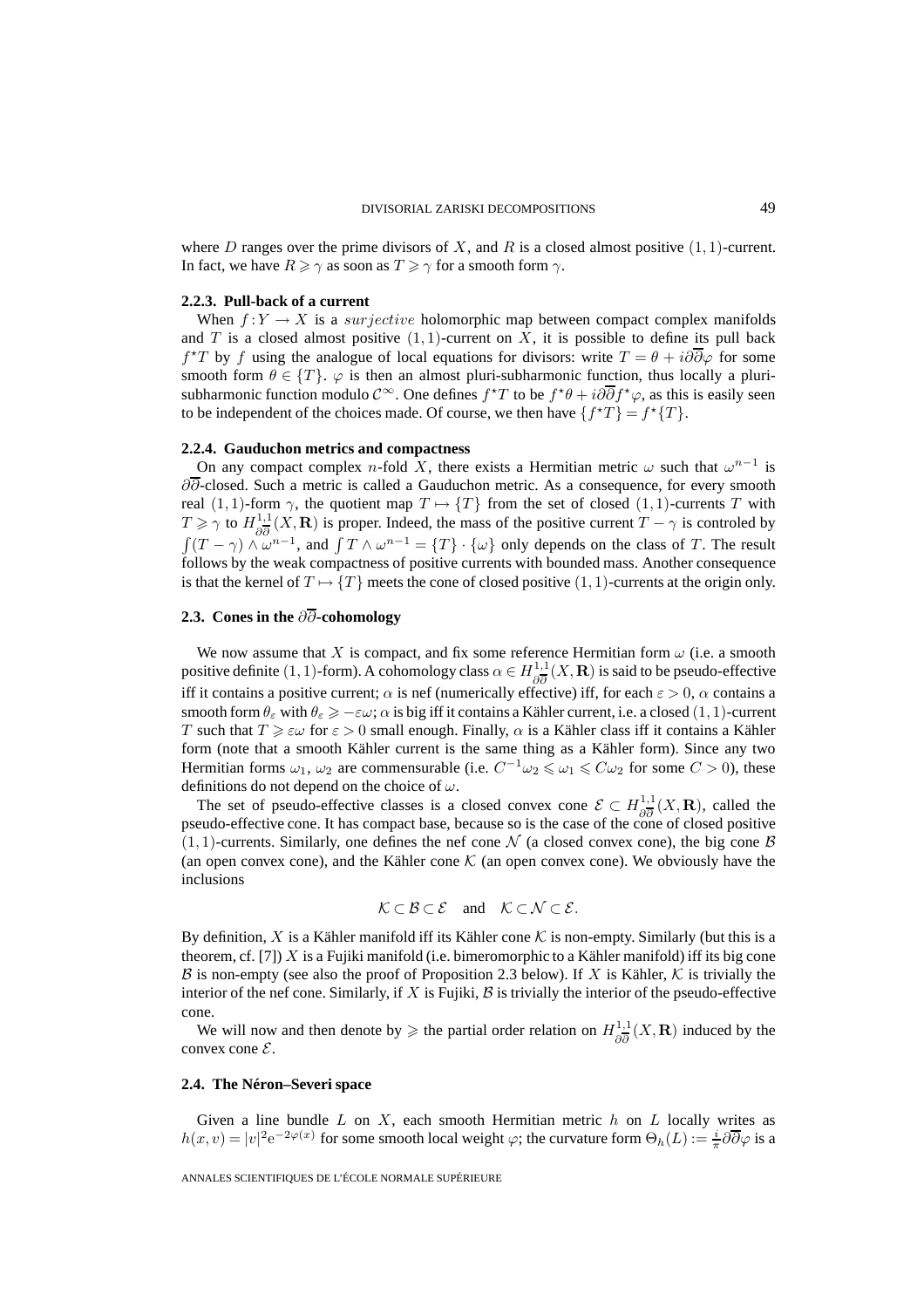globally defined real  $(1, 1)$ -form, whose class in  $H^{1,1}_{\partial \overline{\partial}}(X, \mathbf{R})$  we denote by  $c_1(L)$ , the first Chern class of L. We write  $dd^c = \frac{i}{\pi} \partial \overline{\partial}$  for short. A singular Hermitian metric h on L is by definition a metric  $h = h_{\infty} e^{-2\varphi}$ , where  $h_{\infty}$  is a smooth Hermitian metric on L and the weight  $\varphi$  is a locally integrable function. The curvature current of h is defined as  $\Theta_h(L) := \Theta_{h_{\infty}}(L) + dd^c \varphi;$ it also lies in  $c_1(L)$ . Conversely, given a smooth Hermitian metric  $h_{\infty}$  on L, any closed real  $(1, 1)$ -current T in  $c_1(L)$  can be written (by definition) as  $T = \Theta_{h_{\infty}}(L) + dd^c \varphi$ . But  $\varphi$  is just a degree 0 current a priori. However,  $\varphi$  is automatically  $L^1_{loc}$  in case T is almost positive (cf. Section 2.2.2), thus each almost positive current T in  $c_1(L)$  is the curvature form of a singular Hermitian metric on L.

The image of the homomorphism  $Pic(X) \to H^{1,1}_{\partial \overline{\partial}}(X,\mathbf{R})$   $L \mapsto c_1(L)$  is called the Néron– Severi group, denoted by  $NS(X)$ . Its rank is denoted by  $\rho(X)$ , and called the Picard number of X. The real Néron–Severi space  $NS(X)$ **R** is just the real subspace of dimension  $\rho(X)$  in  $H_{\partial \overline{\partial}}^{1,1}(X,\mathbf{R})$  generated by  $NS(X)$ . Kodaira's embedding theorem can be formulated as follows: X is a projective manifold iff the intersection of the Kähler cone K with  $NS(X)**R**$  is nonempty. Similarly,  $X$  is a Moishezon manifold (i.e. bimeromorphic to a projective manifold) iff the intersection of the big cone B with  $NS(X)**R**$  is non-empty (cf. [7]).

#### **2.5. Currents with analytic singularities**

#### **2.5.1. Definition**

A closed almost positive  $(1, 1)$ -current T on a compact complex n-fold X is said to have analytic singularities (along a subscheme  $V(\mathcal{I})$  defined by a coherent ideal sheaf  $\mathcal{I}$ ) if there exists some  $c > 0$  such that T is locally congruent to  $\frac{c}{2}dd^c \log(|f_1|^2 + \cdots + |f_k|^2)$  modulo smooth forms, where  $f_1,\ldots,f_k$  are local generators of  $\mathcal{I}$ . T is thus smooth outside the support of  $V(\mathcal{I})$ , and it is an immediate consequence of the Lelong–Poincaré formula that  $\sum \nu(T,D)D$  is just c times the divisor part of the scheme  $V(\mathcal{I})$ . If we first blow-up X along  $V(\mathcal{I})$  and then resolve the singularities, we get a modification  $\mu: X \to X$ , where X is a compact complex manifold, such that  $\mu^{-1}\mathcal{I}$  is just  $\mathcal{O}(-D)$  for some effective divisor D upstairs. The pull-back  $\mu^{\star}T$  clearly has analytic singularities along  $V(\mu^{-1}\mathcal{I}) = D$ , thus its Siu decomposition writes

$$
\mu^{\star}T = \theta + cD
$$

where  $\theta$  is a smooth  $(1, 1)$ -form. If  $T \ge \gamma$  for some smooth form  $\gamma$ , then  $\mu^* T \ge \mu^* \gamma$ , and thus  $\theta \ge \mu^* \gamma$ . This operation we call a resolution of the singularities of T.

#### **2.5.2. Regularization(s) of currents**

We will need two basic types of regularizations (inside a fixed cohomology class) for closed  $(1, 1)$ -currents, both due to J.-P. Demailly.

THEOREM 2.1 [4,5]. – *Let* T *be a closed almost positive* (1, 1)*-current on a compact complex manifold* X, and fix a Hermitian form  $\omega$ . Suppose that  $T \ge \gamma$  for some smooth real  $(1,1)$ *-form*  $\gamma$  *on* X. Then:

(i) *There exists a sequence of smooth forms*  $\theta_k$  *in*  $\{T\}$  *which converges weakly to*  $T$ *, and such that*  $\theta_k \geq \gamma - C\lambda_k \omega$  *where*  $C > 0$  *is a constant depending on the curvature of*  $(T_X, \omega)$  *only, and*  $\lambda_k$  *is a decreasing sequence of continuous functions such that*  $\lambda_k(x) \to \nu(T, x)$  *for every*  $x \in X$ *.* 

(ii) *There exists a sequence*  $T_k$  *of currents with analytic singularities in*  $\{T\}$  *which converges weakly to T*, such that  $T_k \ge \gamma - \varepsilon_k \omega$  for some sequence  $\varepsilon_k > 0$  *decreasing to* 0*, and such that*  $\nu(T_k, x)$  *increases to*  $\nu(T, x)$  *uniformly with respect to*  $x \in X$ *.*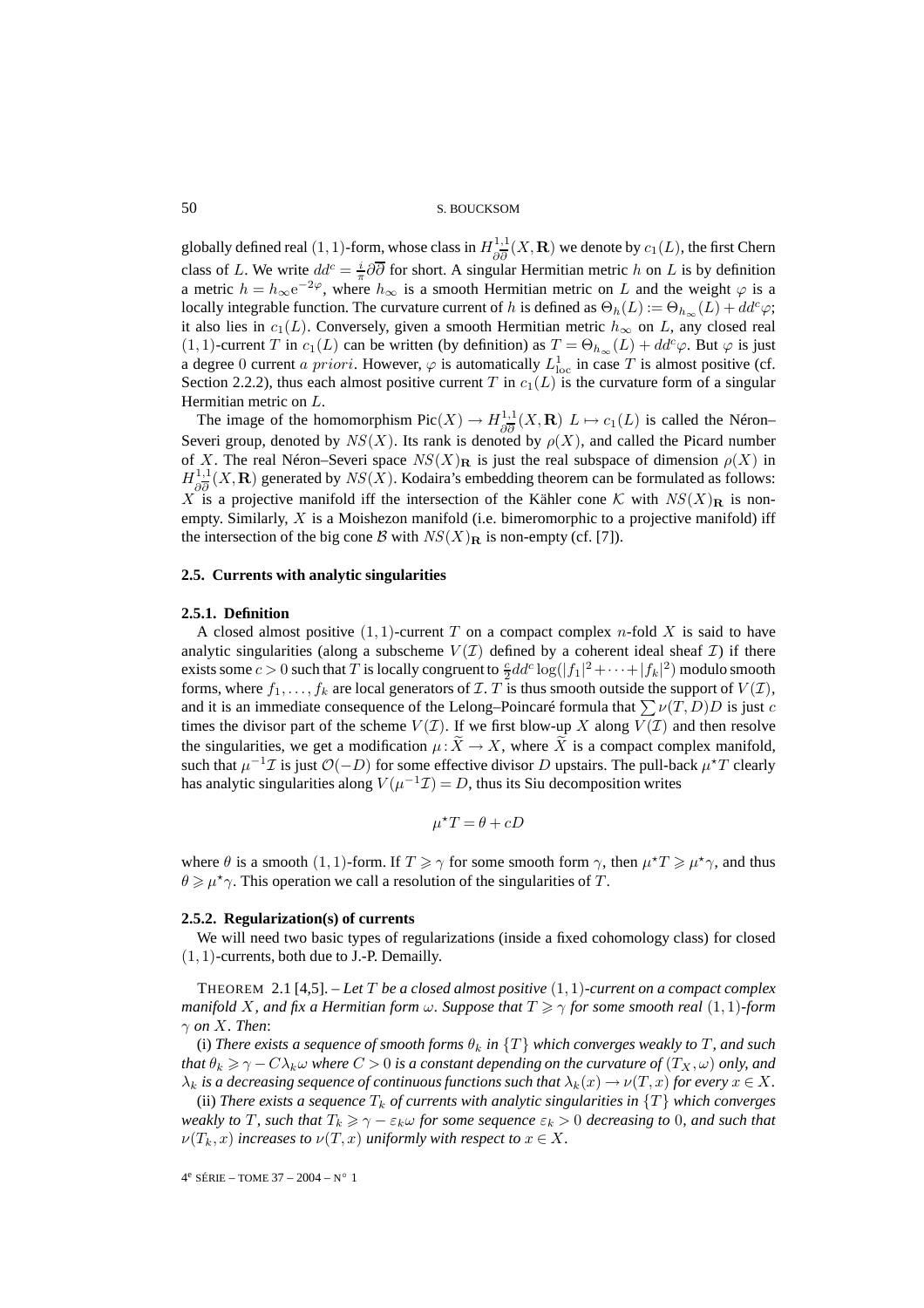Point (ii) enables us in particular to approximate a Kähler current T inside its cohomology class by Kähler currents  $T_k$  with analytic singularities, with a very good control of the singularities. A big class therefore contains plenty of Kähler currents with analytic singularities.

#### **2.6. Intersection of currents**

Just as cycles, currents can be intersected provided their singular sets are in an acceptable mutual position. Specifically, let T be a closed positive  $(1, 1)$ -current on a complex manifold X. Locally, we have  $T = dd^c \varphi$  with  $\varphi$  a pluri-subharmonic function, which is well defined modulo a pluri-harmonic (hence smooth) function. We therefore get a globally well-defined unbounded locus  $L(T)$ , which is the complement of the open set of points near which  $\varphi$  is locally bounded. Assume now that  $T_1$ ,  $T_2$  are two closed positive  $(1, 1)$ -currents such that  $L(T_j)$  is contained in an analytic set  $A_j$  (which may be X); locally, we write  $T_j = dd^c \varphi_j$  with  $\varphi_j$  a pluri-subharmonic function. If  $A_1 \cap A_2$  has codimension at least 2, then it is shown in [5] that  $\varphi_1 dd^c \varphi_2$  has locally finite mass, and that  $dd^c\varphi_1 \wedge dd^c\varphi_2 := dd^c(\varphi_1 dd^c\varphi_2)$  yields a globally defined closed positive (2, 2)-current, denoted by  $T_1 \wedge T_2$ . It is also true that  $T_1 \wedge T_2$  lies in the product cohomology class  $\{T_1\} \cdot \{T_2\} \in H^{2,2}_{\partial \overline{\partial}}(X,\mathbf{R}).$ 

We will only need the following two special cases: if  $T_1$  is a closed positive  $(1, 1)$ -current with analytic singularities along a subscheme of codimension at least 2, then  $T_1 \wedge T_2$  exists for every closed positive  $(1, 1)$ -current  $T_2$ .

If  $D_1$  and  $D_2$  are two distinct prime divisors, then  $[D_1] \wedge [D_2]$  is a well defined closed positive (2, 2)-current. Since its support is clearly contained in the set-theoretic intersection  $D_1 \cap D_2$ (whose codimension is at least 2), we have  $[D_1] \wedge [D_2] = \sum a_j [Y_j]$ , where the  $Y_j$ 's are the components of  $D_1 \cap D_2$ . In fact, it can be shown that  $\sum a_j Y_j$  is just the 2-cycle associated to the scheme-theoretic intersection  $D_1 \cap D_2$ , thus  $[D_1] \wedge [D_2]$  is just the integration current associated to the cycle  $D_1 \cdot D_2$ .

#### **2.7. The modified nef cone**

For our purposes, we need to introduce a new cone in  $H^{1,1}_{\partial \overline{\partial}}(X,\mathbf{R})$ , which is somehow the cone of classes that are nef in codimension 1. Let X be a compact complex n-fold, and  $\omega$  be some reference Hermitian form.

DEFINITION 2.2 (*Modified nef and Kähler classes*). – Let  $\alpha$  be a class in  $H_{\partial \overline{\partial}}^{1,1}(X,\mathbf{R})$ .

(i)  $\alpha$  is said to be a modified Kähler class iff it contains a Kähler current T with  $\nu(T,D)=0$ for all prime divisors  $D$  in  $X$ .

(ii)  $\alpha$  is said to be a modified nef class iff, for every  $\varepsilon > 0$ , there exists a closed  $(1, 1)$ -current  $T_{\varepsilon}$  in  $\alpha$  with  $T_{\varepsilon} \ge -\varepsilon \omega$  and  $\nu(T_{\varepsilon}, D) = 0$  for every prime D.

This is again independent of the choice of  $\omega$  by commensurability of the Hermitian forms. The set of modified Kähler classes is an open convex cone called the modified Kähler cone and denoted by  $MK$ . Similarly, we get a closed convex cone  $MN$ , the modified nef cone. Using the Siu decomposition, we immediately see that  $MK$  is non-empty iff the big cone B is non-empty, in which case  $MK$  is just the interior of  $MN$ .

*Remark* 1. – Upon regularizing the currents using (ii) of Theorem 2.1, we can always assume that the currents involved in the definition have analytic singularities along a subscheme of codimension at least 2.

*Remark* 2. – The modified nef cone of a compact complex surface is just its nef cone (cf. Section 4.2.1).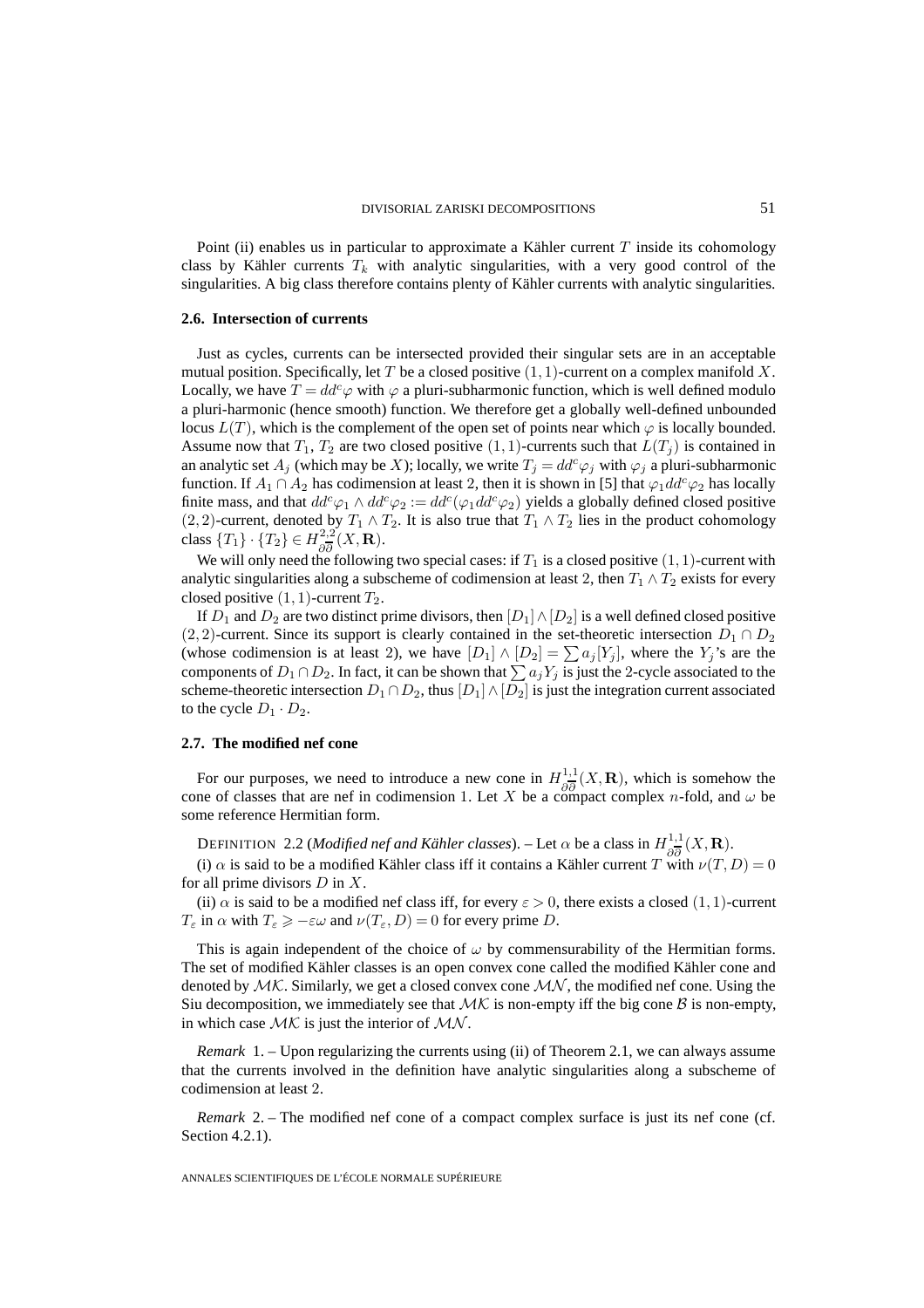*Remark* 3. – Just as for nef classes, one cannot simply take  $\varepsilon = 0$  in the definition of a modified nef class. We recall the example given in  $[8]$ : there exists a ruled surface X over an elliptic curve such that  $X$  contains an irreducible curve  $C$  with the following property: the class  $\{C\} \in H_{\partial \overline{\partial}}^{1,1}(X,\mathbf{R})$  is nef, but contains only one positive current, which is of course the integration current  $[C]$ .

The following proposition gives a more "algebraic" characterization of  $MK$ , which also explains the (seemingly dumb) terminology.

PROPOSITION 2.3. - A class  $\alpha$  lies in MK iff there exist a modification  $\mu$ :  $X \to X$  and a *Kähler class*  $\widetilde{\alpha}$  *on X such that*  $\alpha = \mu_*\widetilde{\alpha}$ *.* 

*Proof.* – The argument is adapted from [7], Theorem 3.4. If  $\tilde{\omega}$  is a Kähler form on X and  $\omega$ is our reference Hermitian form on X, then  $\mu^* \omega \leq C \tilde{\omega}$  for some  $C > 0$ , since  $\tilde{X}$  is compact. Since  $\mu$  is a modification, we have  $\mu_{\star}\mu^{\star}\omega = \omega$ , so we get  $T := \mu_{\star}\widetilde{\omega} \geq C^{-1}\omega$ , and T is thus a Kähler current. Since the singular values of  $\mu$  are in codimension at least 2, we immediately see that  $\nu(T, D) = 0$  for every prime divisor D in X, and  $\{T\} = \mu_{\star} \{\omega\}$  lies in  $\mathcal{MK}$  as desired. Conversely, if  $\alpha \in \mathcal{MK}$  is represented by a Kähler current T with  $\nu(T,D) = 0$  for all D, there exists by (ii) of Theorem 2.1 a Kähler current  $T_k$  in  $\alpha$  with analytic singularities along a subscheme  $V_k$  with  $\nu(T_k, D) \le \nu(T, D)$ , so that  $V_k$  has no divisor component. We select a resolution of the singularities of  $T_k$   $\mu : \tilde{X} \to X$ , and write  $\mu^* T_k = \theta + F$ , where  $\theta$  is a smooth form and F is an effective **R**-divisor. Since  $T_k \geq \varepsilon \omega$  for  $\varepsilon > 0$  small enough, we get that  $\theta \ge \mu^* \varepsilon \omega$ . Denoting by  $E_1, \ldots, E_r$  the  $\mu$ -exceptional prime divisors on  $\tilde{X}$ , it is shown in [7], Lemma 3.5, that one can find  $\delta_1,\ldots,\delta_r > 0$  small enough and a closed smooth  $(1,1)$ -form  $\tau$  in  $\{\delta_1E_1+\cdots+\delta_rE_r\}$  such that  $\mu^*\varepsilon\omega-\tau$  is positive definite everywhere. It follows that  $\theta-\tau$  is a Kähler form upstairs. Now, we have

$$
\alpha = \mu_{\star} \{T_k\} = \mu_{\star} \{\theta - (\delta_1 E_1 + \dots + \delta_r E_r)\} = \mu_{\star} \{\theta - \tau\},
$$

since  $E_j$  is  $\mu$ -exceptional and so is F because  $\mu_{\star} F$  is an effective divisor contained in the scheme  $V_k$ ; this concludes the proof of Proposition 2.3.  $\Box$ 

That a modified nef class is somehow nef in codimension 1 is reflected in the following

PROPOSITION 2.4. – *If*  $\alpha$  *is a modified Kähler (respectively nef) class, then*  $\alpha_{|D}$  *is big* (*respectively pseudo-effective*) *for every prime divisor*  $D \subset X$ *.* 

*Proof.* – If  $\alpha$  is a modified nef class and  $\varepsilon > 0$  is given, choose a current  $T_{\varepsilon} \geq -\varepsilon \omega$  in  $\alpha$  with analytic singularities in codimension at least 2. Locally, we have  $\omega \leq C d d^c |z|^2$  for some  $C > 0$ , thus  $T_\varepsilon + \varepsilon C d d^c |z|^2$  writes as  $dd^c \varphi_\varepsilon$ , where  $\varphi_\varepsilon$  is pluri-subharmonic and is not identically  $-\infty$ on D. Thus the restriction  $(\varphi_{\varepsilon})_{|D}$  is pluri-subharmonic, and  $(T_{\varepsilon} + \varepsilon C d d^c |z|^2)_{|D}$  is a well defined closed positive current. It follows that  $(T_{\varepsilon})_{|D}$  is a well defined almost positive current on D, with  $(T_{\varepsilon})_{|D} \ge -\varepsilon C \omega_{|D}$ . This certainly implies that  $\alpha_{|D}$  is pseudo-effective. The case  $\alpha \in \mathcal{MK}$ is treated similarly.  $\square$ 

#### **2.8. Currents with minimal singularities**

Let  $\varphi_1$ ,  $\varphi_2$  be two almost pluri-subharmonic functions on a compact complex manifold X. Then, following [10], we say that  $\varphi_1$  is less singular than  $\varphi_2$  (and write  $\varphi_1 \preceq \varphi_2$ ) if we have  $\varphi_2 \leq \varphi_1 + C$  for some constant C. We denote by  $\varphi_1 \approx \varphi_2$  the equivalence relation generated by the pre-order relation  $\preceq$ . Note that  $\varphi_1 \approx \varphi_2$  exactly means that  $\varphi_1 = \varphi_2 \mod L^{\infty}$ .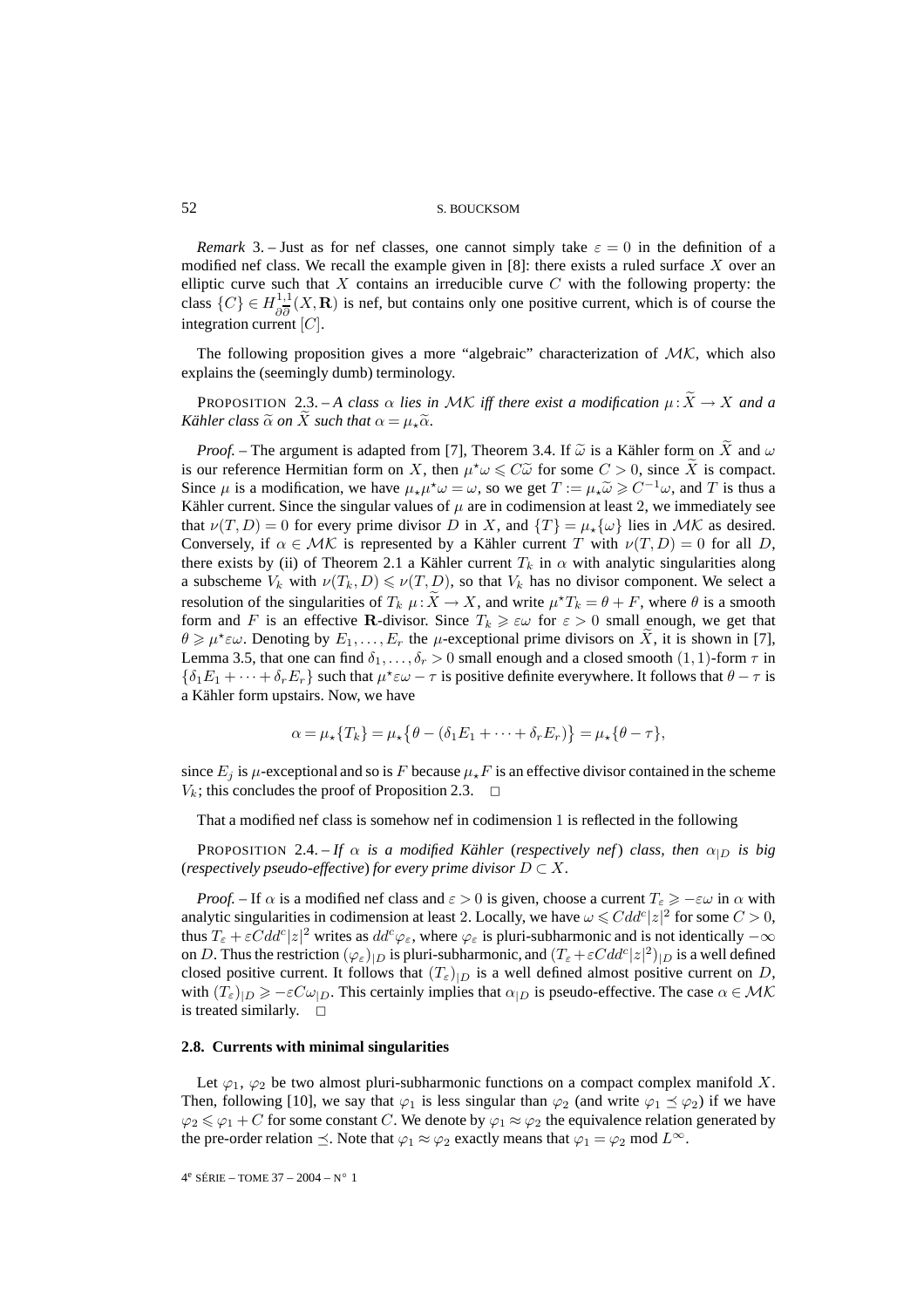When  $T_1$  and  $T_2$  are two closed almost positive  $(1, 1)$ -currents on X, we can also compare their singularities in the following fashion: write  $T_i = \theta_i + dd^c \varphi_i$  for  $\theta_i \in \{T_j\}$  a smooth form and  $\varphi_i$  an almost pluri-subharmonic function. Since any  $L^1_{loc}$  function f with  $dd^c f$  smooth is itself smooth, it is easy to check that  $\varphi_i$  does not depend on the choices made up to equivalence of singularities, and we compare the singularities of the  $T_i$ 's by comparing those of the  $\varphi_i$ 's.

Let now  $\alpha$  be a class in  $H_{\partial \overline{\partial}}^{1,1}(X,\mathbf{R})$  and  $\gamma$  be a smooth real  $(1,1)$ -form, and denote by  $\alpha[\gamma]$  the set of closed almost positive  $(1, 1)$ -currents T lying in  $\alpha$  with  $T \ge \gamma$ . It is a (weakly) compact and convex subset of the space of  $(1, 1)$ -currents. We endow it with the pre-order relation  $\preceq$  defined above. For any family  $T_j$ ,  $j \in J$  of elements of  $\alpha[\gamma]$ , we claim that there exists an infimum  $T = \inf_{j \in J} T_j$  in  $(\alpha[\gamma], \preceq)$ , which is therefore unique up to equivalence of singularities. The proof is pretty straightforward: fix a smooth form  $\theta$  in  $\alpha$ , and write  $T_j = \theta + dd^c \varphi_j$  for some quasi pluri-subharmonic functions  $\varphi_j$ . Since X is compact,  $\varphi_j$  is bounded from above; therefore, upon changing  $\varphi_j$  into  $\varphi_j - C_j$ , we may assume that  $\varphi_j \leq 0$  for all  $j \in J$ . We then take  $\varphi$  to be the upper semi-continuous upper envelope of the  $\varphi_j$ 's,  $j \in J$ , and set  $T := \theta + dd^c \varphi$ . It is immediate to check that  $T \preceq T_j$  for all j, and that for every  $S \in \alpha[\gamma]$ ,  $S \preceq T_j$  for all j implies that  $S \preceq T$ . We should maybe explain why  $T \ge \gamma$ : locally, we can choose coordinates  $z = (z_1, \ldots, z_n)$  and a form  $q(z) = \sum \lambda_j |z_j|^2$  such that  $dd^c q \le \gamma$  and  $dd^c q$  is arbitrarily close to  $\gamma$ . Writing  $\theta = dd^c \psi$ for some smooth local potential  $\psi$ , the condition  $\theta + dd^c \varphi_j \ge \gamma$  implies that  $\psi + \varphi_j - q$  is plurisubharmonic. The upper envelope  $\psi + \varphi - q$  is thus also pluri-subharmonic, which means that  $T = \theta + dd^c \varphi \geq dd^c q$ ; letting  $dd^c q$  tend to  $\gamma$ , we get  $T \geq \gamma$ , as desired.

Since any two closed almost positive currents with equivalent singularities have the same Lelong numbers, the Lelong numbers of  $\inf T_i$  do not depend on the specific choice of the current. In fact, it is immediate to check from the definitions that

$$
\nu(\inf_{j\in J}T_j,x)=\inf_{j\in J}\nu(T_j,x).
$$

As a particular case of the above construction, there exists a closed almost positive  $(1, 1)$ -current  $T_{\min,\gamma} \in \alpha[\gamma]$  which is a least element in  $(\alpha[\gamma], \preceq)$ .  $T_{\min,\gamma}$  is well defined modulo  $dd^cL^{\infty}$ , and we call it a current with minimal singularities in  $\alpha$ , for the given lower bound  $\gamma$ . When  $\gamma = 0$  and  $\alpha$  is pseudo-effective, we just write  $T_{\text{min}} = T_{\text{min},0}$ , and call it a positive current with minimal singularities in  $\alpha$ . It must be noticed that, even for a big class  $\alpha$ ,  $T_{\text{min}}$  will be a Kähler current only in the trivial case:

PROPOSITION 2.5. – *A pseudo-effective class* α *contains a positive current with minimal singularities* Tmin *which is a Kähler current iff* α *is a Kähler class.*

*Proof.* – We can write  $T_{\min} = \theta + dd^c \varphi$  with  $\theta$  a smooth form. If  $T_{\min}$  is Kähler, then so is  $\varepsilon \theta + (1 - \varepsilon) T_{\min} = \theta + dd^c (1 - \varepsilon) \varphi$  for  $\varepsilon > 0$  small enough. We therefore get  $\varphi \preceq (1 - \varepsilon) \varphi$  by minimality, that is:  $(1 - \varepsilon)\varphi \leqslant \varphi + C$  for some constant  $C.$  But this shows that  $\varphi$  is bounded, and thus  $T_{\text{min}}$  is a Kähler current with identically zero Lelong numbers. Using (i) of Theorem 2.1, we can therefore regularize it into a Kähler form inside its cohomology class.  $\Box$ 

Finally, we remark that a positive current with minimal singularities in a pseudo-effective class is generally non-unique (as a current), as the example of a Kähler class already shows.

#### **3. The divisorial Zariski decomposition**

In this section X denotes a compact complex n-fold, and  $\omega$  is a reference Hermitian form, unless otherwise specified.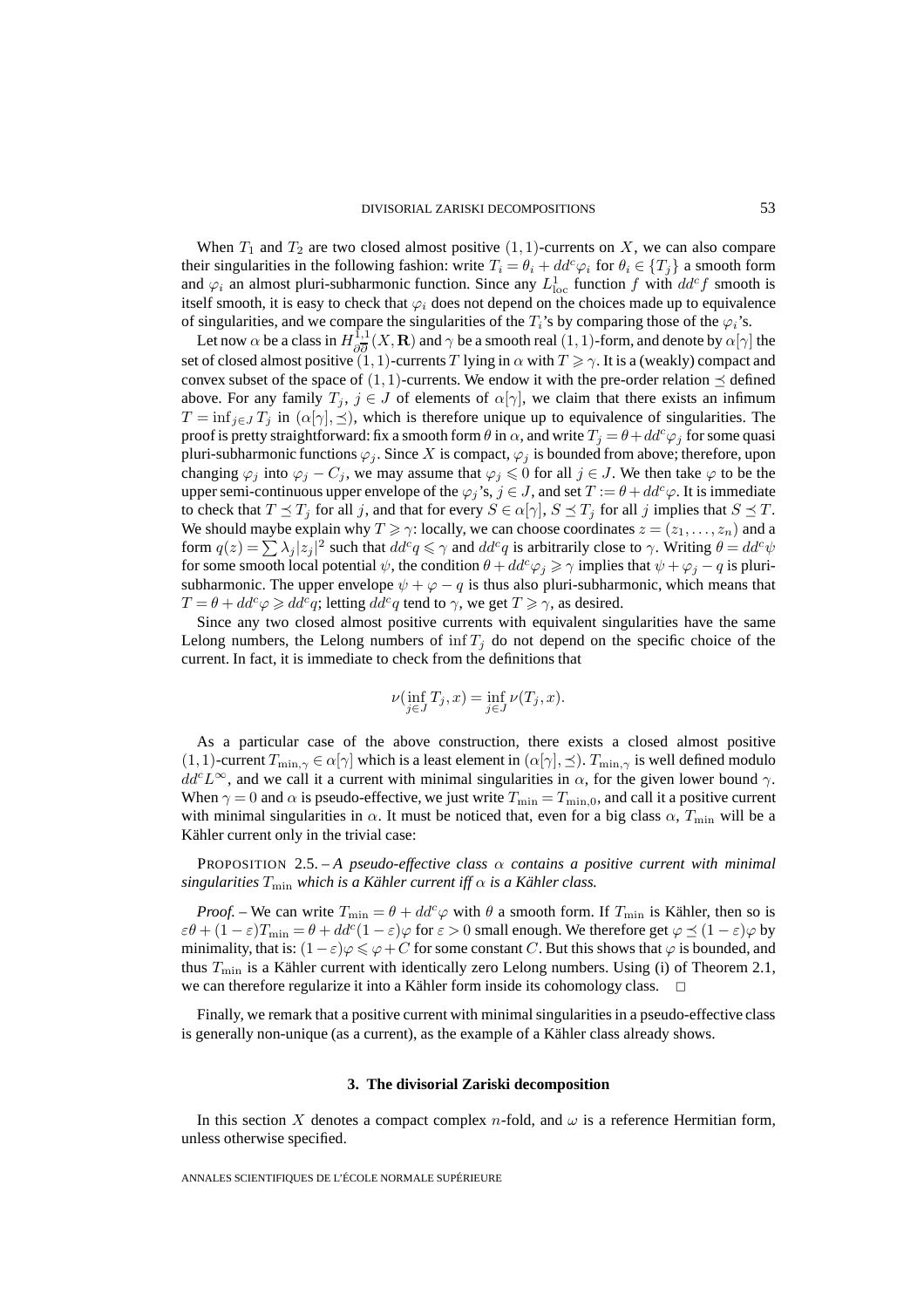#### **3.1. Minimal multiplicities and non-nef locus**

When  $\alpha \in H_{\partial \overline{\partial}}^{1,1}(X,\mathbf{R})$  is a pseudo-effective class, we want to introduce minimal multiplicities  $\nu(\alpha, x)$ , which measure the obstruction to the numerical effectivity of  $\alpha$ . For each  $\varepsilon > 0$ , let  $T_{\min,\varepsilon} = T_{\min,\varepsilon}(\alpha)$  be a current with minimal singularities in  $\alpha[-\varepsilon\omega]$  (cf. Section 2.8 for the notation). We then introduce the following

DEFINITION 3.1 (*Minimal multiplicities*). – The minimal multiplicity at  $x \in X$  of the pseudoeffective class  $\alpha \in H_{\partial \overline{\partial}}^{1,1}(X,\mathbf{R})$  is defined as

$$
\nu(\alpha, x) := \sup_{\varepsilon > 0} \nu(T_{\min, \varepsilon}, x).
$$

The commensurability of any two Hermitian forms shows that the definition does not depend on  $\omega$ . Furthermore, we do have  $\nu(\alpha, x) < +\infty$ , since trivially  $\nu(\alpha, x) \leq \nu(T, x)$  if T is any closed positive current in  $\alpha$ . When D is a prime divisor, we define the generic minimal multiplicity of  $\alpha$  along  $D$  as

$$
\nu(\alpha, D) := \inf \{ \nu(\alpha, x), x \in D \}.
$$

We then have  $\nu(\alpha, D) = \sup_{\varepsilon > 0} \nu(T_{\min, \varepsilon}, D)$ , and  $\nu(\alpha, D) = \nu(\alpha, x)$  for the very general  $x \in D$ .

**PROPOSITION** 3.2. – Let  $\alpha \in H_{\partial \overline{\partial}}^{1,1}(X,\mathbf{R})$  be a pseudo-effective class. (i)  $\alpha$  *is nef iff*  $\nu(\alpha, x) = 0$  *for every*  $x \in X$ *.* (ii)  $\alpha$  *is modified nef iff*  $\nu(\alpha, D) = 0$  *for every prime D.* 

*Proof.* – If  $\alpha$  is nef (respectively modified nef),  $\alpha$ [ $-\varepsilon\omega$ ] contains by definition a smooth form (respectively a current  $T_{\varepsilon}$  with  $\nu(T_{\varepsilon}, D)=0$  for every prime D). We thus have  $\nu(T_{\min,\varepsilon}, x)=0$ (respectively  $\nu(T_{\min,\varepsilon}, D) = 0$ ) for every  $\varepsilon > 0$ , and thus  $\nu(\alpha, x) = 0$  (respectively  $\nu(\alpha, D) = 0$ ). Conversely, if  $\nu(\alpha, x)=0$  for every  $x \in X$ , applying (i) of Theorem 2.1 to  $T_{\min,\varepsilon}$ , we see that  $\nu(T_{\min,\varepsilon},x)=0$  for every  $x\in X$  implies that  $\alpha[-\varepsilon'\omega]$  contains a smooth form for every  $\varepsilon'>\varepsilon,$ and  $\alpha$  is thus nef. Finally, if  $\nu(\alpha, D) = 0$  for every prime D, we have  $\nu(T_{\min, \varepsilon}, D) = 0$  for every prime D. Since  $T_{\min,\varepsilon}$  lies in  $\alpha[-\varepsilon\omega]$ ,  $\alpha$  is modified nef by the very definition.  $\Box$ 

In view of Proposition 3.2, we propose the

DEFINITION 3.3 (*Non-nef locus*). – The non-nef locus of a pseudo-effective class  $\alpha \in H^{1,1}_{\partial \overline{\partial}}(X,\mathbf{R})$  is defined by

$$
E_{nn}(\alpha) := \{ x \in X, \nu(\alpha, x) > 0 \}.
$$

Recall that the set  $E_+(T) := \{x \in X, \nu(T, x) > 0\}$  is a countable union of closed analytic subsets for every closed almost positive  $(1, 1)$ -current T. Since  $E_{nn}(\alpha) = \bigcup_{\varepsilon > 0} E_+(T_{\min,\varepsilon})$ , the non-nef locus is also a countable union of closed analytic subsets. We do not claim however that each super-level set  $\{x \in X, \nu(\alpha, x) \ge c\}$   $(c > 0)$  is an analytic subset (this is most certainly not true in general). Using results of M. Paun, Proposition 3.2 generalizes as follows:

PROPOSITION 3.4. – *A pseudo-effective class*  $\alpha$  *is nef iff*  $\alpha_{|Y}$  *is pseudo-effective for every irreducible analytic subset*  $Y \subset E_{nn}(\alpha)$ *.* 

*Proof.* – Paun's result [17] states that a pseudo-effective class is nef iff its restriction to every irreducible analytic subset is nef. It is thus enough to notice the following fact: if  $Y \subset X$  is an

 $4^e$  SÉRIE – TOME 37 – 2004 – N° 1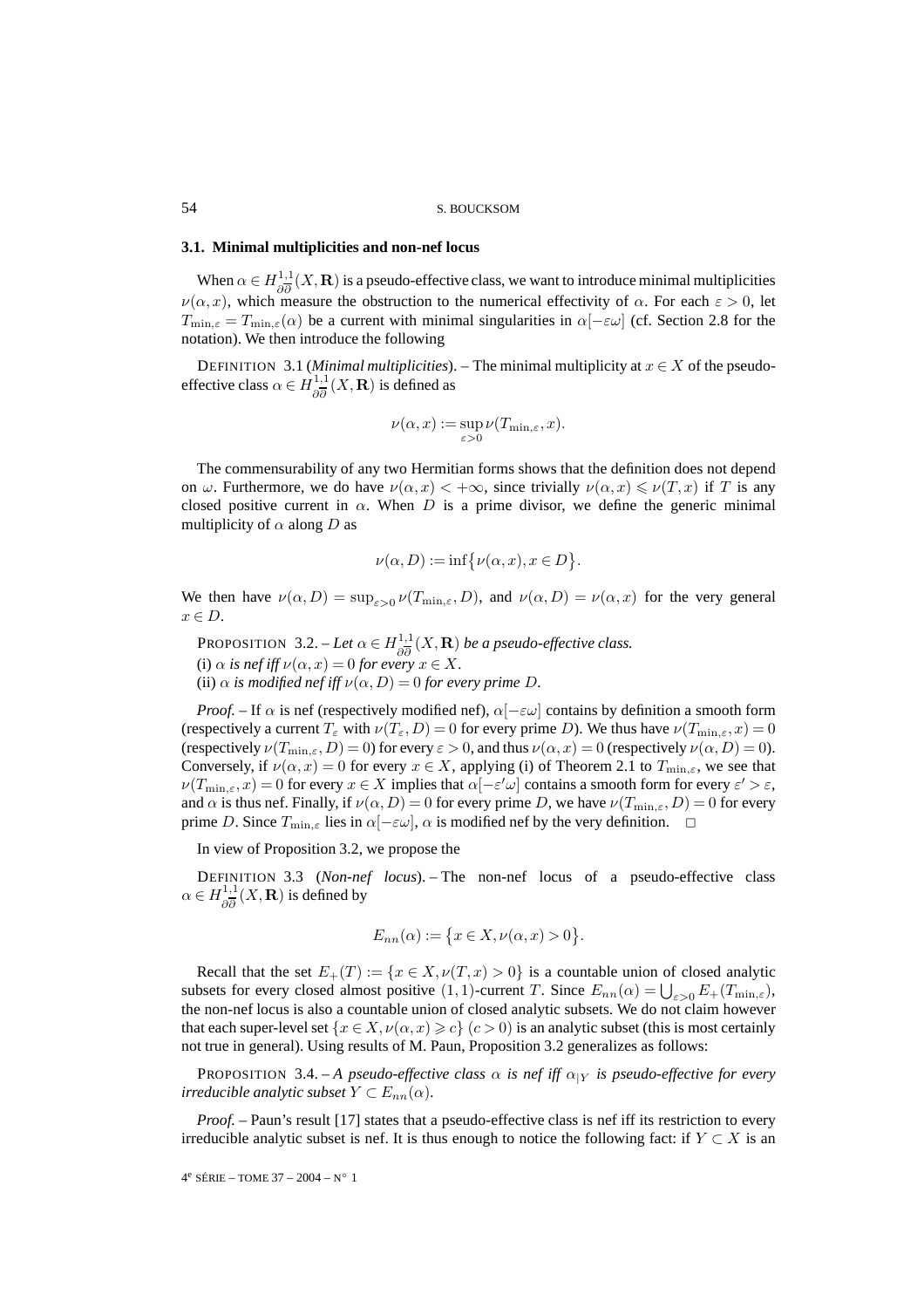analytic subset not entirely contained in the non-nef locus of  $\alpha$ , then  $\alpha_{|Y}$  is pseudo-effective.<br>This is proved exactly as Proposition 2.4, replacing D by Y there.  $\square$ This is proved exactly as Proposition 2.4, replacing  $D$  by  $Y$  there.

We now investigate the continuity of  $\alpha \mapsto \nu(\alpha, x)$  and  $\nu(\alpha, D)$ :

PROPOSITION 3.5. – *For every*  $x \in X$  *and every prime D, the maps*  $\mathcal{E} \to \mathbf{R}$   $\alpha \mapsto \nu(\alpha, x)$ *and*  $\nu(\alpha, D)$  *are convex, homogeneous. They are continuous on the interior*  $\mathcal{E}^0$ *, and lower semicontinuous on the whole of* E*.*

*Proof.* – Let  $\alpha$ ,  $\beta$  be two pseudo-effective classes. If  $T_{\min,\varepsilon}(\alpha)$  and  $T_{\min,\varepsilon}(\beta)$  are currents with minimal singularities in  $\alpha[-\epsilon\omega]$  and  $\beta[-\epsilon\omega]$  respectively, then  $T_{\min,\epsilon}(\alpha) + T_{\min,\epsilon}(\alpha)$  belongs to  $(\alpha + \beta)$ [-2 $\varepsilon \omega$ ], thus

$$
\nu(T_{\min,2\varepsilon}(\alpha+\beta),x) \leqslant \nu(T_{\min,\varepsilon}(\alpha),x) + \nu(T_{\min,\varepsilon}(\beta),x) \leqslant \nu(\alpha,x) + \nu(\beta,x).
$$

We infer from this  $\nu(\alpha + \beta, x) \le \nu(\alpha, x) + \nu(\beta, x)$ , and a similar sub-additivity property for  $\nu(\cdot, D)$  is obtained along the same lines. Since the homogeneity of our two maps is obvious, the convexity also follows.

The quotient map  $\theta \mapsto {\theta}$  from the Fréchet space of closed smooth real  $(1,1)$ -forms to  $H^{1,1}_{\partial \overline{\partial}}(X,\mathbf{R})$  is surjective, thus open. If  $\alpha_k \in H^{1,1}_{\partial \overline{\partial}}(X,\mathbf{R})$  is a sequence of pseudo-effective classes converging to  $\alpha$  and  $\varepsilon > 0$  is given, we can thus find a smooth form  $\theta_k \in \alpha - \alpha_k$  for each k big enough such that  $-\varepsilon\omega \leq \theta_k \leq \varepsilon\omega$ . The current  $T_{\min,\varepsilon}(\alpha_k) + \theta_k$  then lies in  $\alpha[-2\varepsilon\omega]$ , and thus  $\nu(T_{\min,2\varepsilon}(\alpha),x) \leq \nu(T_{\min,\varepsilon}(\alpha_k),x) \leqslant \nu(\alpha_k,x)$ , for each  $k$  big enough. We infer from this that  $\nu(T_{\min,2\varepsilon}(\alpha),x) \leq \liminf_{k\to\infty} \nu(\alpha_k,x)$  for each  $\varepsilon > 0$ , hence

$$
\nu(\alpha, x) \leqslant \liminf_{k \to \infty} \nu(\alpha_k, x),
$$

by taking the supremum of the left hand side for  $\varepsilon > 0$ . This means that  $\alpha \mapsto \nu(\alpha, x)$  is lower semi-continuous, and similarly for  $\nu(\alpha, D)$ , just replacing x by D in the above proof.

Finally, the restrictions of our maps to  $\mathcal{E}^0$  are continuous as any convex map on an open convex subset of a finite dimensional vector space is.  $\Box$ 

**PROPOSITION** 3.6. – *Let*  $\alpha \in H_{\partial \overline{\partial}}^{1,1}(X, \mathbf{R})$  *be a pseudo-effective class, and*  $T_{\min}$  *be a positive current with minimal singularities in*  $\alpha$ *.* 

(i) *We always have*  $\nu(\alpha, x) \leqslant \nu(T_{\min}, x)$  *and*  $\nu(\alpha, D) \leqslant \nu(T_{\min}, D)$ *.* 

(ii) *When*  $\alpha$  *is furthermore big, we have*  $\nu(\alpha, x) = \nu(T_{\min}, x)$  *and*  $\nu(\alpha, D) = \nu(T_{\min}, D)$ *.* 

*Proof.* – Since  $T_{\min}$  belongs to  $\alpha[-\varepsilon\omega]$  for every  $\varepsilon > 0$ ,  $\nu(\alpha, x) \leqslant \nu(T_{\min}, x)$  follows for every  $x \in X$ , for any pseudo-effective class  $\alpha$ . If  $\alpha$  is furthermore big, we can choose a Kähler current T in  $\alpha$  with  $T \geq \omega$  for some Hermitian form  $\omega$ . If  $T_{\min,\varepsilon}$  is a current with minimal singularities in  $\alpha[-\epsilon\omega]$ , then  $(1-\epsilon)T_{\min,\epsilon} + \epsilon T$  is a positive current in  $\alpha$ , and thus  $\nu((1-\varepsilon)T_{\min,\varepsilon}+\varepsilon T,x)\geqslant \nu(T_{\min},x)$  by minimality of  $T_{\min}$ , from which we infer

$$
(1 - \varepsilon)\nu(\alpha, x) + \varepsilon\nu(T, x) \geqslant \nu(T_{\min}, x).
$$

We thus get the converse inequality  $\nu(\alpha, x) \geq \nu(T_{\min}, x)$  by letting  $\varepsilon \to 0$ . The case of  $\nu(\alpha, D)$ is similar.  $\square$ 

#### **3.2. Definition of the divisorial Zariski decomposition**

Let  $\alpha \in H_{\partial \overline{\partial}}^{1,1}(X,\mathbf{R})$  be again a pseudo-effective class, and choose a positive current with minimal singularities  $T_{\min}$  in  $\alpha$ . Since  $\nu(\alpha, D) \leqslant \nu(T_{\min}, D)$  for every prime D by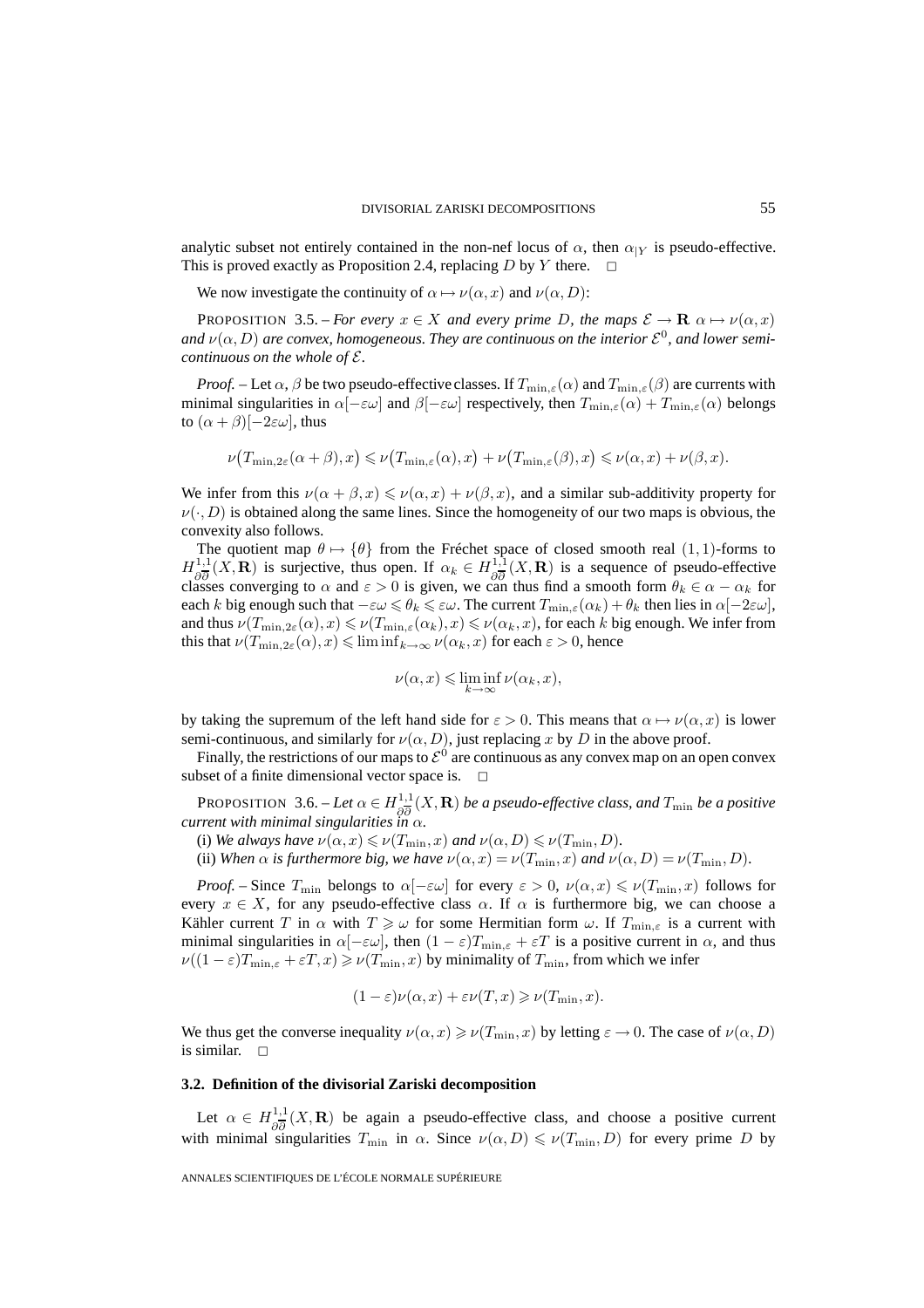Proposition 3.8, the series of currents  $\sum \nu(\alpha, D)[D]$  is convergent, since it is dominated by  $\sum \nu(T_{\min}, D)[D]$ .  $\sum \nu(T_{\min}, D)[D].$ 

DEFINITION 3.7 (*Divisorial Zariski decomposition*). – The negative part of a pseudo-effective class  $\alpha \in H_{\partial \overline{\partial}}^{1,1}(X,\mathbf{R})$  is defined as  $N(\alpha) := \sum \nu(\alpha,D)[D]$ . The Zariski projection of  $\alpha$  is  $Z(\alpha) := \alpha - \{N(\alpha)\}\.$  We call the decomposition  $\alpha = Z(\alpha) + \{N(\alpha)\}\.$  the divisorial Zariski decomposition of  $\alpha$ .

It is certainly highly desirable that the negative part  $N(\alpha)$  of a pseudo-effective class be a divisor, i.e. that  $\nu(\alpha, D) = 0$  for almost every prime D. We will see in Section 3.3 that it is indeed the case. For the time being, we concentrate on the Zariski projection, which we see as a map  $Z : \mathcal{E} \to \mathcal{E}$ .

PROPOSITION 3.8. – Let  $\alpha \in H_{\partial \overline{\partial}}^{1,1}(X,\mathbf{R})$  be a pseudo-effective class. Then:

(i) Its Zariski projection  $Z(\alpha)$  is a modified nef class.

(ii) We have  $Z(\alpha) = \alpha$  *iff*  $\alpha$  *is modified nef.* 

(iii)  $Z(\alpha)$  *is big iff*  $\alpha$  *is.* 

(iv) If  $\alpha$  *is not modified nef, then*  $Z(\alpha)$  *belongs to the boundary*  $\partial MN$  *of the modified nef cone.*

*Proof.* – (i) Let  $T_{\min,\varepsilon}$  be as before a current with minimal singularities in  $\alpha[-\varepsilon\omega]$ , and consider its Siu decomposition  $T_{\min,\varepsilon} = R_{\varepsilon} + \sum \nu(T_{\min,\varepsilon}, D)[D]$ . First, we claim that  $N_{\varepsilon} := \sum \nu(T_{\min,\varepsilon}, D)[D]$  converges weakly to  $N(\alpha)$  as  $\varepsilon$  goes to 0. For any smooth form  $\theta$  of bidimension  $(1, 1)$ ,  $\theta + C\omega^{n-1}$  is a positive form for  $C > 0$  big enough. Every such  $\theta$  is thus the difference of two positive forms, and it is enough to show that  $\int N_\varepsilon \wedge \theta \to \int N(\alpha) \wedge \theta$  for every smooth positive form  $\theta$ . But  $\int N_{\varepsilon} \wedge \theta = \sum \nu(T_{\min,\varepsilon}, D) \int [D] \wedge \theta$  is a convergent series whose general term  $\nu(T_{\min,\varepsilon},D)\int[D]\wedge\theta$  converges to  $\nu(\alpha,D)\int[D]\wedge\theta$  as  $\varepsilon\to 0$  and is dominated by  $\mathcal{L}(T_{\min}, D) \int [D] \wedge \theta$ ; since  $\sum \nu(T_{\min}, D) \int [D] \wedge \theta \le \int T_{\min} \wedge \theta$  converges, our claim follows by dominated convergence.

In particular, the class  $\{N_{\varepsilon} - N(\alpha)\}\)$  converges to zero. Since the map  $\theta \mapsto \{\theta\}\$ is open on the space of smooth closed (1, 1)-form, we can find a sequence  $\theta_k \geq -\delta_k \omega$  of smooth forms with  $\theta_k \in \{N_{\varepsilon_k} - N(\alpha)\}\$  for some sequences  $\varepsilon_k \ll \delta_k$  going to zero. It remains to notice that  $T_k := R_{\varepsilon_k} + \theta_k$  is a current in  $Z(\alpha)$  with  $T_k \geqslant -(\varepsilon_k + \delta_k)\omega$  and  $\nu(T_k, D) = 0$  for every prime D. Since  $\varepsilon_k + \delta_k$  converges to zero,  $Z(\alpha)$  is modified nef by definition.

(ii) Since  $N(\alpha) = \sum \nu(\alpha, D)[D]$  is a closed positive  $(1, 1)$ -current, it is zero iff its class  $\{N(\alpha)\}\in H_{\partial\overline{\partial}}^{1,1}(X,\mathbf{R})$  is. The assertion is thus just a reformulation of (ii) in Proposition 3.2.

(iii) If  $Z(\alpha)$  is big, then of course  $\alpha = Z(\alpha) + \{N(\alpha)\}\$ is also big, as the sum of a big class and a pseudo-effective one. If conversely  $\alpha$  is big, it contains a Kähler current T, whose Siu decomposition we write  $T = R + \sum \nu(T,D)[D]$ . Note that R is a Kähler current since T is; since T belongs to  $\alpha[-\epsilon\omega]$  for every  $\epsilon > 0$ , we have  $\nu(T,D) \geqslant \nu(\alpha,D)$ , and  $R + \sum (\nu(T, D) - \nu(\alpha, D))$ [D] is thus a Kähler current in  $Z(\alpha)$  as desired.

(iv) Assume that  $Z(\alpha)$  belongs to the interior  $\mathcal{MN}^0$  of the modified nef cone. By Proposition 3.2, we have to see that  $\nu(\alpha, D) = 0$  for every prime D. Suppose therefore that  $\nu(\alpha, D_0) > 0$  for some prime  $D_0$ . The class  $Z(\alpha) + \varepsilon{D_0}$  has to lie in the open cone  $\mathcal{MN}^0$ for  $\varepsilon$  small enough, thus we can write for  $0 < \varepsilon < \nu(\alpha, D_0)$ :

$$
\alpha = (Z(\alpha) + \varepsilon \{D_0\}) + (\nu(\alpha, D_0) - \varepsilon) \{D_0\} + \left\{ \sum_{D \neq D_0} \nu(\alpha, D)D \right\}.
$$

4e SÉRIE – TOME 37 – 2004 – N◦ 1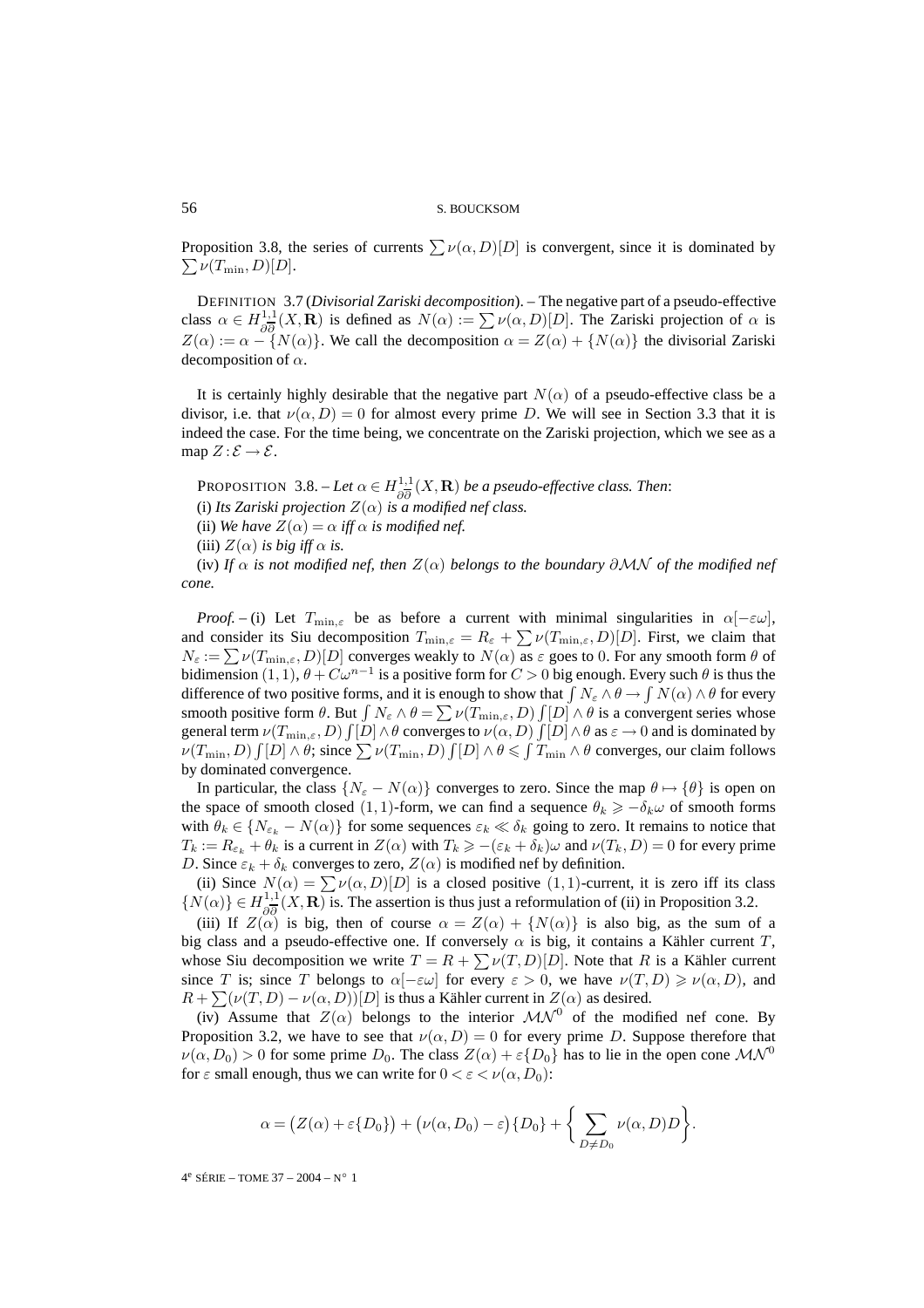We deduce that

$$
\nu(\alpha, D_0) \leqslant \nu(Z(\alpha) + \varepsilon\{D_0\}, D_0) + (\nu(\alpha, D_0) - \varepsilon).
$$

Indeed, the class  $\{D_0\}$  (respectively  $\{\sum_{D \neq D_0} \nu(\alpha, D)D\}$ ) has minimal multiplicity  $\leq 1$  (respectively 0) along  $D_0$ , because so is the generic Lelong numbers of the positive current  $[D_0]$ (respectively  $\sum_{D \neq D_0} \nu(\alpha, D)[D]$ ) along  $D_0$ . Now, we also have  $\nu(Z(\alpha) + \varepsilon{D_0}, D_0) = 0$ since  $Z(\alpha) + \varepsilon \{\bar{D}_0\}$  is modified nef by assumption, hence the contradiction  $\nu(\alpha, D_0) \leqslant \nu(\alpha, D_0) - \varepsilon. \quad \Box$ 

PROPOSITION 3.9. – (i) *The map*  $\alpha \mapsto N(\alpha)$  *is convex and homogeneous on E. It is continuous on the interior of the pseudo-effective cone.*

(ii) *The Zariski projection*  $Z : \mathcal{E} \to \mathcal{MN}$  *is concave and homogeneous. It is continuous on the interior of* E*.*

*Proof.* – We have already noticed that  $\nu(\alpha + \beta, D) \le \nu(\alpha, D) + \nu(\beta, D)$  for every prime D and every two pseudo-effective classes  $\alpha$ ,  $\beta$ . This implies that  $N(\alpha + \beta) \le N(\alpha) + N(\beta)$ . Homogeneity is obvious, and the first assertion follows. To show continuity, it is enough as above to show that  $\alpha \mapsto \int N(\alpha) \wedge \theta$  is continuous on  $\mathcal{E}^0$  for every positive form  $\theta$ . But the latter map is convex, and thus continuous on  $\mathcal{E}^0$  as any convex map on an open convex subset of a finite dimensional vector space is. (ii) is now an obvious consequence of (i) and the relation  $Z(\alpha) = \alpha - \{N(\alpha)\}. \quad \Box$ 

#### **3.3. Negative part and exceptional divisors**

If  $A = D_1, \ldots, D_r$  is a finite family of prime divisors, we denote by  $V_+(A) \subset H^{1,1}_{\partial \overline{\partial}}(X,\mathbf{R})$  the closed convex cone generated by the classes  $\{D_1\}, \ldots, \{D_r\}$ . Every element of  $\widetilde{V}_+(A)$  writes  $\alpha = \{E\}$  for some effective **R**-divisor supported by the  $D_j$ 's. Since  $[E]$  is a positive current in  $\alpha$ , we have  $N(\alpha) \leq E$ , and thus  $Z(\alpha)$  can be represented by the effective **R**-divisor  $E - N(\alpha)$ , which is also supported by the  $D_j$ 's. We conclude:  $V_+(A)$  is stable under the Zariski projection Z. In particular, we have  $Z(V_+(A)) = 0$  iff  $V_+(A)$  meets  $\mathcal{MN}$  at 0 only.

DEFINITION 3.10 (*Exceptional divisors*). – (i) A family  $D_1, \ldots, D_q$  of prime divisors is said to be an exceptional family iff the convex cone generated by their cohomology classes meets the modified nef cone  $\mathcal{MN}$  at 0 only.

(ii) An effective **-divisor**  $E$  **is said to be exceptional iff its prime components constitute an** exceptional family.

We have the following

PROPOSITION 3.11. – (i) An effective **R***-divisor* E is exceptional iff  $Z(\{E\})=0$ .

(ii) If E is an exceptional effective **R***-divisor, we have*  $E = N({E})$ .

(iii) *If*  $D_1, \ldots, D_q$  *is an exceptional family of primes, then their classes*  $\{D_1\}, \ldots, \{D_q\}$  *are linearly independent in*  $NS(X)_{\mathbf{R}} \subset H_{\partial \overline{\partial}}^{1,1}(X,\mathbf{R})$ . In particular, the length of the exceptional *families of primes is uniformly bounded by the Picard number*  $\rho(X)$ *.* 

*Proof.* – (i) Let  $A = D_1, \ldots, D_r$  denote the family of primes supporting E, and choose a Gauduchon metric  $\omega$  (cf. Section 2.2.4). Since  $\omega^{n-1}$  is  $\partial\overline{\partial}$ -closed,  $\int Z(\alpha) \wedge \omega^{n-1}$  is well defined, and defines a map  $\mathcal{E} \to \mathbf{R}$   $\alpha \mapsto \int Z(\alpha) \wedge \omega^{n-1}$ , which is concave and homogeneous (by Proposition 3.11), and everywhere non-negative. The restriction of this map to  $V_+(A)$  shares the same properties, and the class  $\alpha := \{E\}$  is a point in the relative interior of the convex cone  $V_+(A)$  at which  $\int Z(\alpha) \wedge \omega^{n-1} = 0$ . By concavity, we thus get  $\int Z(\alpha) \wedge \omega^{n-1} = 0$  for every  $\alpha \in V_+(A)$ , and thus  $Z(\alpha)=0$  for every such  $\alpha \in V_+(A)$ .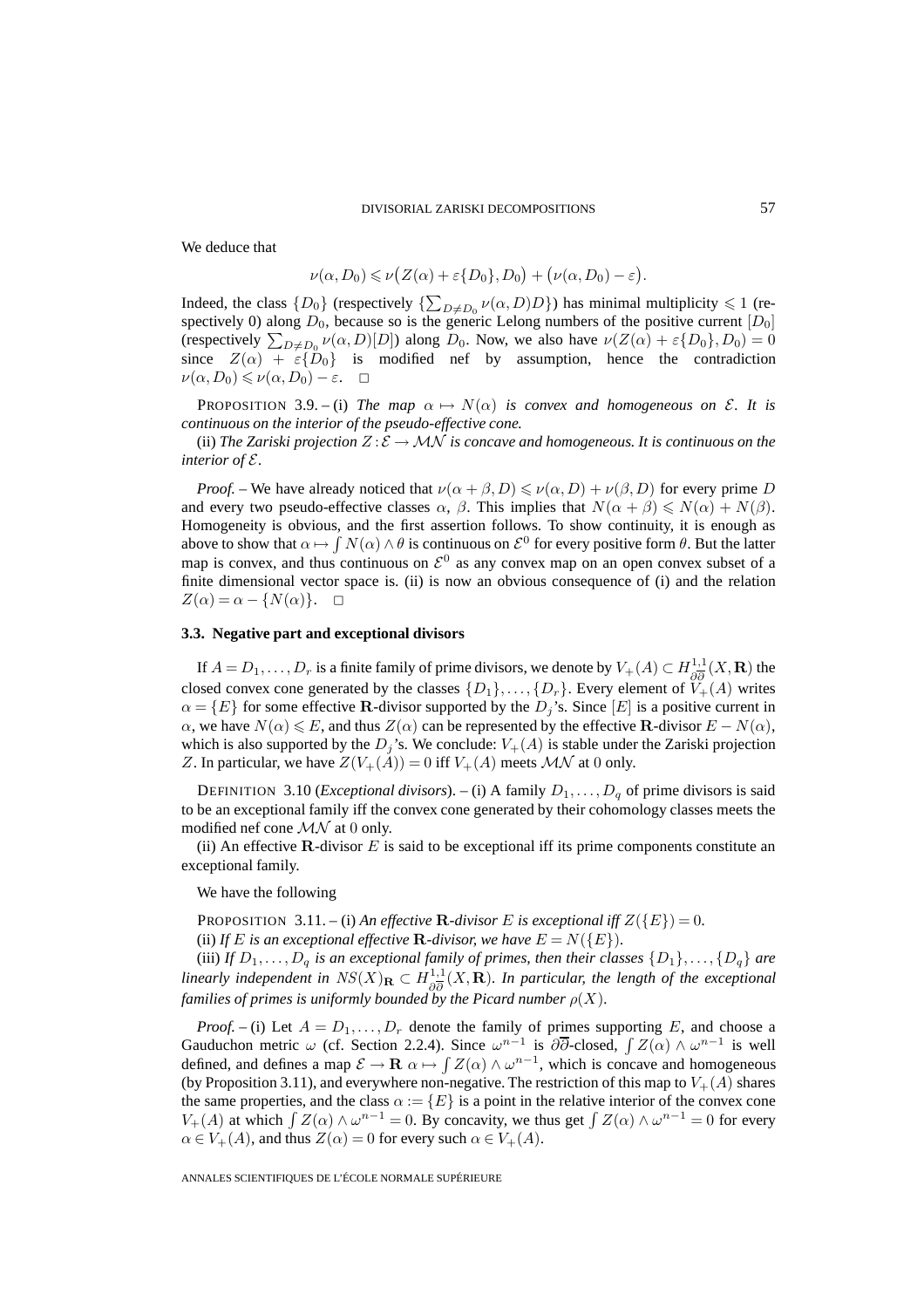(ii) When E is exceptional, we have both  $E \ge N({E})$  (because the positive current  $[E]$  lies in the class  ${E}$  and  ${E} = {N({E})}$  (because  $Z({E})=0$ ). Since a closed positive current which yields zero in  $H^{1,1'}_{\partial \overline{\partial}}(X,\mathbf{R})$  is itself zero, we get the result.

(iii) Since  $D_1, \ldots, D_q$  are linearly independent in  $Div(X) \otimes \mathbf{R}$ , the assertion is equivalent to the fact that the quotient map  $D \mapsto \{D\}$  is injective on the **R**-vector space of divisors generated by the  $D_j$ 's. But this is easy: if  $E = \sum a_j D_j$  lies in the kernel, we can write  $E = E_+ - E_-$  with  $E_+$  and  $E_-$  effective such that  $\{E_+\} = \{E_-\}$ . By (iii), we get  $E_+ = E_-$ , whence  $E = 0$ . □

We state as a theorem the following important consequences of (iii):

THEOREM 3.12. – (i) *For every pseudo-effective class*  $\alpha \in \mathcal{E}$ *, the negative part*  $N(\alpha)$  *is an exceptional effective* **R***-divisor supported by at most*  $\rho(X)$  *primes.* 

(ii) X *carries at most countably many exceptional primes.*

(iii) *The exceptional fiber*  $Z^{-1}(0)$  *is contained in*  $NS(X)_{\mathbf{R}}$ *, and is a union of at most countably many simplicial cones over exceptional families of primes.*

*Proof.* – (i) We have  $Z(\alpha) \geq Z(Z(\alpha)) + Z({N(\alpha)}),$  and  $Z(Z(\alpha)) = Z(\alpha)$  by Proposition 3.10, thus  $Z({N(\alpha)})=0$ . We immediately deduce from this that any family of primes  $D_1,\ldots,D_r$  such that  $\nu(\alpha, D_j) > 0$  for every j is an exceptional family, and the assertion follows from (iii) of Proposition 3.13.

(ii) We just have to notice that  $D \mapsto \{D\}$  is injective on the set of exceptional primes, and maps into the lattice  $NS(X) \subset NS(X)_{\mathbf{R}}$ .

(iii) Since  $\{A\}$  is a linearly independent set for every exceptional family of primes A, we see that  $V_+(A) = \sum_{D \in A} \mathbf{R}_+\{D\}$  is a simplicial cone. It remains to observe that  $\alpha$  lies in the exceptional fiber  $Z^{-1}(0)$  iff  $\alpha = \{N(\alpha)\}\$ , thus  $Z^{-1}(0)$  is covered by the simplicial cones  $V_{+}(A). \square$ 

We will see in Section 4.3 that a family  $D_1, \ldots, D_q$  of primes on a surface is exceptional iff the Gram matrix  $(D_i \cdot D_j)$  is negative definite, i.e. iff  $D_1, \ldots, D_q$  can all be blown down to points by a modification towards an analytic surface (singular in general). On a general compact complex  $n$ -fold X, an exceptional divisor is still very rigidly embedded in X:

PROPOSITION 3.13. – If E is an exceptional effective **R**-divisor, then its class  $\{E\}$  contains *but one positive current, which is* [E]*. In particular, when* E *is rational, its Kodaira–Iitaka dimension*  $\kappa(X, E)$  *is zero.* 

*Proof.* – If T is a positive current in  $\{E\}$ , we have  $\nu(T,D) \ge \nu(\{E\},D)$  for every prime D. Using the Siu decomposition of T, we thus see that  $T \geqslant \sum \nu({E}, D)D = N({E}) = E$ , since E is exceptional. But we also have  $\{T\} = \{E\}$ , hence  $T = E$ , as was to be shown. To get the last point, let D be an element of the linear system  $|kE|$  for some integer  $k > 0$  such that  $kE$  is Cartier. The positive current  $\frac{1}{k}[D]$  then lies in  $\{E\}$ , thus we have  $[D] = k[E]$  as currents, hence  $D = kE$  as divisors. This shows that  $h^0(kE) = 1$  for each  $k > 0$ .  $\Box$ 

#### **3.4. Discontinuities of the Zariski projection**

It is remarkable that the Zariski projection  $Z$  is not continuous in general up to the boundary ∂E.

PROPOSITION 3.14. – *If* X *carries infinitely many exceptional primes, then the Zariski projection*  $Z: \mathcal{E} \to \mathcal{MN}$  *is not continuous.* 

*Proof. –* We use the following

4e SÉRIE – TOME 37 – 2004 – N◦ 1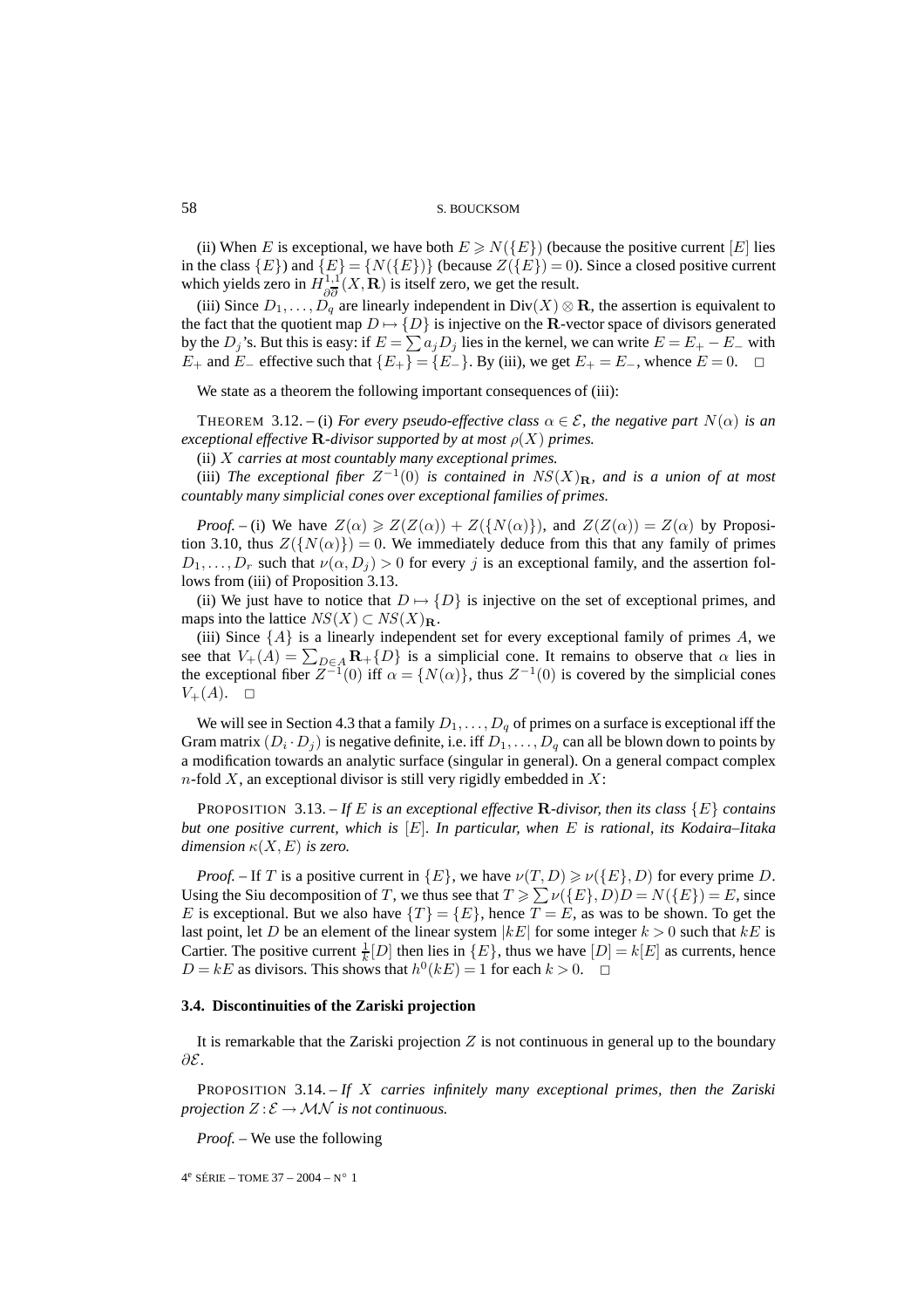LEMMA 3.15. – *If*  $D_k$  *is an infinite sequence of divisors, the rays*  $\mathbf{R}_+{D_k}$  ⊂  $\mathcal{E}$  *can accumulate on* MN *only.*

*Proof.* – Suppose that  $t_k\{D_k\}$  converges to some non-zero  $\alpha \in \mathcal{E}$  (for  $t_k > 0$ ). For each prime D, we then have  $D_k \neq D$  and thus  $\nu(t_k\{D_k\}, D) = t_k\nu(\{D_k\}, D) = 0$  for infinitely many k, because the family  $D_k$  is infinite. By lower semi-continuity (Proposition 3.7) we deduce  $\nu(\alpha, D) = 0$  for every prime D, i.e.  $\alpha$  is modified nef (by Proposition 3.2).

Assume now that an infinite sequence of exceptional prime divisors  $D_k$  exists. Since  $\mathcal E$  has a compact base, upon extracting a subsequence, we can assume that  $t_k\{D_k\}$  converges to some non-zero  $\alpha \in \mathcal{E}$  (with  $t_k > 0$  an appropriate sequence). Since  $D_k$  is exceptional, we have  $Z(t_k{D_k})=0$  for every k, but  $Z(\alpha) = \alpha$  since  $\alpha$  is modified nef by the above lemma. Consequently,  $Z^{-1}(0)$  is not closed, and Z is not continuous.  $\square$ 

To get an example of discontinuous Zariski projection, just take X to be the blow-up of **P**<sup>2</sup> in at least 9 general points. Such a rational surface is known to carry countably many exceptional curves of the first kind (cf. [13, p. 409]). Since a prime divisor  $C$  on a surface is exceptional iff  $C<sup>2</sup> < 0$  (cf. Section 4.3), the set of exceptional primes on X is infinite, and we have our example.

#### **3.5. When is a decomposition the Zariski decomposition?**

Suppose that we have a decomposition  $\alpha = p + \{N\}$  of a pseudo-effective class  $\alpha$  into the sum of a modified nef class p and the class of an effective **R**-divisor N. We want a criterion that tells us when it is the Zariski decomposition of  $\alpha$ . We have  $N(\alpha) \leq N(p) + N$ , and  $N(p) = 0$ since p is modified nef, thus  $N(\alpha) = N$  happens iff  $Z(\alpha) = p$ , and our question is equivalent to the study of the fibers  $Z^{-1}(p)$ , with  $p \in \mathcal{MN}$ .

We will need the following

DEFINITION 3.16 (*Non-Kähler locus*). – If  $\alpha \in H^{1,1}_{\partial \overline{\partial}}(X,\mathbf{R})$  is a big class, we define its non-Kähler locus as  $E_{nK}(\alpha) := \bigcap_T E_+(T)$  for T ranging among the Kähler currents in  $\alpha$ .

Let us explain the terminology:

THEOREM 3.17. – Let  $\alpha \in H_{\partial \overline{\partial}}^{1,1}(X,\mathbf{R})$  be a big class. Then:

(i) The non-nef locus  $E_{nn}(\alpha)$  is contained in the non-Kähler locus  $E_{nK}(\alpha)$ .

(ii) *There exists a Kähler current with analytic singularities*  $T$  *in*  $\alpha$  *such that* 

$$
E_{+}(T) = E_{nK}(\alpha).
$$

*In particular, the non-Kähler locus*  $E_{nK}(\alpha)$  *is an analytic subset of* X.

(iii)  $\alpha$  *is a Kähler class iff*  $E_{nK}(\alpha)$  *is empty. More generally,*  $\alpha$  *is a Kähler class iff*  $\alpha_{|Y}$  *is a Kähler class for every irreducible component Y of the analytic set*  $E_{nK}(\alpha)$ *.* 

*Proof.* – (i) Since  $\alpha$  is big, its non-nef locus  $E_{nn}(\alpha)$  is just the set  $\{x \in X, \nu(T_{min}, x) > 0\}$ , since we have  $\nu(\alpha, x) = \nu(T_{\min}, x)$  in that case (cf. Proposition 3.8). For every Kähler current T in  $\alpha$ , we have  $\nu(T, x) \ge \nu(T_{\min}, x)$  by minimality, and the inclusion  $E_{nn}(\alpha) \subset E_{nK}(\alpha)$  ensues.

(ii) First, we claim that given two Kähler currents  $T_1$ ,  $T_2$  in  $\alpha$ , there exists a Kähler current with analytic singularities T such that  $E_+(T) \subset E_+(T_1) \cap E_+(T_2)$ . Indeed, we can find  $\varepsilon > 0$ small enough such that  $T_j \geq \varepsilon \omega$ . Our currents  $T_1$  and  $T_2$  thus belong to  $\alpha[\varepsilon \omega]$ , and admit an infimum  $T_3$  in that set with respect to  $\leq$  (cf. Section 2.8). In particular,  $T_3$  is a current in  $\alpha$  with  $T_3 \geq \varepsilon \omega$  and  $\nu(T_3, x) = \min\{\nu(T_1, x), \nu(T_2, x)\}\$ for every  $x \in X$ . By (ii) of Theorem 2.1, there exists a Kähler current with analytic singularities T in  $\alpha$  such that  $\nu(T,x) \leqslant \nu(T_3,x)$  for every  $x \in X$ , hence  $E_+(T) \subset E_+(T_1) \cap E_+(T_2)$ , and this proves the claim.

ANNALES SCIENTIFIQUES DE L'ÉCOLE NORMALE SUPÉRIEURE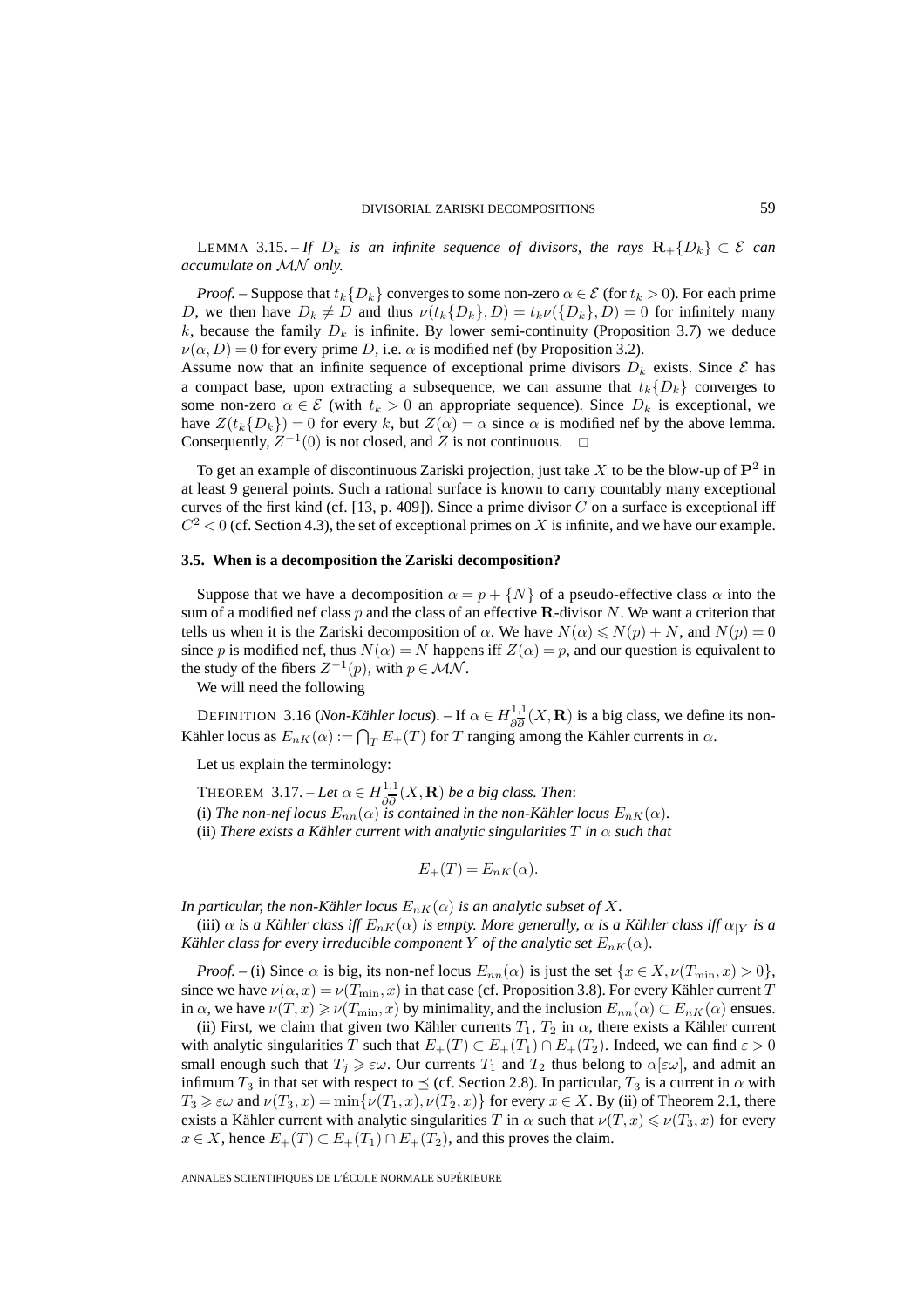Using the claim and (ii) of Theorem 2.1, it is easy to construct a sequence  $T_k$  of Kähler currents with analytic singularities such that  $E_{+}(T_{k})$  is a decreasing sequence with

$$
E_{nK}(\alpha) = \bigcap_{k} E_{+}(T_{k}).
$$

Since  $T_k$  has analytic singularities,  $E_+(T_k)$  is an analytic subset, thus the decreasing sequence  $E_{+}(T_{k})$  has to be stationary (by the strong Nötherian property), and we eventually get  $E_{nK}(\alpha) = E_{+}(T_k)$  for some k, as desired.

(iii) If  $\alpha$  is a Kähler class,  $E_+(\omega)$  is empty for every Kähler form  $\omega$  in  $\alpha$ , and thus so is  $E_{nK}(\alpha)$ . Conversely, assume that  $\alpha_{|Y}$  is a Kähler class for every component Y of  $E_{+}(\alpha)$ , and let T be a Kähler current with analytic singularities such that  $E_+(T) = E_{nK}(\alpha)$ .  $\alpha$  is then a Kähler class by Proposition 3.3 of [7].  $\Box$ 

We can now state the following

THEOREM 3.18. – Let p be a big and modified nef class. Then the primes  $D_1, \ldots, D_r$ *contained in the non-Kähler locus*  $E_{nK}(p)$  *form an exceptional family* A, and the fiber of Z *above* p *is the simplicial cone*  $Z^{-1}(p) = p + V_+(A)$ *. When* p *is an arbitrary modified nef class,*  $Z^{-1}(p)$  *is an at most countable union of simplicial cones*  $p + V_+(A)$ *, where* A *is an exceptional family of primes.*

*Proof.* – Note that, by the very definitions, for every pseudo-effective class  $\alpha$ , the prime components of its negative part  $N(\alpha)$  are exactly the set A of primes D contained in the nonnef locus  $E_{nn}(\alpha)$ . Furthermore,  $Z(\alpha) + V_+(A)$  is entirely contained in the fiber  $Z^{-1}Z(\alpha)$ . Indeed, the restriction of  $Z$  to this simplicial cone is a concave map above the affine constant map  $Z(\alpha)$ , and both coincide at the relative interior point  $\alpha$ , thus they are equal on the whole of  $Z(\alpha) + V_+(A)$ . This already proves the last assertion.

Assume now that p is modified nef and big, and suppose first that  $\alpha$  lies in  $Z^{-1}(p)$ . To see that  $\alpha$  lies in  $p + V_+(A)$ , we have to prove that every prime  $D_0$  with  $\nu(\alpha, D_0) > 0$  lies in  $E_{n,K}(p)$ , that is:  $\nu(T,D_0) > 0$  for every Kähler current T in p. If not, choose a smooth form  $\theta$ in  $\{D_0\}$ . Since T is a Kähler current, so is  $T + \varepsilon \theta$  for  $\varepsilon$  small enough. For  $0 < \varepsilon < \nu(\alpha, D_0)$ small enough,  $T_{\varepsilon} := T + \varepsilon \theta + (\nu(\alpha, D_0) - \varepsilon)[D_0] + \sum_{D \neq D_0} \nu(\alpha, D)[D]$  is then a positive current in  $\alpha$  with  $\nu(T_{\varepsilon}, D_0) = \nu(\alpha, D_0) - \varepsilon < \nu(\alpha, D) = \nu(T_{\min}, D_0)$  (the last equality holds by Proposition 3.8 because  $\alpha$  is big since p is); this is a contradiction which proves the inclusion  $Z^{-1}(p) \subset p + V_+(A).$ 

In the other direction, let T be a Kähler current in p, and let  $T = R + \sum \nu(T, D)D$  be its Siu decomposition. R is then a Kähler current with  $\nu(R, D) = 0$  for every prime D, thus its class  $\beta := \{R\}$  is a modified Kähler class. We first claim that we have  $D_j \subset E_{nn}(p - \varepsilon \beta)$  for every  $\varepsilon > 0$  small enough and every prime component  $D_j$  of the non-Kähler locus  $E_{nK}(p)$  of p. Indeed, since  $p - \varepsilon \beta$  is big for  $\varepsilon > 0$  small enough, we have  $\nu(p - \varepsilon \beta, D_i) = \nu(T, D_i)$  if T is a positive current with minimal singularities in  $p - \varepsilon \beta$ , and we have to see that  $\nu(T, D_j) > 0$ . But  $T + \varepsilon R$  is a Kähler current in p, thus  $D_j \subset E_{nK}(p) \subset E_+(T + \varepsilon R)$  by definition, which exactly means that  $\nu(T + \varepsilon R, D_i) > 0$ . The claim follows since  $\nu(R, D_i) = 0$  by construction of R.

As a consequence of this claim, each prime  $D_1, \ldots, D_r$  of our family A occurs in the negative part  $N(p - \varepsilon \beta)$  for  $\varepsilon > 0$  small enough. Consequently, by the first part of the proof, the Zariski projection of  $Z(p - \varepsilon \beta) + \{E\}$  is just  $Z(p - \varepsilon \beta)$  for every effective **R**-divisor E supported by the  $D_i$ 's and every  $\varepsilon > 0$  small enough. Since p is big, Z is continuous at p, thus  $Z(p - \varepsilon \beta)$ converges to  $Z(p)$ , which is just p because the latter is also modified nef. Finally, Z is also continuous at the big class  $p + \{E\}$ , thus the Zariski projection of  $Z(p - \varepsilon \beta) + \{E\}$  converges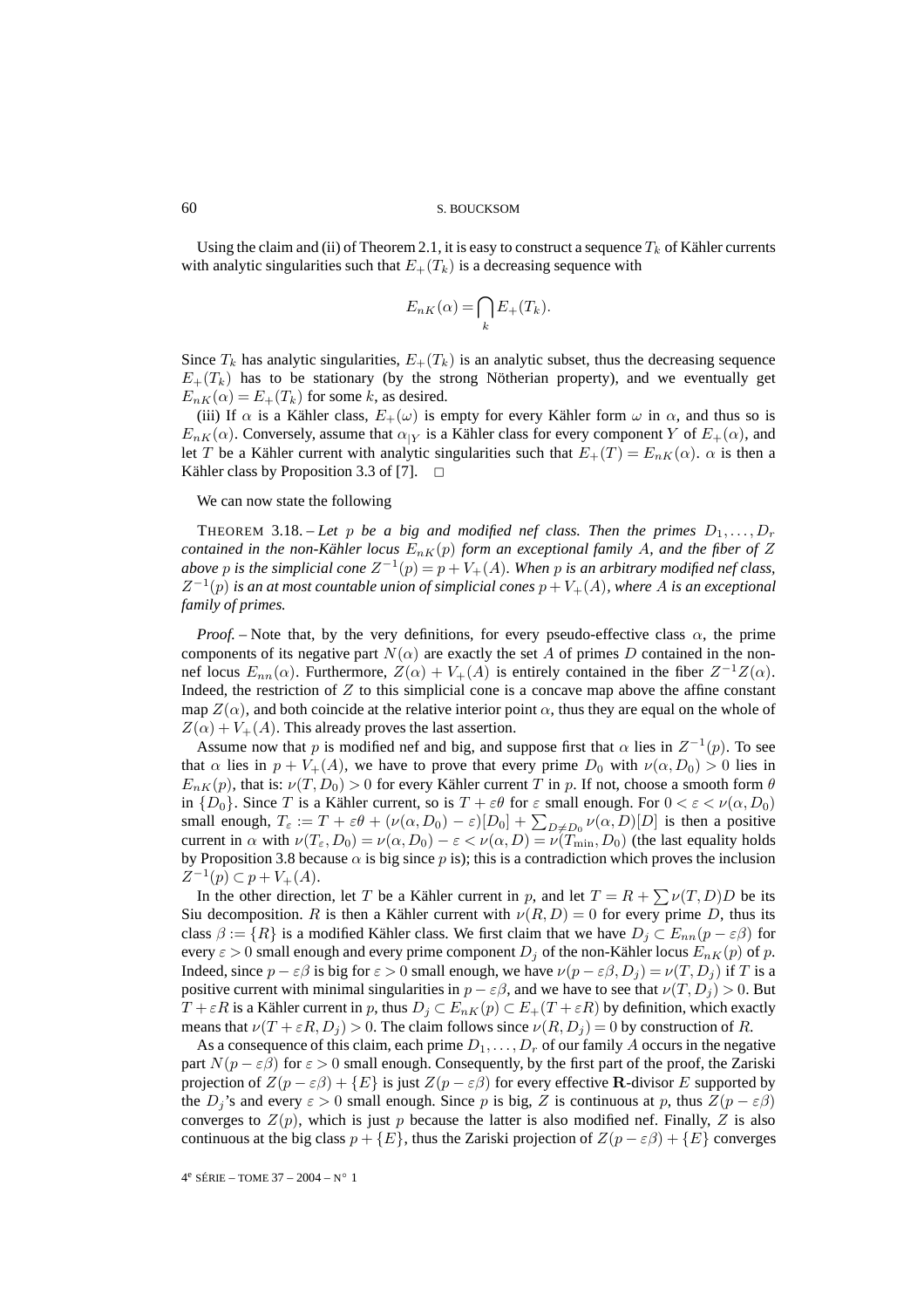to that of  $p + \{E\}$ , and thus  $Z(p + \{E\}) = p$  holds. This means that  $p + V_+(A) \subset Z^{-1}(p)$ , and concludes the proof of Theorem 3.20.  $\Box$ 

#### **3.6. Structure of the pseudo-effective cone**

Using our constructions, we will prove the

THEOREM 3.19. – *The boundary of the pseudo-effective cone is locally polyhedral away from the modified nef cone, with extremal rays generated by* (*the classes of*) *exceptional prime divisors.*

*Proof. –* This is in fact rather straightforward by now: for each prime D, the set

$$
\mathcal{E}_D := \{ \alpha \in \mathcal{E}, \nu(\alpha, D) = 0 \}
$$

is a closed convex subcone of E. This follows from the fact that  $\alpha \mapsto \nu(\alpha, D)$  is convex, homogeneous, lower semi-continuous and everywhere non-negative. If  $\alpha \in \partial \mathcal{E}$  does not belong to MN, it does not belong to  $\mathcal{E}_D$  for some prime D by Proposition 3.2. For every  $\beta \in \mathcal{E}$ , we have either  $\beta \in \mathcal{E}_D$ , or D occurs in the negative part  $N(\beta)$ . Therefore,  $\mathcal{E}$  is generated by  $\mathbf{R}_+$ {D} and  $\mathcal{E}_D$ , and the latter does not contain  $\alpha$ . This means that  $\partial \mathcal{E}$  is locally polyhedral near  $\alpha$ . Since  $\nu(\alpha, D) > 0$ , we also see that D is exceptional. Finally, the extremal rays of  $\mathcal E$  not contained in  $MN = \bigcap_D \mathcal{E}_D$  have to lie outside  $\mathcal{E}_D$  for some exceptional prime D, and since  $\mathcal{E} = \mathcal{E}_D + \mathbf{R}_+ \{D\}$ , each such extremal ray is generated by  $\{D\}$  for some D.  $\Box$ 

#### **3.7. Volumes**

Recall that the volume of a pseudo-effective class  $\alpha$  on a compact Kähler *n*-fold is defined to be the supremum  $v(\alpha)$  of  $\int_X T_{ac}^n$  for T a closed positive  $(1, 1)$ -current in  $\alpha$  (cf. [2]). A class  $\alpha$  is big iff  $v(\alpha) > 0$ , and the volume is a quantitative measure of its bigness. We have already noticed that  $Z(\alpha)$  is big iff  $\alpha$  is; we have the following quantitative version:

PROPOSITION 3.20. – Let  $\alpha$  be a pseudo-effective class on X compact Kähler. Then  $v(Z(\alpha)) = v(\alpha)$ .

The proof is in fact immediate: if T is a positive current in  $\alpha$ , then we have  $T \ge N(\alpha)$  since T belongs to  $\alpha[-\epsilon\omega]$  for each  $\epsilon > 0$ , and we deduce that  $T \to T - N(\alpha)$  is a bijection between the positive currents in  $\alpha$  and those in  $Z(\alpha)$ . It remains to notice that  $(T - N(\alpha))_{ac} = T_{ac}$  to conclude the proof.

#### **4. Zariski decomposition on a surface and a hyper-Kähler manifold**

It is known since the pioneering work of Zariski  $[19]$  that any effective divisor D on a projective surface admits a unique Zariski decomposition  $D = P + N$ , i.e. a decomposition into a sum of  $Q$ -divisors  $P$  and  $N$  with the following properties:

(i) P is nef,  $N = \sum a_j N_j$  is effective,

(ii)  $P \cdot N = 0$ ,

(iii) the Gram matrix  $(N_i \cdot N_j)$  is negative definite.

We want to show that our divisorial Zariski decomposition indeed is a generalization of such a Zariski decomposition on a surface.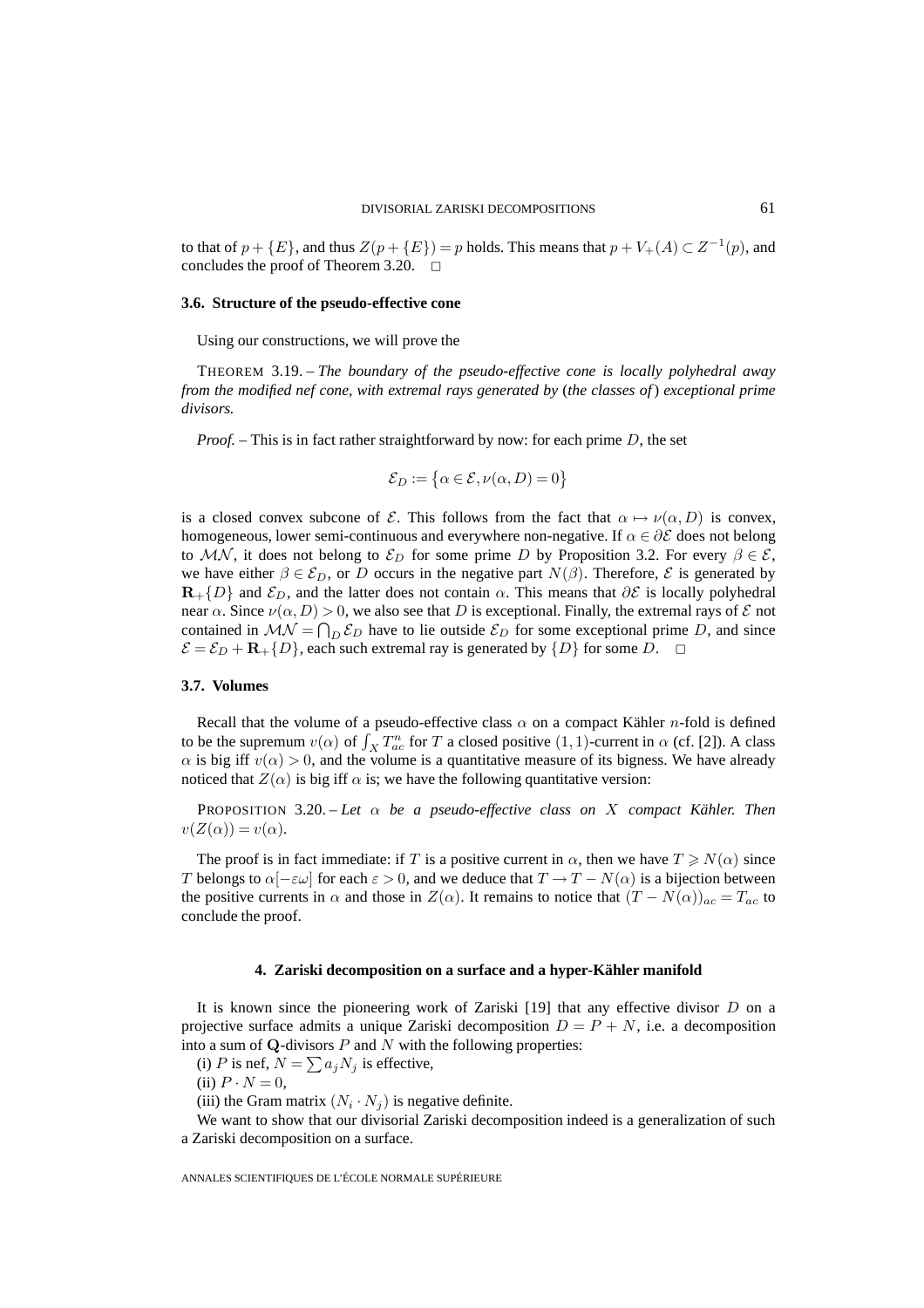#### **4.1. Notations**

X will stand for a compact Kähler surface, or a compact hyper-Kähler manifold. For such an X, we denote by q the quadratic form on  $H^{1,1}(X,\mathbf{R})$  defined as follows: when X is a surface, we set  $q(\alpha) := \int \alpha^2$ , and when X is hyper-Kähler, we choose a symplectic holomorphic form  $\sigma$ , and let  $q(\alpha) := \int \alpha^2(\sigma \overline{\sigma})^{m-1}$  be the usual Beauville–Bogomolov quadratic form, with  $\sigma$  normalized so as to achieve  $q(\alpha)^m = \int_X \alpha^{2m}$  (with dim  $X = n = 2m$ ). In both cases  $(H^{1,1}(X, \mathbf{R}), q)$  is Lorentzian, i.e. it has signature  $(1, h^{1,1}(X) - 1)$ ; the open cone  $\{\alpha \in H^{1,1}(X, \mathbf{R}), q(\alpha) > 0\}$ has thus two connected components which are convex cones, and we denote by  $\mathcal P$  the component containing the Kähler cone K. We call  $P$  the positive cone (attached to the quadratic form q). In general, given a linear form  $\lambda$  on  $H^{1,1}(X,\mathbf{R})$ , we will denote its kernel by  $\lambda^{\perp}$  and the two open half-spaces it defines by  $\lambda_{>0}$  and  $\lambda_{<0}$ . The dual  $\mathcal{C}^*$  of a convex cone  $\mathcal{C}$  in  $H^{1,1}(X,\mathbf{R})$  is seen as a cone in  $H^{1,1}(X,\mathbf{R})$ , using the duality induced by q.

#### **4.2. The dual pseudo-effective cone**

In both cases, we shall prove that the modified nef cone is the dual cone to the pseudo-effective cone.

#### **4.2.1. The case of a surface**

We suppose that  $X$  is a surface. We prove the following essentially well-known

THEOREM 4.1. – *When* X *is a surface, the Kähler cone and the modified Kähler cone coincide. The dual pseudo-effective cone is just the nef cone.*

*Proof.* – If  $\alpha \in \mathcal{MK}$ , it can be represented by a Kähler current with analytic singularities in codimension 2, that is at some points  $x_1, \ldots, x_r$ . Therefore we see that the non-Kähler locus  $E_{nK}(\alpha)$  is a discrete set. Since the restriction of any class to a point is (by convention) a Kähler class, Theorem 3.19 shows that  $\alpha$  lies in fact in  $K$ .

Since  $\int_X \omega \wedge T$  is positive for every Kähler form  $\omega$  and every positive current  $T$ , we of course have  $\mathcal{K} \subset \mathcal{E}^*$ , and thus also  $\mathcal{N} = \overline{K} \subset \mathcal{E}^*$ . The other inclusion is much deeper, since it is a consequence of the Nakai–Moishezon criterion for Kähler classes on a surface, as given in [15]. Indeed, this criterion implies that a real  $(1, 1)$ -class  $\alpha$  on a Kähler surface is a nef class iff  $\alpha \cdot \omega \geq 0$  for every  $\omega \in \mathcal{K}$  and  $\alpha \cdot C \geq 0$  for every irreducible curve C. Since a class in  $\mathcal{E}^*$  clearly satisfies these conditions, we get  $\mathcal{E}^* \subset \mathcal{N}$ , and the proof of Theorem 4.1 is over.  $\Box$ 

As a consequence, since K is contained in P and since  $\overline{P}$  is self dual (just because q is Lorentzian), we get dually that  $\overline{P} \subset \mathcal{E}$  and thus that  $\mathcal{P} \subset \mathcal{E}^0 = \mathcal{B}$ , which means the following: if  $\alpha$  is a real (1, 1)-class with  $\alpha^2 > 0$ , then  $\alpha$  or  $-\alpha$  is big. This generalizes the well known case where  $\alpha$  is (the first Chern class of) a line bundle (whose proof is based on Riemann–Roch).

#### **4.2.2. The hyper-Kähler case**

In that case, the dual pseudo-effective cone is also equal to the modified nef cone, but the proof uses another description, due to D. Huybrechts, of the dual pseudo-effective cone. In the easy direction, we have:

PROPOSITION 4.2. – (i) *The modified nef cone* MN *is contained in both the dual pseudoeffective cone*  $\mathcal{E}^*$  and the closure of the positive cone  $\overline{\mathcal{P}}$ *.* 

(ii) We have  $q(D, D') \geq 0$  for any two distinct prime divisors  $D \neq D'$ .

*Proof.* – To prove (i), we only have to prove that  $MK \subset \mathcal{E}^*$ . Indeed,  $MK \cap \mathcal{E}^* \subset \mathcal{E} \cap \mathcal{E}^*$  is trivially contained in  $\overline{P}$ . We pick a modified Kähler class  $\alpha$  and a pseudo-effective class  $\beta \in \mathcal{E}$ ,

 $4^e$  SÉRIE – TOME 37 – 2004 – N° 1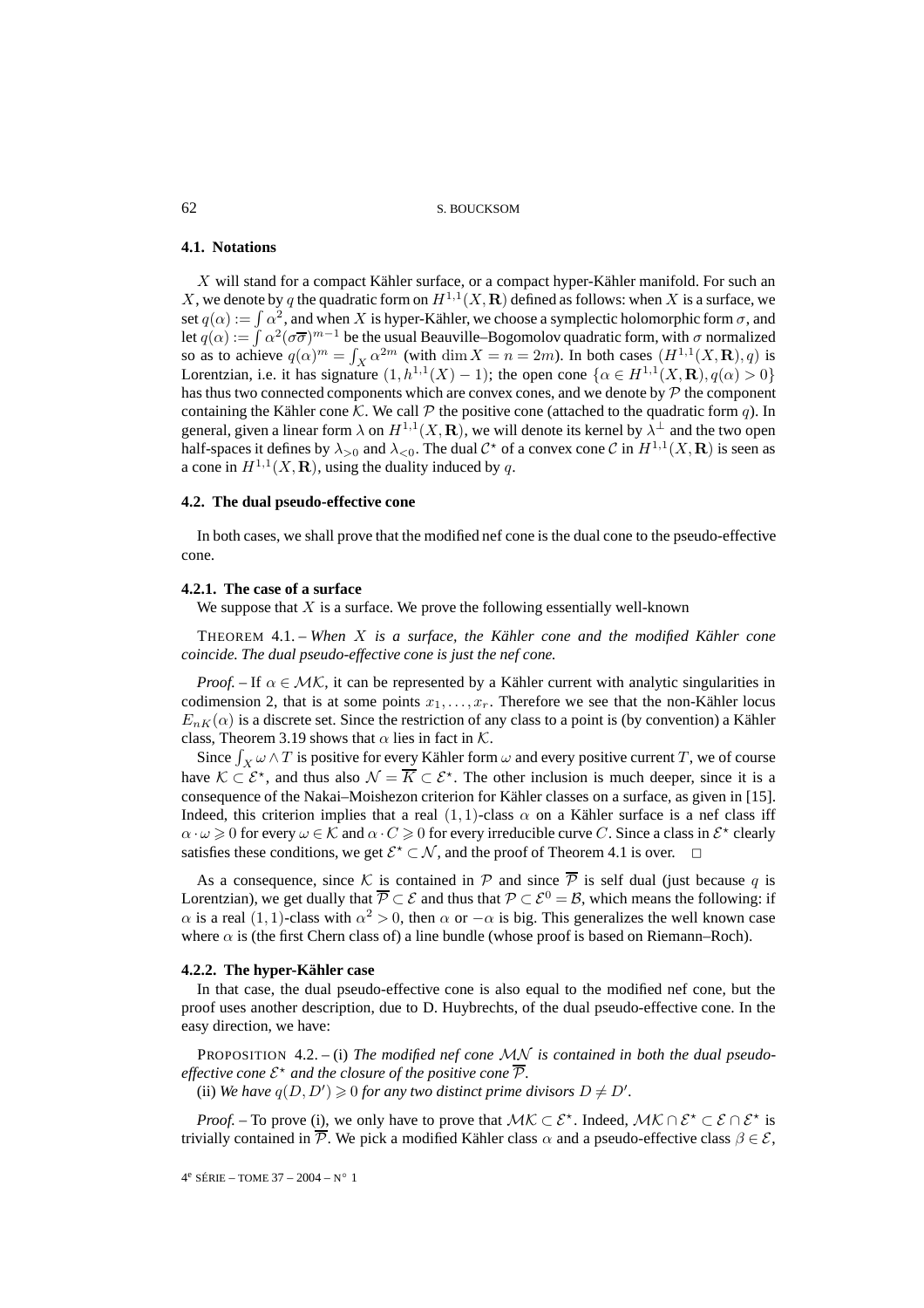and choose a Kähler current T in  $\alpha$  with analytic singularities in codimension at least 2, and a positive current S in  $\beta$ . By Section 2.6, the wedge product  $T \wedge S$  is well defined as a closed positive (2, 2)-current, and lies in the class  $\alpha \cdot \beta$ . Since  $(\sigma \overline{\sigma})^{m-1}$  is a smooth positive form of bidimension (2, 2), the integral  $\int_X T \wedge S \wedge (\sigma \overline{\sigma})^{m-1}$  is positive. But  $(\sigma \overline{\sigma})^{m-1}$  is also closed, thus we have

$$
\int\limits_X T \wedge S \wedge (\sigma \overline{\sigma})^{m-1} = \alpha \cdot \beta \cdot \{ (\sigma \overline{\sigma})^{m-1} \} = q(\alpha, \beta),
$$

so we have proven that  $q(\alpha, \beta) \geq 0$  as desired.

The second contention is obtained similarly, noting that  $\{D\} \cdot \{D'\}$  contains a closed positive  $(2, 2)$ -current, which is  $[D \cdot D']$ , where  $D \cdot D'$  is the effective intersection cycle.  $\Box$ 

The other direction  $\mathcal{E}^* \subset \mathcal{MN}$  is much deeper. The effective 1-dimensional cycles C and the effective divisors D define linear forms on  $H^{1,1}(X,\mathbf{R})$  via the intersection form and the Beauville–Bogomolov form  $q$  respectively, and we define a rational (respectively uniruled) chamber of the positive cone P to be a connected component of  $P - \bigcup C^{\perp}$  (respectively  $\mathcal{P} - \bigcup D^{\perp}$ ), where C (respectively D) runs over the rational curves (respectively the uniruled divisors). By a rational curve (respectively a uniruled divisor) we mean an effective 1-dimensional cycle all of whose components are irreducible rational curves (respectively an effective divisor all of whose components are uniruled prime divisors). The rational chamber of  $\mathcal P$  cut out by all the  $C_{>0}$ 's (respectively  $D_{>0}$ 's) will be called the fundamental rational chamber (respectively the fundamental uniruled chamber). When  $X$  is a  $K3$  surface, the rational and uniruled chambers are the same thing and coincide with the traditional chambers in that situation. We can now state the following fundamental result:

THEOREM 4.3 [14]. – (i) *The positive cone*  $P$  *is contained in*  $E$ *.* 

(ii) If  $\alpha \in \mathcal{P}$  *belongs to one of the rational chambers, then there exists a bimeromorphic map*  $f: X \longrightarrow X'$  to a hyper-Kähler X' such that

$$
f_{\star}\alpha = \omega' + \{D'\},\
$$

*where*  $\omega' \in \mathcal{K}_{X'}$  *is a Kähler class and*  $D'$  *is a uniruled* **R***-divisor.* 

(iii) When  $\alpha \in \mathcal{P}$  *lies in both the fundamental uniruled chamber and one of the rational chambers, then no uniruled divisor*  $D'$  *occurs in (ii).* 

(iv) *The fundamental rational chamber coincides with the Kähler cone of* X*.*

In fact, [14] states this only for a very general element  $\alpha \in \mathcal{P}$ , but we have noticed in [1] that the elements of the rational chambers are already very general in that respect.

In the situation (iii),  $\alpha$  lies in  $f^{\star} \mathcal{K}_{X'}$  for some bimeromorphic  $f : X \to X'$  towards a hyper-Kähler X'. The union of such open convex cones  $\mathcal{K}_f := f^{\star} \mathcal{K}_{X'}$  is called the bimeromorphic Kähler cone, and is denoted by  $\mathcal{B}\mathcal{K}$ . The union in question yields in fact a partition of  $\mathcal{B}\mathcal{K}$  into open convex cones  $K_f$  (since a bimeromorphic map between minimal manifolds which sends one Kähler class to a Kähler class is an isomorphism by a result of A. Fujiki);  $\beta K$  is an open cone, but definitely not convex in general. (iii) tells us that each intersection of a rational chamber with the fundamental uniruled chamber is contained in  $\mathcal{BK}$ , and thus in one of the  $\mathcal{K}_f$ 's.

We can now describe the dual pseudo-effective cone:

PROPOSITION 4.4. – *The dual pseudo-effective* E *of a hyper-Kähler manifold coincides with the modified nef cone* MN *.*

*Proof.* – By Proposition 4.2, it remains to see that  $\mathcal{E}^*$  is contained in the modified nef cone MN. By (i) of Theorem 4.3, we have  $\mathcal{E}^{\star} \subset \overline{\mathcal{P}}$ , and it will thus be enough to show that an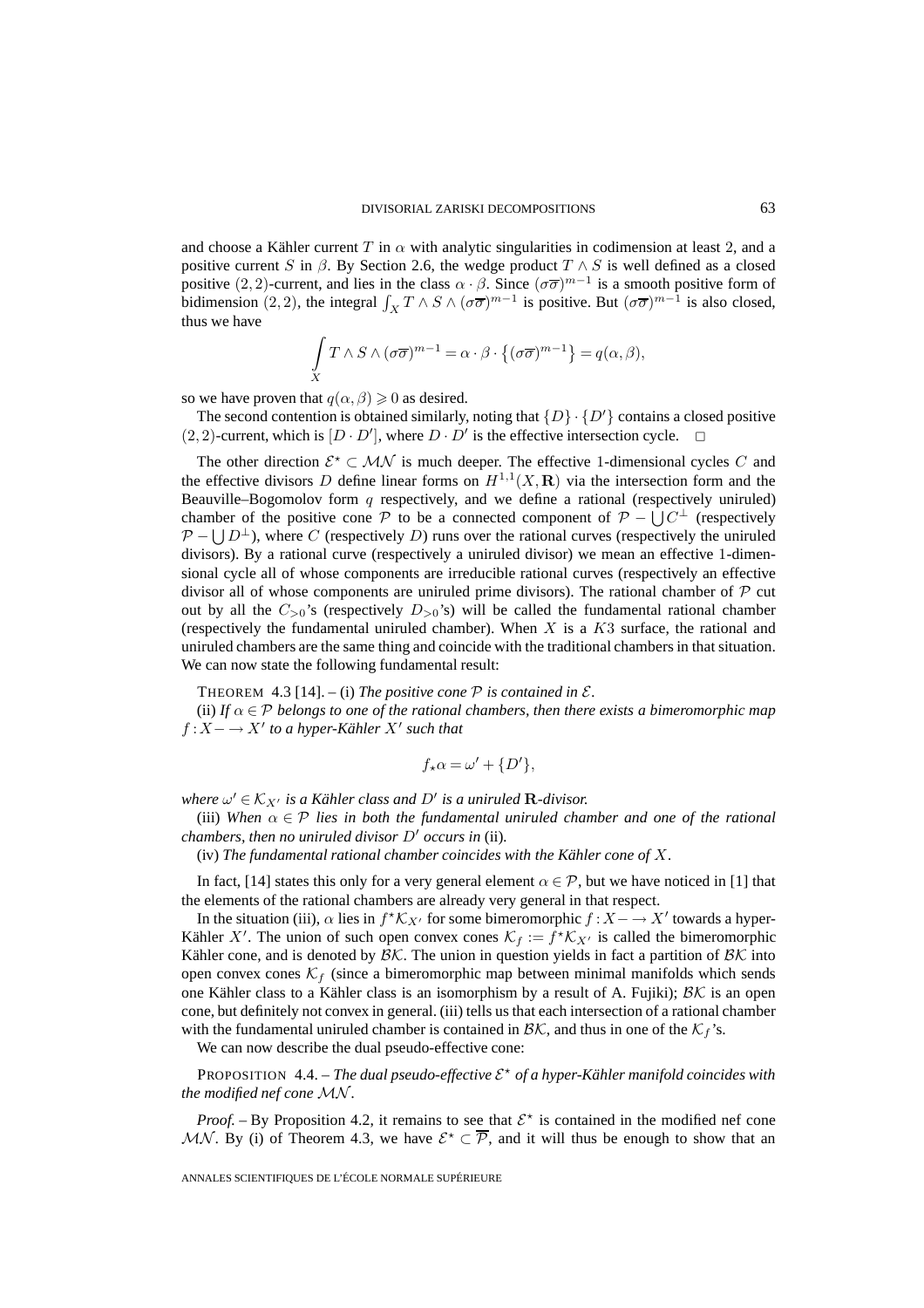element of the interior of  $\mathcal{E}^*$  which belongs to one of the rational chambers lies in  $\mathcal{MN}$ . But an element  $\alpha$  of the interior of  $\mathcal{E}^*$  has  $q(\alpha, D) > 0$  for every prime D, thus it certainly lies in the fundamental uniruled chamber. If  $\alpha$  lies in both the interior of  $\mathcal{E}^*$  and one of the rational chambers, it therefore lies in  $\mathcal{K}_f = f^* \mathcal{K}_{X'}$  for some bimeromorphic  $f : X \to X'$ , and it remains to see that  $\mathcal{K}_f \subset \mathcal{MN}$ . But if  $\omega$  is a Kähler form on X', its pull-back  $T := f^* \omega$  can be defined using a resolution of f, and it is easy to check that T is a Kähler current with  $\nu(T,D)=0$  for every prime D, since f induces an isomorphism  $X - A \rightarrow X' - A'$  for A, A' analytic subsets of codimension at least 2 (this is because X and X' are minimal). Therefore,  $\{T\} = f^*\{\omega\}$  belongs to  $\mathcal{MK} \subset \mathcal{MN}$ . □

#### **4.3. Exceptional divisors**

When X is a surface or a hyper-Kähler manifold, the fact that a family  $D_1, \ldots, D_r$  of prime divisors is exceptional can be read off its Gram matrix.

THEOREM 4.5. – A family  $D_1, \ldots, D_r$  of prime divisors is exceptional iff its Gram matrix  $(q(D_i, D_j))$  *is negative definite.* 

*Proof.* – Let V (respectively  $V_+$ ) be the real vector space of **R**-divisors (respectively effective **R**-divisors) supported by the  $D_i$ 's. We begin with a lemma of quadratic algebra:

LEMMA 4.6. – *Assume that*  $(V, q)$  *is negative definite. Then every*  $E \in V$  *such that*  $q(E, D_j) \leqslant 0$  for all j belongs to  $V_+$ .

*Proof.* – If  $E \in V$  is non-positive against each  $D_j$ , we write  $E = E_+ - E_-$  where  $E_+$  and  $E_$  are effective with disjoint supports. We have to prove that  $E_$  = 0, and this is equivalent by assumption to  $q(E_{-}) \geq 0$ . But  $q(E_{-}) = q(E_{-}, E_{+}) - q(E_{-}, E)$ . The first term is positive because  $E_+$  and  $E_-$  have disjoint supports, using (ii) of Proposition 4.2, whereas the second is positive by assumption on  $E_+$ positive by assumption on  $E$ .

Let  $D_1, \ldots, D_r$  be primes with negative definite Gram matrix. In particular, we then have that  ${V_{+}} \subset H^{1,1}(X,\mathbf{R})$  meets  $\overline{\mathcal{P}}$  at 0 only. Since the modified nef cone MN is contained in  $\overline{\mathcal{P}}$  by Proposition 4.2,  ${V_+}$  *a fortiori* meets the modified nef cone at 0 only, which means by definition that  $D_1, \ldots, D_r$  is an exceptional family, and this proves necessity in Theorem 4.5. In the other direction, assume that  $D_1, \ldots, D_r$  is an exceptional family of primes. We first prove that the matrix  $(q(D_i, D_j))$  is semi-negative. If not, we find an **R**-divisor E in V with  $q(E) > 0$ . Writing again  $E = E_+ - E_-$ , with  $E_+$  and  $E_-$  two effective divisors in  $V_+$  with disjoint supports, we have again  $q(E_+, E_-) \ge 0$  by (ii) of Proposition 4.2, and thus  $q(E_+) + q(E_-) \ge q(E) > 0$ . We may therefore assume that E lies in  $V_+$ , with  $q(E) > 0$ . But then E or  $-E$  is big, and it has to be E because it is already effective. Its Zariski projection  $Z({E})$  is then non-zero since it is also big (by Proposition 3.10), and it lies in both  $\{V_+\}$  and  $\mathcal{MN}$ , a contradiction.

To conclude the proof of Theorem 4.5, we may assume (by induction) that the Gram matrix of  $D_1, \ldots, D_{r-1}$  is negative definite. If  $(V, q)$  is degenerate, the span V' of  $D_1, \ldots, D_{r-1}$  is such that its orthogonal space  $V'^{\perp}$  in V is equal to the null-space of V. We then decompose  $D_r = E + F$  in the direct sum  $V = V' \oplus V'^{\perp}$ . Since  $q(E, D_i) = q(D_r, D_i) \geq 0$  for  $j < r$ , Lemma 4.6 yields that  $E \le 0$ . Therefore,  $F = D_r - E$  lies in  $V_+$ , and is certainly non-zero. We claim that  ${F}$  is also modified nef, which will yield the expected contradiction. But F lies in the null-space of V, and is therefore non-negative against every prime divisor D. If  $\alpha$  is a pseudoeffective class, we have  $q(\{F\}, \alpha) = q(\{F\}, Z(\alpha)) + q(F, N(\alpha))$ . The first term is positive since  $Z(\alpha) \in \mathcal{MN} = \mathcal{E}^*$ , and the second one is positive because F is positive against every effective divisor. We infer from all this that  $\{F\}$  lies in  $\mathcal{E}^* = \mathcal{MN}$ , and the claim follows.  $\Box$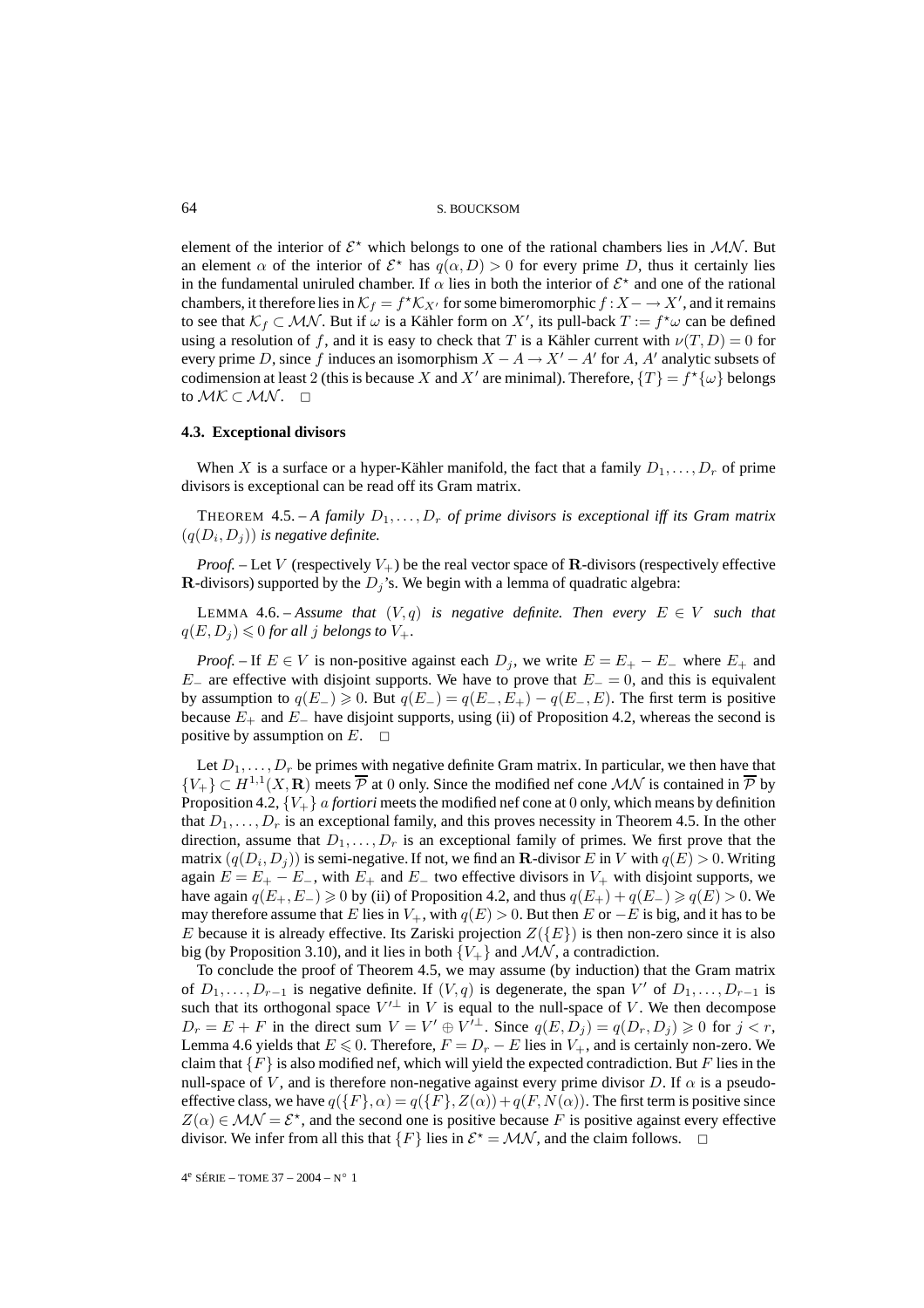The theorem says in particular that a prime divisor D is negative iff  $q(D) < 0$ . On a K3 surface, an easy and well-known argument using the adjunction formula shows that the prime divisors with negative square are necessarily smooth rational curves with square −2. In higher dimension, we have:

PROPOSITION 4.7. – *On a hyper-Kähler manifold* X*, the exceptional prime divisors are uniruled.*

*Proof.* – Since D is exceptional, it lies outside  $\overline{P} = P^*$ , and we thus find a class  $\alpha \in P$ lying in one of the rational chambers such that  $q(\alpha, D) < 0$ . By (ii) of Theorem 4.3, there exists a bimeromorphic map between hyper-Kähler manifolds  $f : X \to X'$  such that  $f_{\star}\alpha = \omega' + \sum a_j D'_j$  with  $\omega'$  a Kähler class,  $a_j \geq 0$  and  $D'_j$  a uniruled prime divisor. Since the quadratic form is preserved by f, we have  $0 > q(\alpha, D) = q(\omega', f_{\star}D) + \sum a_j q(D'_j, f_{\star}D)$ , and  $q(D'_j, f_*D)$  has to be negative for some j. But this implies that the two primes  $D'_j$  and  $f_*D$ coincide, and thus  $D = f^* D'_j$  is uniruled since  $D'_j$  is.  $\Box$ 

#### **4.4. Rationality of the Zariski decomposition**

We want to prove that the divisorial Zariski decomposition is rational (when  $X$  is a surface or a hyper-Kähler manifold) in the sense that  $N(\alpha)$  is a rational divisor when  $\alpha$  is a rational class. We first show the following characterization of the divisorial Zariski decomposition:

THEOREM 4.8. – If  $\alpha \in H^{1,1}(X,\mathbf{R})$  is a pseudo-effective class, its divisorial Zariski *decomposition*  $\alpha = Z(\alpha) + \{N(\alpha)\}\$  *is the unique orthogonal decomposition of*  $\alpha$  *into the sum of a modified nef class and the class of an exceptional effective* **R***-divisor.*

*Proof.* – We first prove uniqueness: assume that  $\alpha = p + \{N\}$  is an orthogonal decomposition with p a modified nef class and N an effective exceptional **R**-divisor. We claim that  $N(\alpha) = N$ . To see this, let  $D_1, \ldots, D_r$  be the support of N; the Gram matrix  $(q(D_i, D_j))$  is negative definite by Theorem 4.5, and p is orthogonal to each  $D_j$  because  $q(p, N) = 0$  and  $q(p, D_j) \geq 0$  for all j since p is a modified nef class. We have  $N(\alpha) \leq N(p) + N$  and  $N(p) = 0$  since p is modified nef, thus  $N(\alpha) \leq N$ . But  $N(\alpha) - N$  is supported by primes  $D_1, \ldots, D_r$  whose Gram matrix is negative definite, and  $q(N(\alpha) - N, D_i) = q(p, D_i) - q(Z(\alpha), D_i)$  is non-positive since p is orthogonal to  $D_j$  and  $Z(\alpha)$  belongs to  $\mathcal{MN} = \mathcal{E}^*$ . Lemma 4.6 thus yields  $N(\alpha) \geq N$ , and the claim follows. To prove Theorem 4.8, we will show the existence of an orthogonal decomposition  $\alpha = p + \{N\}$  with p a modified nef class and N an exceptional **R**-divisor. When this is done, we must have  $N = N(\alpha)$  by the claim, so that  $\alpha = Z(\alpha) + \{N(\alpha)\}\$ is itself an orthogonal decomposition.

LEMMA 4.9. – *A pseudo-effective class*  $\alpha$  *lies in*  $\mathcal{E}^{\star}$  *iff*  $q(\alpha, D) \geq 0$  *for every prime* D.

*Proof.* – If  $\beta$  is a pseudo-effective class, we write  $q(\alpha, \beta) = q(\alpha, Z(\beta)) + q(\alpha, N(\beta))$ . The first term is positive because  $Z(\beta)$  lies in  $\mathcal{E}^*$ , and the second one is positive if  $q(\alpha, D) \geq 0$  for each prime  $D. \square$ 

LEMMA 4.10. – Let  $\alpha$  be a pseudo-effective class and let  $D_1, \ldots, D_r$ ,  $E_1, \ldots, E_p$  be two *families of primes such that*:

(i)  $q(\alpha, D_j) < 0$  and  $q(\alpha, E_i) \leq 0$  for every j and i. (ii)  $E_1, \ldots, E_r$  *is an exceptional family. Then the union of these two families is exceptional.*

*Proof.* – Let F be an effective divisor supported by  $D_j$ 's and  $E_i$ 's, and assume that  $\{F\}$  is a modified nef class. We have to see that  $F = 0$ . But  $q(\alpha, F)$  is positive since F is modified nef,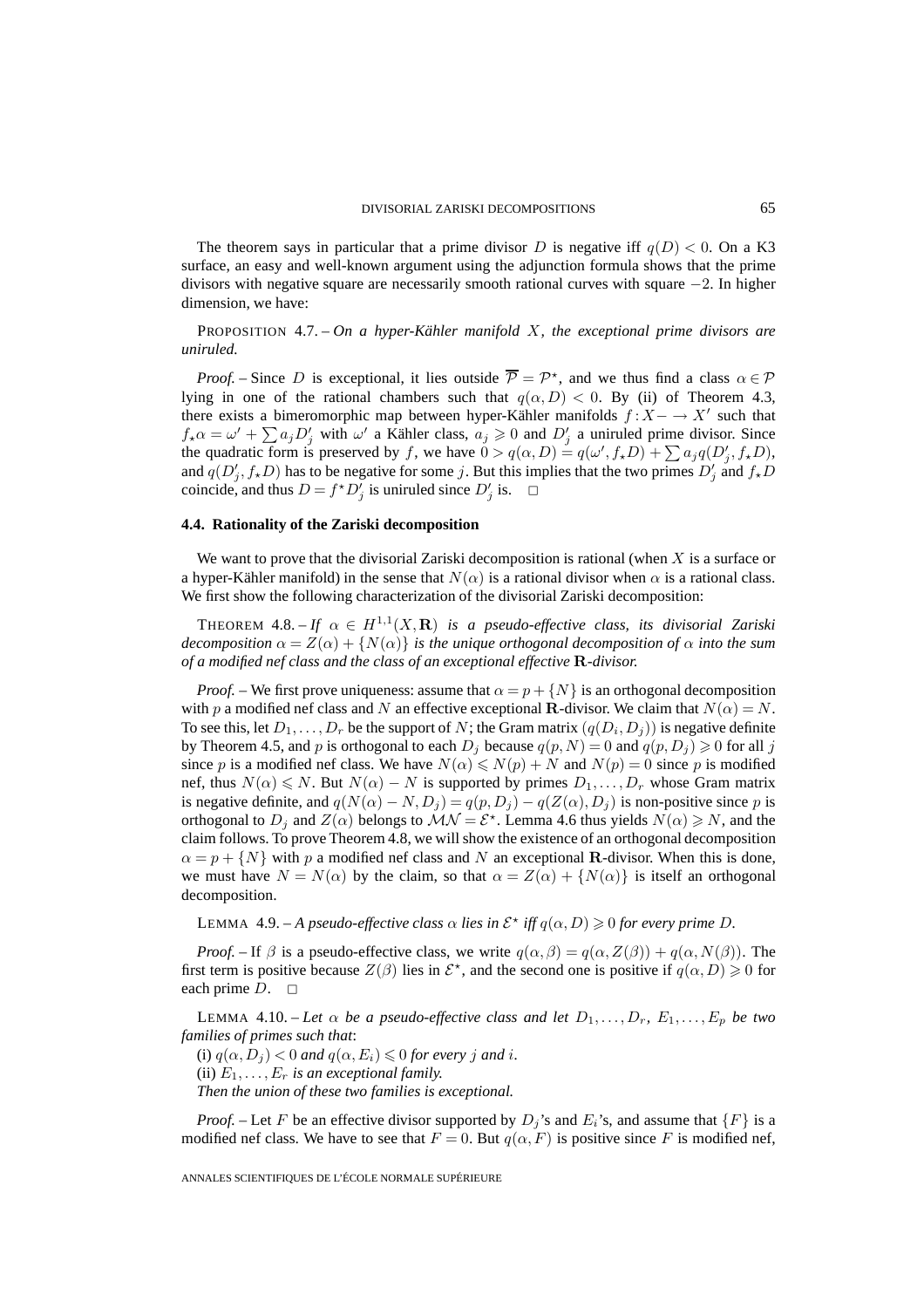thus we see using (i) that F is in fact supported by  $E_i$ 's, and then (ii) enables us to conclude that  $F = 0$  as desired.  $\Box$ 

At this point, the argument is similar to [11]. If the pseudo-effective class  $\alpha$  is already in  $\mathcal{E}^*$ , we trivially have our decomposition. Otherwise, consider the family  $A$  of primes  $D$  such that  $q(\alpha, D) < 0$ . That family is exceptional by Lemma 4.10 with  $E_1, \ldots, E_p$  an empty family, thus A is finite with negative definite Gram matrix, and is non-empty by Lemma 4.9. Let

$$
\alpha = \alpha_1 + \{N_1\}
$$

be the decomposition in the direct sum  $V^{\perp} \oplus V$ , where  $V \subset H^{1,1}(X,\mathbf{R})$  is spanned by A. We claim that  $N_1$  is effective and that  $\alpha_1$  is pseudo-effective. Since  $q(N_1, D) = q(\alpha, D) < 0$ for every  $D \in A$ , Lemma 4.6 yields that  $N_1$  is effective. We can also write  $N(\alpha) = E + F$ where  $E$  and  $F$  are effective with disjoint supports and  $F$  is supported by elements of  $A$ . Then for every  $D \in A$  we have  $q(F - N_1, D) \leq q(N(\alpha) - N_1, D)$  since E and D are disjoint, and  $q(N(\alpha) - N_1, D) = q(\alpha_1, D) - q(Z(\alpha), D)$  is non-positive because  $\alpha_1$  and D are orthogonal and  $Z(\alpha)$  lies in  $\mathcal{E}^*$ . We infer from this that  $N(\alpha) \geq N_1$  using Lemma 4.6, and  $\alpha_1 = Z(\alpha) + \{N(\alpha) - N_1\}$  is thus pseudo-effective, and this proves our claim.

If  $\alpha_1$  lies in  $\mathcal{E}^*$ , we have our decomposition by construction; otherwise, we iterate the construction: let B be the non-empty exceptional family of primes D such that  $q(\alpha_1, D) < 0$ . Since A is already exceptional and  $q(\alpha_1, D) = 0$  for  $D \in A$ , we infer from Lemma 4.10 that the union  $A_1$  of A and B is again an exceptional family. We decompose

$$
\alpha_1 = \alpha_2 + \{N_2\}
$$

in the direct sum  $V_1^{\perp} \oplus V_1$ , where  $V_1 \subset H^{1,1}(X,\mathbf{R})$  is spanned by  $A_1$ . The same arguments as above show in that case also that  $\alpha_2$  is pseudo-effective, and also that  $N_2$  is effective (since  $q(N_2, D) = q(\alpha_1, D) \leq 0$  for each  $D \in A_1$ ). But since B is non-empty,  $A_1$  is an exceptional family strictly bigger than A. Since the length of the exceptional families is uniformly bounded by the Picard number  $\rho(X)$  by Theorem 3.14, the iteration of the construction has to stop after l steps, for which we get a class  $\alpha_l$  which is modified nef. The desired decomposition is then obtained by setting  $p := \alpha_l$  and  $N := N_1 + \cdots + N_l$ , which is exceptional since it is supported by elements of  $A \cup A_1 \cup \cdots \cup A_l = A_l$  (since  $A \subset A_1 \subset \cdots \subset A_1$  by construction). This concludes the proof of Theorem 4.8.  $\Box$ 

COROLLARY 4.11 (Rationality of the Zariski decomposition). – *The divisorial Zariski decomposition is rational in case* X *is a surface or a hyper-Kähler manifold. In particular, when* D is a pseudo-effective divisor on X, the modified nef **R**-divisor  $P := D - N({D})$  is ratio*nal and such that the canonical inclusion of*  $H^0(X, \mathcal{O}(kP))$  *in*  $H^0(X, \mathcal{O}(kD))$  *is surjective for every* k *such that* kP *is Cartier.*

*Proof.* – If  $\alpha \in NS(X) \otimes \mathbf{Q}$  is a rational class,  $N(\alpha)$  is necessarily the image of  $\alpha$  by the orthogonal projection  $NS(X) \otimes \mathbf{Q} \rightarrow V_{\mathbf{Q}}(\alpha)$ , where  $V_{\mathbf{Q}}(\alpha)$  is the **Q**-vector space generated by the cohomology classes of the components of  $N(\alpha)$ . The latter is therefore rational. As to the second part, let E be an element of the linear system  $|kD|$ . Since the integration current  $\frac{1}{k}[E]$ is positive and lies in  $\{D\}$ , we have  $E \geq kN(\{D\})$ . But this exactly means that  $kN(\{D\})$  is contained in the base scheme of  $|kD|$ , as was to be shown.  $\Box$ 

PROPOSITION 4.12 (Rationality of the volume). – *If*  $p \in H^{1,1}(X,\mathbf{R})$  *is a modified nef class on* X*, its volume is equal to*

$$
v(p) = q(p)^m = \int p^{\dim X}.
$$

4e SÉRIE – TOME 37 – 2004 – N◦ 1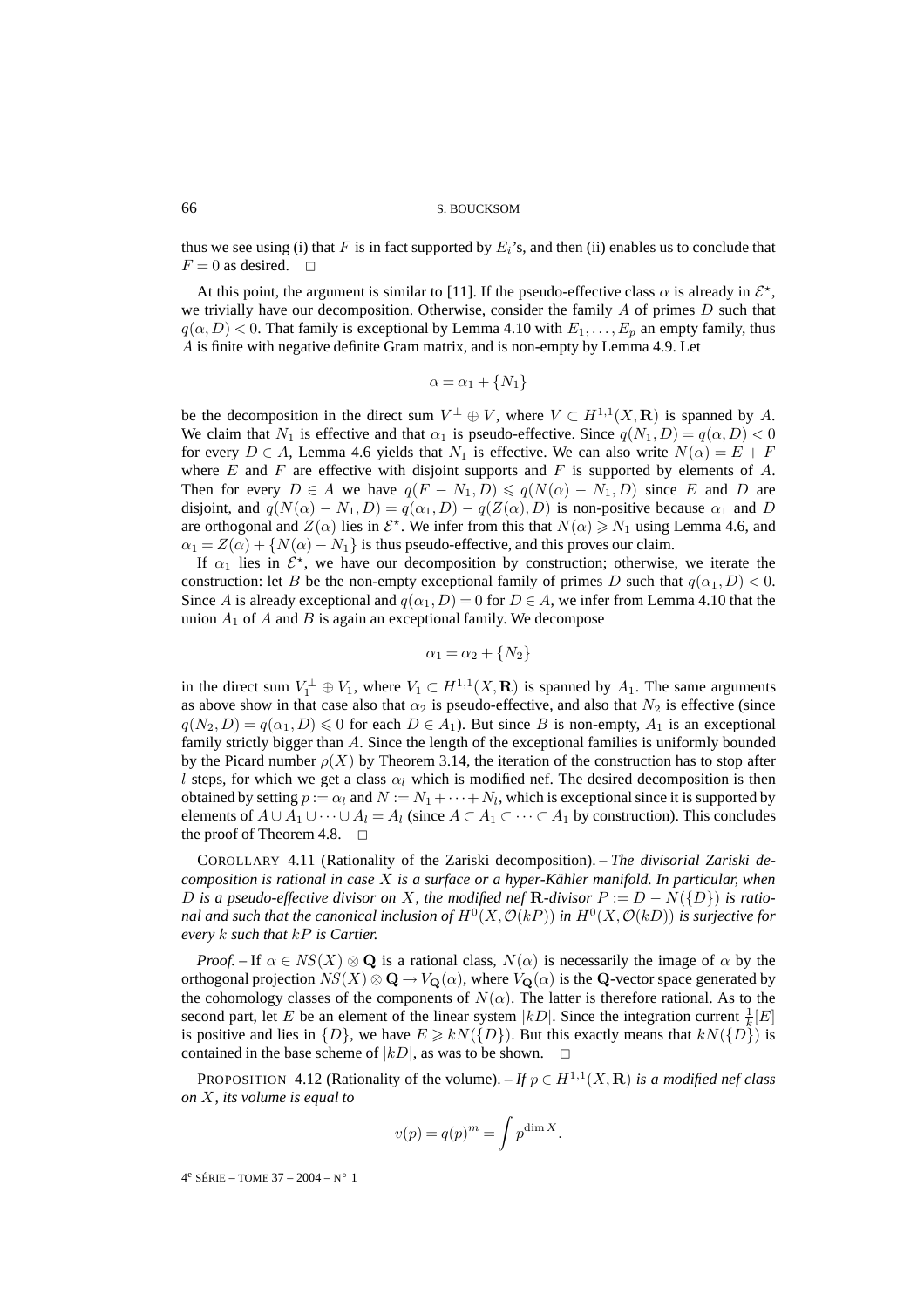*In general, we have*  $v(\alpha) = \int Z(\alpha)^{\dim X}$ ; *in particular, the volume of a rational class is rational.* 

*Proof.* – We have already proven in Proposition 3.22 that  $v(\alpha) = v(Z(\alpha))$ , so only the first assertion needs a proof. We have shown in [2] that the equality  $v(p) = \int p^{\dim X}$  is always true when  $p$  is a nef class, so the contended equality holds on a surface. In the hyper-Kähler case, since we have chosen the symplectic form  $\sigma$  so that  $q(\alpha)^m = \alpha^{2m}$  for any class  $\alpha$ , we just have to prove  $v(p) = q(p)^m$  for  $p \in \mathcal{MN}$ . The latter cone is also the closure of the bimeromorphic Kähler cone BK, so we may assume that p lies in  $f^{\star} K_{X}$  for some bimeromorphic map  $f : X \to X'$ between hyper-Kähler manifolds (because both q and the volume are continuous). But since f is an isomorphism in codimension 1, the volume is invariant under  $f$ , and so is the quadratic form q, so we are reduced to the case where  $p$  is a Kähler class, for which the equality is always true as we have said above.  $\Box$ 

#### **5. The algebraic approach**

In this section, we would like to show what the constructions we have made become when  $\alpha = c_1(L)$  is the first Chern class of a line bundle on a projective complex manifold X. The general philosophy is that the divisorial Zariski decomposition of a big line bundle can be defined algebraically in terms of the asymptotic linear series  $|kL|$ . When L is just pseudo-effective, sections are of course not sufficient, but we are led back to the big case by approximating. For those who are reluctant to assume projectivity too quickly, we remark that a compact Kähler manifold carrying a big line bundle is automatically projective.

#### **5.1. From sections to currents and back**

Let  $L \to X$  be a line bundle over the projective manifold X. Each time L has sections  $\sigma_1,\ldots,\sigma_l \in H^0(X,L)$ , there is a canonical way to construct a closed positive current  $T \in c_1(L)$ with analytic singularities as follows: choose some smooth Hermitian metric  $h$  on  $L$ , and consider

$$
\varphi(x) := \frac{1}{2} \log \sum_j h(\sigma_j(x)).
$$

Then we define  $T = \Theta_h(L) + dd^c \varphi$ , where  $\Theta_h(L)$  is the first Chern form of h. One immediately checks that T is positive and independent of the choice of h, and thus depends on the sections  $\sigma_i$ only. T has analytic singularities exactly along the common zero-scheme A of the  $\sigma_i$ 's, and its Siu decomposition therefore writes  $T = R + D$ , where D is the divisor part of A. When  $(\sigma_i)$  is a basis of  $H^0(X, L)$ , we set  $T_{|L|} := T$ . Another way to see  $T_{|L|}$  is as the pull-back of the Fubiny– Study form on  $\mathbf{P}H^0(X, L)^* = \mathbf{P}^N$  (the identification is determined by the choice of the basis of  $H^0(L)$ ) by the rational map  $\phi_{|L|}: X \to \mathbf{P} H^0(X, L)^*$ .  $T_{|L|}$  is independent of the choice of the basis up to equivalence of singularities, and carries a great deal of information about the linear system |L|: the singular scheme A of  $T_{|L|}$  is the base scheme  $B_{|L|}$  of the linear system |L|, the Lelong number  $\nu(T_{|L|}, x)$  at x is just the so-called multiplicity of the linear system at x, which is defined by

$$
\nu(|L|,x) := \min\{\nu(E,x), E \in |L|\}.
$$

If a modification  $\mu: X \to X$  is chosen such that  $\mu^*|L| = |M| + F$ , where M has no base-point and F is an effective divisor, then  $\mu^*T_{|L|} = T_{\mu^*|L|} = T_{|M|} + F$  where  $T_{|M|}$  is smooth since  $|M|$  is generated by global sections. The so-called moving self-intersection of L, which is by definition  $L^{[n]} := M^n$ , is thus also equal to  $\int_X (T_{|L|})^n_{ac}$ .

ANNALES SCIENTIFIQUES DE L'ÉCOLE NORMALE SUPÉRIEURE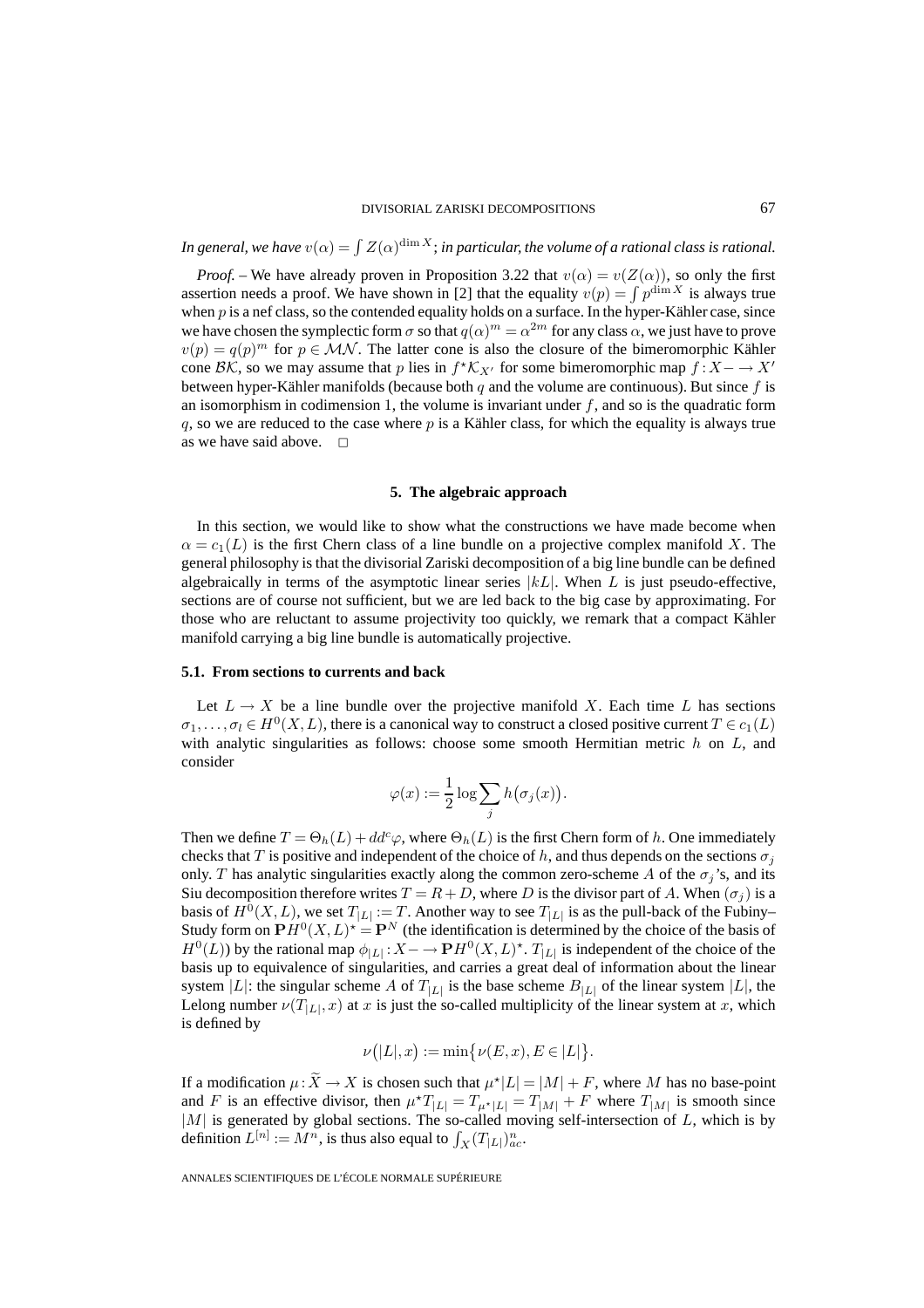When L is a big line bundle, we get, for each  $k > 0$  big enough, a positive current  $T_k := \frac{1}{k}T_{|kL|}$ in  $c_1(L)$ . A result of Fujita (cf. [9]) claims that the volume  $v(L)$  is the limit of  $\frac{1}{k^n}(kL)^{[n]}$ , thus we have  $v(L) = \lim_{k \to +\infty} \int_X T_{k,ac}^n$ .

Finally, if  $T_{\text{min}}$  is a positive current with minimal singularities in  $c_1(L)$ , we can choose a singular Hermitian metric  $h_{\min}$  on L whose curvature current is  $T_{\min}$  (by Section 2.4). If L is still big and if for each k we choose the basis of  $H^0(kL)$  to be orthonormal with respect to  $h_{\min}^{\otimes k}$ , then it can be shown that  $T_k \to T_{\min}$ , and we will see in 5.2 that  $\nu(T_k, x) = \frac{1}{k}\nu(|kL|, x)$ converges to  $\nu(T_{\min}, x) = \nu(c_1(L), x)$ . In some sense, the family  $T_k$  deriving from  $|kL|$  is cofinite  $(c_1(L)^+,\preceq)$ .

It should however be stressed that  $T_{|kL|}$  will in general not be a Kähler current, even if L is big. Indeed, consider the pull-back  $L = \mu^* A$  of some ample line bundle A by a blow-up  $\mu$ . Then  $kL$  will be generated by global sections for k big enough, and  $T_{kL}$  is thus smooth for such a k, but not a Kähler current, since L is not ample and a smooth Kähler current is just a Kähler form.

Conversely, to go from currents to sections is the job of the  $L^2$  estimates for the  $\overline{\partial}$  operator, e.g. in the form of Nadel's vanishing theorem. Recall that the multiplier ideal sheaf  $\mathcal{I}(T)$  of a closed almost positive (1, 1)-current T is defined locally as follows: write  $T = dd^c\varphi$  locally at some x. Then the stalk  $\mathcal{I}(T)_x$  is the set of germs of holomorphic functions at x such that  $|f|^2e^{-2\varphi}$ is locally integrable at  $x$ . Then Nadel's vanishing states that if  $T$  is a Kähler current in the first Chern class  $c_1(L)$  of a line bundle L, then  $H^q(X, \mathcal{O}(K_X + L) \otimes \mathcal{I}(T)) = 0$  for every  $q > 0$ . In particular, if  $V(T)$  denotes the scheme  $V(\mathcal{I}(T))$ , then the restriction map

$$
H^0(X, \mathcal{O}_X(K_X + L)) \to H^0(V(T), \mathcal{O}_{V(T)}(K_X + L))
$$

is surjective. This gives a tool to prove the generation of jets at some points, using the following lemma (cf. [9]):

LEMMA 5.1 (Skoda's lemma). – If  $\nu(T, x) < 1$ , then  $\mathcal{I}(T)_x = \mathcal{O}_x$ . If  $\nu(T, x) \geq n + s$ , we *have*  $\mathcal{I}(T)_x \subset \mathcal{M}_x^{s+1}$ .

To illustrate how this works, let us prove the following algebraic characterization of the non-Kähler locus:

PROPOSITION 5.2. – If L is a big line bundle, then the non-Kähler locus  $E_{nK}(c_1(L))$  is *the intersection of the non-finite loci*  $\Sigma_k$  *of the rational maps*  $\phi_{|kL|}$ *, defined as the union of the reduced base locus*  $B_{|kL|}$  *and the set of*  $x \in X - B_{|kL|}$  *such that the fiber through* x  $\phi_{|kL|}^{-1}(\phi_{|kL|}(x))$  is positive-dimensional somewhere.

*Proof.* – If  $x_1, \ldots, x_r \in X$  lie outside  $E_{nK}(c_1(L))$ , then we can find a Kähler current  $T \in c_1(L)$  with analytic singularities such that each  $x_j$  lies outside the singular locus of T. The latter being closed, there exists a neighbourhood  $U_j$  of  $x_j$  such that  $\nu(T, z) = 0$  for every  $z \in U_j$ . We artificially force an isolated pole at each  $x_i$  by setting

$$
\widetilde{T} = T + \sum_{1 \leq j \leq r} dd^c(\varepsilon \theta_j(z) \log |z - x_j|),
$$

where  $\theta_j$  is a smooth cut-off function near  $x_j$ , and  $\varepsilon > 0$  is so small that T is still Kähler. We have  $\nu(T, x_j) = \varepsilon$ , whereas  $\nu(T, z)$  is still zero for every  $z \neq x_j$  in  $U_j$ . We now choose some smooth form  $\tau$  in  $c_1(K_X)$ , and consider the current  $T_k := kT - \tau$ . It lies in the first Chern class of  $L_k := kL - K_X$ , and is certainly still Kähler for k big enough. We also have  $\nu(T_k, z) = 0$  for every  $z \neq x_j$  close to  $x_j$ , and  $\nu(T_k, x_j) = k\varepsilon$ . Given  $s_1, \ldots, s_r$ , we see that, for k big enough,

4e SÉRIE – TOME 37 – 2004 – N◦ 1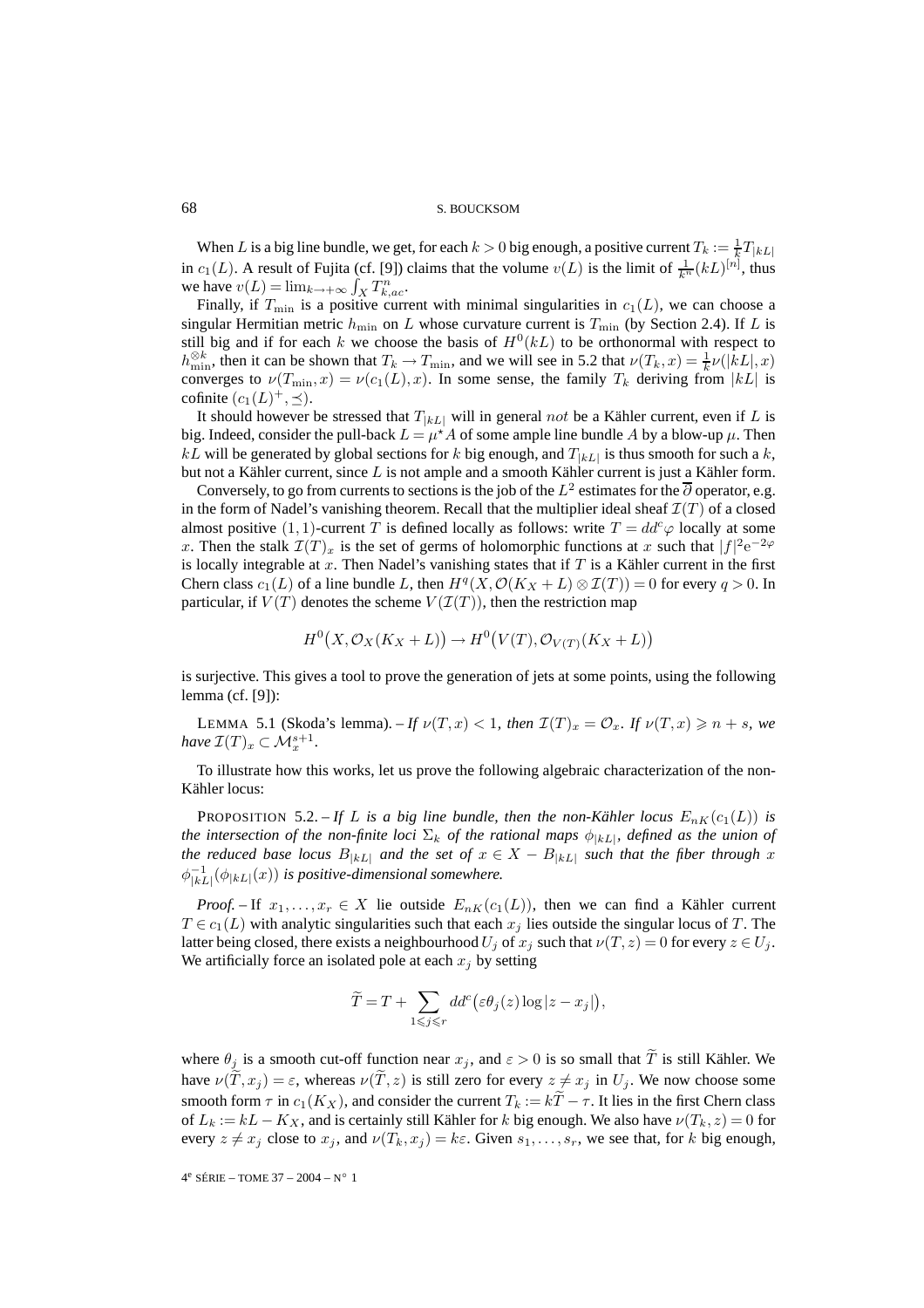each  $x_j$  will be isolated in  $E_1(T_k)$ , whereas  $\mathcal{I}(T_k)_{x_j} \subset \mathcal{M}_{x_j}^{s_j+1}$ , using Skoda's lemma. Nadel's vanishing then implies that the global sections of  $kL$  generate  $s_j$ -jets at  $x_j$  for every j. This implies that the non-finite locus  $\Sigma_k$  is contained in  $E_{nK}(c_1(L))$ .

To prove the converse inclusion, we have to find for each m a Kähler current  $T_m$  in  $c_1(L)$  with  $E_+(T_m) \subset \Sigma_m$ . To do this, we copy the proof of Proposition 7.2 in [6].  $\Box$ 

LEMMA 5.3. – *If* L *is any line bundle such that the non-finite locus*  $\Sigma_m$  *of mL is distinct from* X for some m, then, for every line bundle G, the base locus of  $|kL - G|$  is contained in  $\Sigma_m$  for k *big enough.*

We then take G to be ample, and set  $T_m := \frac{1}{k}(T_{|kL-G|} + \omega)$  with k big enough so that  $B_{|kL-G|} \subset \Sigma_m$  and  $\omega$  a Kähler form in  $c_1(G)$ .

To prove Lemma 5.3, note that  $|mL|$  is not empty, so we can select a modification  $\mu: X \to X$ such that  $\mu^*|mL| = |\tilde{L}| + F$ , where  $|\tilde{L}|$  is base-point free. It is immediate to check that it is enough to prove the lemma for  $L$ , so we can assume from the beginning that  $L$  is base-point free, with  $m = 1$ . We set  $\phi := \phi_{|L|} : X \to \mathbf{P}^N$  and  $\Sigma := \Sigma_1$ . Upon adding a sufficiently ample line bundle to G, it is also clear that we may assume G to be very ample. If  $x \in X$  lies outside Σ, the fiber  $φ^{-1}(φ(x))$  is a finite set, so we can find a divisor  $D ∈ |G|$  which does not meet it. Therefore we have  $\phi(x) \in \mathbf{P}^N - \phi(D)$ , so that for k big enough there exists  $H \in (\mathcal{O}_{\mathbf{P}^N}(k))$  with  $H \ge \phi_* D$  which does not pass through  $\phi(x)$ . The effective divisor  $\phi^* H - D$  is then an element of  $|kL - G|$  which does not pass through x. The upshot is: for every  $x \in X$  outside  $\Sigma$ , we have  $x \in X - B_{kL-G}$  for k big enough. By Nötherian induction, we therefore find k big enough such that  $B_{|kL-G|}$  is contained in  $\Sigma$ , as was to be shown.

#### **5.2. Minimal Lelong numbers**

When L is a big **R**-divisor, we denote by  $L_k := \lfloor kL \rfloor$  the round-down of kL, and by  $R_k := kL - L_k$  the fractional part of kL. We then consider the sequence  $\frac{1}{k} \nu(|L_k|, x)$ . It is easily seen to be subadditive, and therefore  $\nu(||L||, x) := \lim_{k \to +\infty} \frac{1}{k} \nu(|kL|, x)$  exists. We then prove the following

THEOREM 5.4. – If L is a big **R**-divisor on X and  $\alpha := \{L\} \in NS(X)_{\mathbf{R}}$ , then

$$
\nu(\alpha, x) = \nu(||L||, x)
$$

*for every*  $x \in X$ .

*Proof.* – Let  $L = \sum a_j D_j$  be the decomposition of L into its prime components. We choose arbitrary smooth forms  $\eta_j$  in  $\{D_j\}$ , and denote by  $\tau_k := \sum (ka_j - \lfloor ka_j \rfloor) \eta_j$  the corresponding smooth form in  $\{R_k\}$ . Since  $\tau_k$  has bounded coefficients, we can choose a fixed Kähler form  $\omega$ such that  $-\omega \leq \tau_k \leq \omega$  for every k. If E is an effective divisor in  $|L_k|$ , then  $1/k([E] + \tau_k)$  is a current in  $\alpha[-1/k\omega]$ , therefore  $\frac{1}{k}\nu(E,x) \ge \nu(T_{\min,1/k},x)$ , where  $T_{\min,1/k}$  is a current with minimal singularities in  $\alpha$ [-1/k $\omega$ ], and this yields

$$
\lim_{k \to \infty} \frac{1}{k} \nu(|L_k|, x) \ge \lim_{k \to \infty} \nu(T_{\min, 1/k}, x) = \nu(\alpha, x).
$$

In the other direction, we use a related argument in [9], Theorem 1.11. The Ohsawa–Takegoshi– Manivel  $L^2$  extension theorem says in particular that if we are given a Hermitian line bundle  $(A, h<sub>A</sub>)$  with sufficiently positive curvature form, then for every pseudo-effective line bundle G

ANNALES SCIENTIFIQUES DE L'ÉCOLE NORMALE SUPÉRIEURE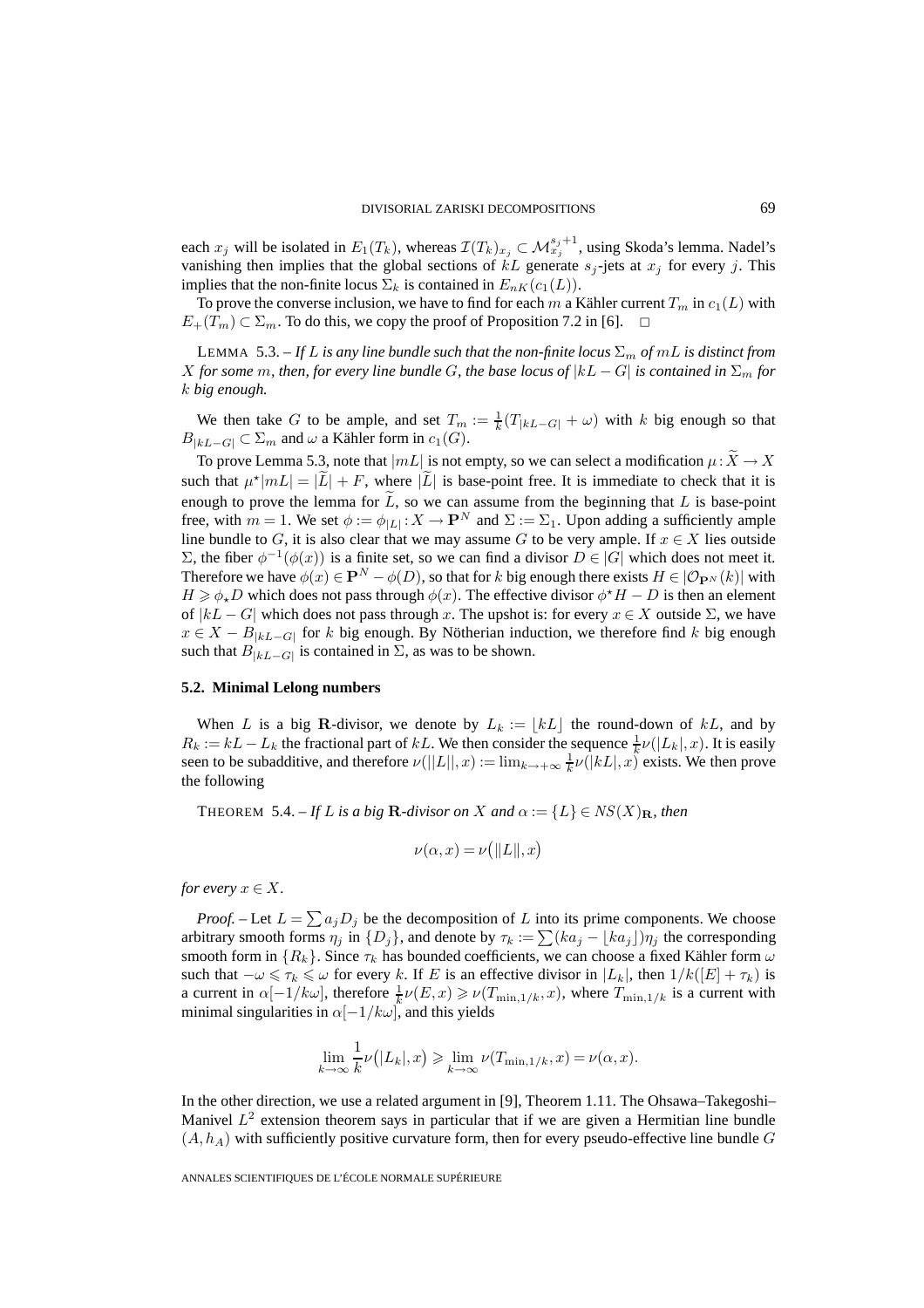and every singular Hermitian metric h on G with positive curvature current  $T \in c_1(G)$  and every  $x \in X$ , the evaluation map

$$
H^0(X, \mathcal{O}(G+A) \otimes \mathcal{I}(T)) \to \mathcal{O}_x(G+A) \otimes \mathcal{I}(T)_x
$$

is surjective, with an  $L^2$  estimate independent of  $(G, h)$  and  $x \in X$ .

We now fix a Hermitian line bundle  $(A, h_A)$  with a sufficiently positive curvature form  $\omega_A$  to satisfy the Ohsawa–Takegoshi theorem. We select a positive current with minimal singularities  $T_{\text{min}}$  in  $\alpha$ , and also a Kähler current T in  $\alpha$ , which is big by assumption; we can then find almost pluri-subharmonic functions  $\varphi_{\rm min}$  and  $\varphi$  on X such that  $T_{\rm min} - dd^c \varphi_{\rm min}$  and  $T - dd^c\varphi$  are smooth. We set  $G_k := L_k - A = kL - R_k - A = (k - k_0)L + (k_0L - R_k - A),$ and fix  $k_0$  big enough so that  $k_0T - \omega - \omega_A$  is a Kähler current. For  $k \geq k_0$ , the current  $T_k := (k - k_0)T_{\min} + (k_0T - \tau_k - \omega_A)$  is then a positive current in  $c_1(G_k)$ , thus we can choose for each k a smooth Hermitian metric  $h_k$  on  $G_k$  such that  $T_k$  is the curvature current of the singular Hermitian metric  $\exp(-2(k - k_0)\varphi_{\min} - 2k_0\varphi)h_k$ . Applying the Ohsawa–Takegoshi to  $G_k$  equipped with this singular Hermitian metric, we thus get a section  $\sigma \in H^0(X, L_k)$  such that

$$
h_k(\sigma(x)) \exp(-2(k - k_0)\varphi_{\min}(x) - 2\varphi(x)) = 1
$$

and

$$
\int\limits_X h_k(\sigma) \exp\bigl(-2(k-k_0)\varphi_{\min} - 2\varphi\bigr) dV \leqslant C_1,
$$

where  $C_1$  does not depend on k and x. If we choose a basis  $\sigma_1, \ldots, \sigma_l$  of  $H^0(X, L_k)$ , we infer from this that

$$
\varphi_{\min}(x) + \frac{1}{k - k_0} \varphi(x) = \frac{1}{2(k - k_0)} \log h_k(\sigma(x))
$$
  

$$
\leq \frac{1}{2(k - k_0)} \log \sum h_k(\sigma_j(x)) + C_2,
$$

where  $C_2$  does not depend on x. The latter inequality comes from the bound on the  $L^2$  norm of σ, since the  $L^2$  norm dominates the  $L^{\infty}$  norm. Therefore

$$
\frac{1}{k-k_0}\nu(|L_k|,x) \leqslant \nu(\varphi_{\min},x) + \frac{C_3}{k-k_0},
$$

where  $C_3$  is a bound on the Lelong numbers of T. If we let  $k \to \infty$  in the last inequality, we get  $\nu(||L||,x) \leqslant \nu(\alpha, x)$  as desired.  $\Box$ 

#### **5.3. Zariski decompositions of a divisor**

The usual setting for the problem of Zariski decompositions is the following: let  $X$  be a projective manifold, and L a divisor on it. One asks when it is possible to find two **R**-divisors P and  $N$  such that:

(i)  $L = P + N$ ,

(ii)  $P$  is nef,

(iii)  $N$  is effective,

(iv)  $H^0(X, kL) = H^0(X, \lfloor kP \rfloor)$  for all  $k > 0$ , where the round-down  $\lfloor F \rfloor$  of an **R**-divisor F is defined coefficient-wise.

$$
4^e\ \text{SÉRIE} -\text{TOME 37} - 2004 - N^\circ\ 1
$$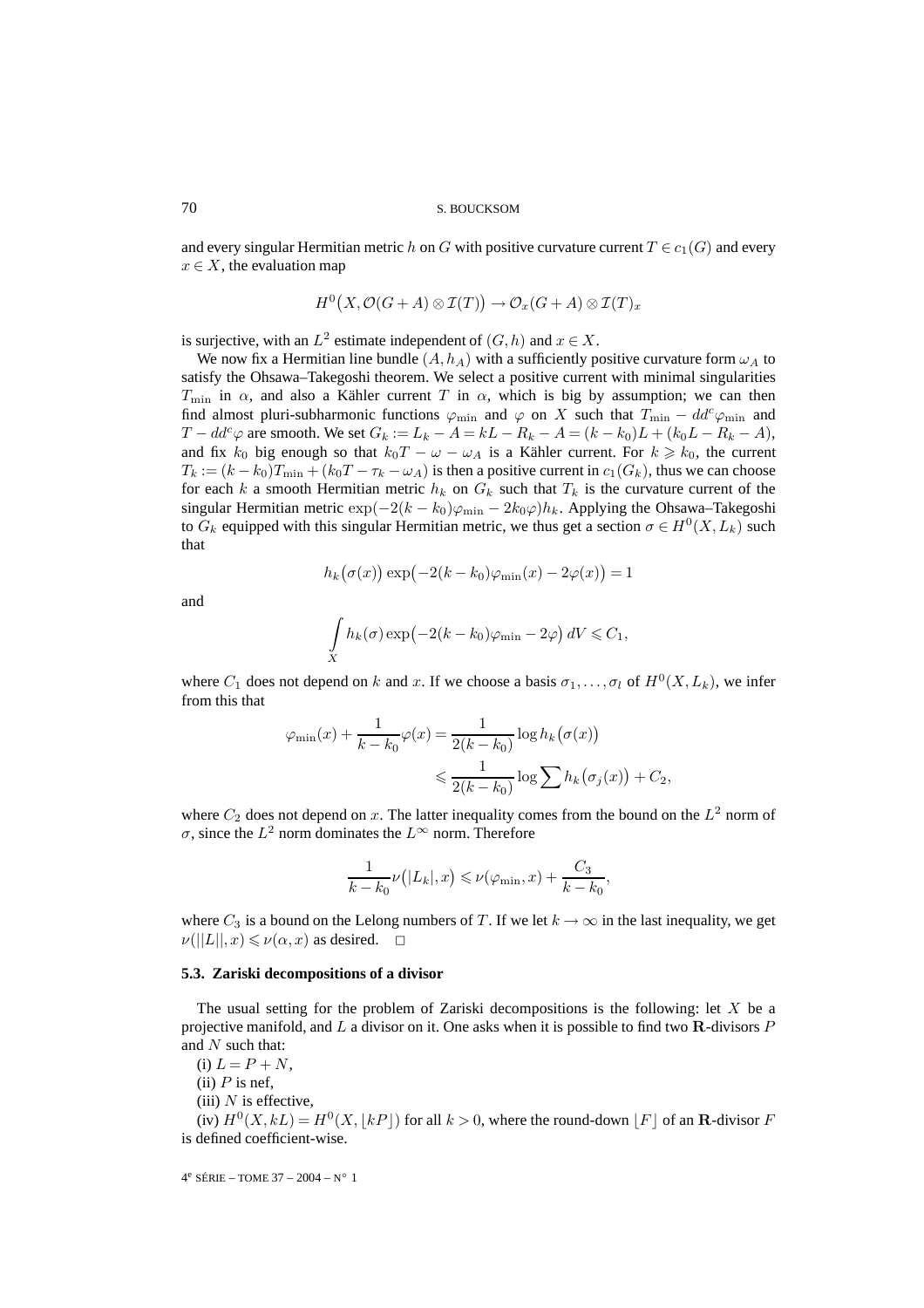This can of course happen only if  $L$  is already pseudo-effective. When this is possible, one says that L admits a Zariski decomposition (over **R** or **Q**, depending whether the divisors are real or rational). We want to show that, for a big divisor  $L$ , this can be read off the negative part  $N({L}).$ 

THEOREM 5.5. – *Let* L *be a big divisor on* X*, and let*

$$
N(L) := N(\lbrace L \rbrace) \quad \text{and} \quad P(L) := L - N(L).
$$

*Then*  $L = P(L) + N(L)$  *is the unique decomposition*  $L = P + N$  *into a modified nef* **R***-divisor* P and an effective **R**-divisor N such that the canonical inclusion  $H^0(|kP|) \to H^0(kL)$  is an *isomorphism for each*  $k > 0$ *.* 

*Proof.* – First, we have to check that  $H^0(X, kL) = H^0(X, [kP(L)])$ . If E is an effective divisor in the linear system  $|kL|$ , we have to see that  $E \geq kN(L)$ . But  $\frac{1}{k}[E]$  is a positive current in  $\{L\}$ , thus  $E \ge kN(L)$ , and so  $E \ge \lceil kN(L) \rceil$  since E has integer coefficients.

Conversely, assume that  $L = P + N$  is a decomposition as in Theorem 5.5. We have to show that  $N = N(L)$ , i.e.  $\nu({L}, D) = \nu(N, D)$  for every prime D. In view of Theorem 5.4, this will be a consequence of the following

LEMMA 5.6. – *Suppose that a big divisor* L writes  $L = P + N$ *, where* P is an **R**-divisor and  $N$  is an effective  ${\bf R}$ -divisor such that  $H^0(X,kL) = H^0(X,\lfloor kP \rfloor)$  for every  $k > 0$ . Then we *have*:

(i) If P is nef, then  $\nu(||L||,x) = \nu(N,x)$  for every  $x \in X$ .

(ii) *If* P *is modified nef, then*  $\nu(||L||, D) = \nu(N, D)$  *for every prime D.* 

*Proof.* – The assumption  $H^0(X, kL) = H^0(X, \lfloor kP \rfloor)$  means precisely that for every  $E \in |kL|$ we have  $E \geqslant \lceil kN \rceil$ , thus  $\nu(|kL|, x) \geqslant \sum_{k} \frac{\lceil ka_j \rceil}{k} \nu(D_j, x)$  if we write  $N = \sum a_j D_j$ . We deduce from this the inequality  $\lim_{k\to\infty}\frac{1}{k}\nu(|k\overline{L}|,x)\geqslant\sum a_j\nu(D_j,x)=\nu(N,x)$ . To get the converse inequalities, notice that

$$
\nu(|kL|,x) \leqslant \nu(|P_k|,x) + \nu(kN,x)
$$

with  $P_k := \lfloor kP \rfloor$  as before; dividing this out by k and letting  $k \to +\infty$ , we deduce

$$
\lim_{k \to \infty} \frac{1}{k} \nu(|kL|, x) \le \lim_{k \to \infty} \frac{1}{k} \nu(kN, x) = \nu(N, x)
$$

when P is nef, since  $\nu({P}, x) = \lim_{k \to \infty} \frac{1}{k}\nu(P_k, x)$  is then always zero, and similarly with D in place of x when P is modified nef (remark that P is big because L is). This concludes the proof of Theorem 5.5.  $\Box$ 

COROLLARY 5.7 (Cutkosky's criterion). – *Let* L *be a big divisor on* X*, and assume that* ν({L}, D) *is irrational for some irreducible divisor* D*. Then there cannot exist a modification*  $\mu\!:\!\widetilde{X}\to X$  such that  $\mu^{\star}L$  admits a Zariski decomposition over  $\mathbf{Q}$ .

*Proof.* – If a modification  $\mu$  as stated exists, then the negative part  $N(\mu^*L)$  has to be rational by Theorem 5.5, and we get a contradiction using the following easy

LEMMA 5.8. – Let  $\alpha$  be a pseudo-effective class on X, and let  $\mu$  :  $X \to X$  be a modification. *Then we have*

$$
N(\alpha) = \mu_{\star} N(\mu^{\star} \alpha).
$$

*Proof.* – Very easily checked using that a modification is an isomorphism in codimension 1.  $\square$ 

ANNALES SCIENTIFIQUES DE L'ÉCOLE NORMALE SUPÉRIEURE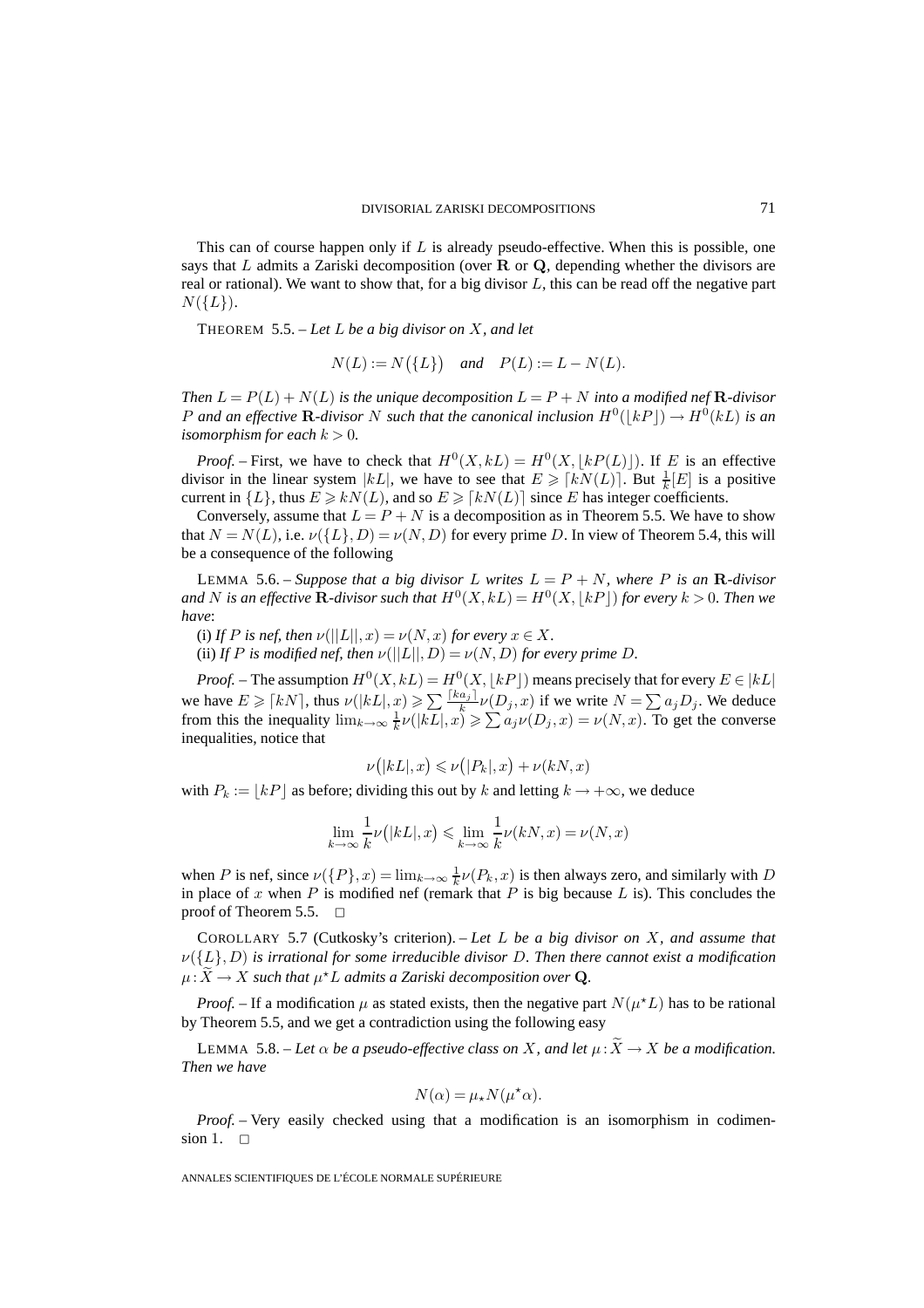#### **5.3.1. An example of Cutkosky**

We propose to analyze in our setting an example due to S.D. Cutkosky [3] of a big line bundle  $L$  on a 3-fold  $X$  whose divisorial Zariski decomposition is not rational, but whose Zariski projection  $Z({L})$  is nef. We start from any projective manifold Y for which  $\mathcal{N}_Y = \mathcal{E}_Y$ . Thus Y might be a smooth curve or any manifold with nef tangent bundle (cf. [8]). We pick two very ample divisors D and H on Y, and consider  $X := P(\mathcal{O}(D) \oplus \mathcal{O}(-H))$ , with its canonical projection  $\pi: X \to Y$ . If we denote by  $L := \mathcal{O}(1)$  the canonical relatively ample line bundle on  $X$ , then it is well known that

$$
H^{1,1}(X,\mathbf{R}) = \pi^* H^{1,1}(Y,\mathbf{R}) \oplus \mathbf{R}L.
$$

Since D is ample, L is big, but it will not be nef since  $-H$  is not. We are first interested in the divisorial Zariski decomposition of L. We have a hypersurface  $E := \mathbf{P}(\mathcal{O}(-H)) \subset X$ , and since D has a section, we see that  $E + \pi^* D \in |L|$ . Therefore we get  $N(L) \le N(\pi^* D) + E$ ; but  $\pi^* D$ is nef, so has  $N(\pi^*D) = 0$ , and we deduce  $N(L) \leq E$ . Consequently,  $N(L) = \mu_L E$  for some  $0 \leq \mu_L \leq 1$ , and  $L = Z(L) + \mu_L E$ . We claim that

$$
\mu_L=\min\bigl\{t>0,(L-tE)_{|E}\in\mathcal{N}_E\bigr\}.
$$

First, we have  $L - tE = \pi^*D + (1 - t)E$ , and since  $\pi^*D$  is nef, we get that the non-nef locus  $E_{nn}(L - tE)$  is contained in E for  $0 < t < 1$ . Therefore  $L - tE \in \mathcal{N}_X$  iff  $(L - tE)|_E \in \mathcal{N}_E$ . If this is the case, we have  $N(L) \le N(L - tE) + tE = tE$ , and thus  $t \ge \mu_L$ . Conversely, since  $L - \mu_L E = Z(L)$  lies in  $\mathcal{M}\mathcal{N}$ , we get that  $Z(L)_{|E} \in \mathcal{E}_E = \mathcal{N}_E$  by Proposition 2.4 (since E is isomorphic to Y via  $\pi$ ), and we deduce the equality. Now, notice that the projection  $\pi$  induces an isomorphism  $E \to Y$  such that L becomes  $-H$  and thus  $E_{|E}$  becomes  $-D-H$ . The condition  $(L - tE)_{|E} \in \mathcal{N}_E$  is turned into  $-H + t(D + H) \in \mathcal{N}_Y$ , and we get in the end

$$
\mu_L = \min\{t > 0, -H + t(D + H) \in \mathcal{N}_Y\}.
$$

The picture can be made more precise:

PROPOSITION 5.9. – (i) *The nef cone*  $\mathcal{N}_X$  *is generated by*  $\pi^* \mathcal{N}_Y$  *and*  $L + \pi^* H$ *.* 

(ii) *The pseudo-effective cone*  $\mathcal{E}_X$  *is generated by*  $\pi^* \mathcal{N}_Y$  *and by* E.

(iii) *The only exceptional divisor on* X *is* E*, and the modified Kähler cone coincides with the Kähler cone. The Zariski projection* Z(α) *of a pseudo-effective class* α *is thus the projection of*  $\alpha$  *on*  $\mathcal{N}_X$  *parallel to*  $\mathbf{R}_+E$ *.* 

*Proof.* – Given line bundles  $L_1, \ldots, L_r$  on a compact Kähler manifold Y, a class  $\alpha = \pi^* \beta$ over

$$
X:=\mathbf{P}(L_1\oplus\cdots\oplus L_r)
$$

is nef (respectively pseudo-effective) iff  $\beta$  is. A class  $\alpha = \mathcal{O}(1) + \pi^* \beta$  is nef iff  $\beta + L_j$  is nef for all j, and  $\alpha$  is big iff the convex cone generated by  $\beta + L_1, \ldots, \beta + L_r$  meets the big cone of Y, which condition is equivalent (by homogeneity) to:  $\beta + \text{conv}(L_1,\ldots,L_r)$  meets the big cone; finally  $\alpha$  is pseudo-effective iff  $\beta + \text{conv}(L_1, \dots, L_r)$  meets  $\mathcal{E}_Y$ . In our case  $\alpha = \pi^* \beta + L$ is thus nef iff  $\beta - H$  is nef, and  $\alpha$  is pseudo-effective iff  $\alpha + [-H, D]$  meets  $\mathcal{N}_Y$ . The latter condition is clearly equivalent to  $\alpha - D \in \mathcal{N}_Y$ . Now an arbitrary class  $\alpha$  on X uniquely writes  $\alpha = tL + \pi^* \beta$ . If  $\alpha$  is pseudo-effective, then  $t \ge 0$  (since L is relatively ample); if  $t = 0$ , then  $\alpha \in \pi^* \mathcal{N}_Y$ . Otherwise, we may assume by homogeneity that  $t = 1$ , and thus (i) and (ii) follow from the above discussion.

 $4^e$  SÉRIE – TOME 37 – 2004 – N° 1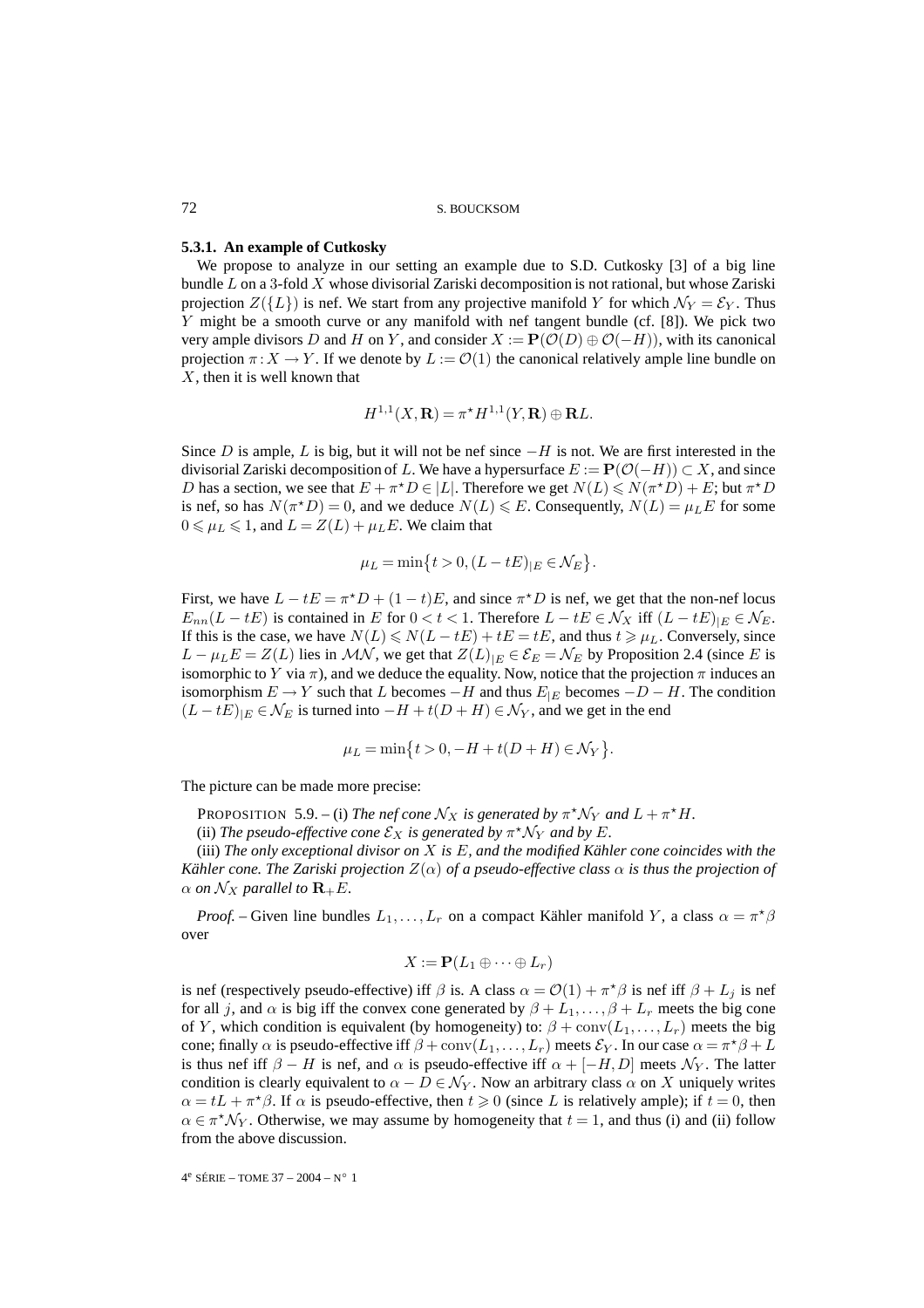By (ii), a pseudo-effective class  $\alpha$  writes  $\pi^* \beta + tE$  with  $\beta$  nef. Therefore we get  $N(\alpha) \leq tE$ , and E is thus the only exceptional divisor on X. In fact, we even have  $E_{nn}(\alpha) \subset E$ , and thus  $\alpha$  is nef iff  $\alpha_{|E}$  is nef. In particular, we see that  $\mathcal{MK} = \mathcal{K}$  as desired (use Proposition 2.4 again).  $\Box$ 

We now assume that Y is a surface. The assumption  $\mathcal{N}_Y = \mathcal{E}_Y$  implies that  $\mathcal{N}_Y = \overline{\mathcal{P}}_Y = \mathcal{E}_Y$ , and  $\mu_L$  is none but the least of the two roots of the quadratic polynomial in  $t$  ( $-H$  +t( $D + H$ ))<sup>2</sup>; it will thus be irrational for most choices of  $H$  and  $D$  (on, say, an abelian surface). This already yields that the divisorial Zariski decomposition of the rational class  $c_1(L)$  will not be rational in general, that is, the analogue of Corollary 4.11 is not true in general on a 3-fold.

Since  $Z(L)$  is nef, the volume of L is just  $v(Z(L)) = Z(L)^3$ , with

$$
Z(L) = (1 - \mu_L)L + \mu_L \pi^* D.
$$

The cubic intersection form is explicit on  $H^{1,1}(X,\mathbf{R})$  from the relations

$$
L^3 - \pi^*(D - H) \cdot L^2 - D \cdot H \cdot L = 0
$$

and  $\pi_{\star}L = 1$ ,  $\pi_{\star}L^2 = D - H$ , thus we can check that  $v(L)$  is an explicit polynomial of degree 3 in  $\mu_L$  which is also irrational for most choices of D and H. We conclude: there exists a big line bundle on a projective 3-fold with an irrational volume, by contrast with Proposition 4.12.

#### **Appendix A. Nakayama's algebraic approach**

#### **A.1. Algebraic minimal multiplicities**

In this appendix, we will briefly survey Nakayama's algebraic approach to the divisorial Zariski decomposition. Consider a projective manifold X, and a big **R**-divisor B on it. Denote by  $|B|$  the set of effective **R**-divisors which are linearly equivalent to B, in the sense that their round-downs are linearly equivalent and their fractional part coincide, and by  $|B|_Q := \bigcup_{k>0} \frac{1}{k} |kB|$  the set of effective **R**-divisors which are **Q**-linearly equivalent to *B*. Nakayama then sets for every  $x \in X$ :

$$
\sigma_x(B):=\inf\bigl\{\nu(D,x),D\in |B|_{\mathbf Q}\bigr\}.
$$

This is clearly homogeneous and convex with respect to B, and is zero for every  $x \in X$  as soon as B is ample. Note that it is none but what we denoted by  $\nu(||B||, x)$  in 5.2. Now take B as before, and fix an ample **R**-divisor A such that  $B - A =: C$  is effective. If D is numerically equivalent to B and  $\varepsilon > 0$  is given, we have  $(1 + \varepsilon)B = (B - D + \varepsilon A) + D + \varepsilon C$ , where  $B - D + \varepsilon A$  is ample, and thus  $(1+\varepsilon)\sigma_x(B) \leqslant \sigma_x(D)+\varepsilon\sigma_x(C)$  by homogeneity and convexity. Letting  $\varepsilon$  go to zero, we get  $\sigma_x(B) \leq \sigma_x(D)$ , which shows by symmetry that  $\sigma_x(B) = \inf \{ \nu(D, x), D \in |B|_{\mathbf{R}} \},$ where  $|B|_R$  is the set of effective **R**-divisors numerically equivalent to B. This argument, due to Nakayama, shows that the minimal multiplicity  $\sigma_x(B)$  of the big **R**-divisor B only depends on its numerical class, and is computed as a limit  $\lim_{k\to+\infty} \nu(B_k, x)$  for some sequence  $B_k \in |B|_{\mathbf{R}}$ . But the latter set is non-compact, and admits as a natural compactification the set of all closed positive currents cohomologous to B. The limit object which computes  $\sigma_x(B)$  is then a closed positive current with minimal singularities, and  $\sigma_x(B)$  is just the minimal multiplicity  $\nu(\alpha, x)$  we have defined, if  $\alpha := \{B\}$  is the cohomology class of  $B$  – this is the content of our Theorem 5.4.

Going back to the algebraic setting, Nakayama defines  $\sigma_x(D)$  for an arbitrary pseudo-effective **R**-divisor D as the limit of  $\sigma_x(D + \varepsilon A)$ , where A is ample. Each of the formal properties of the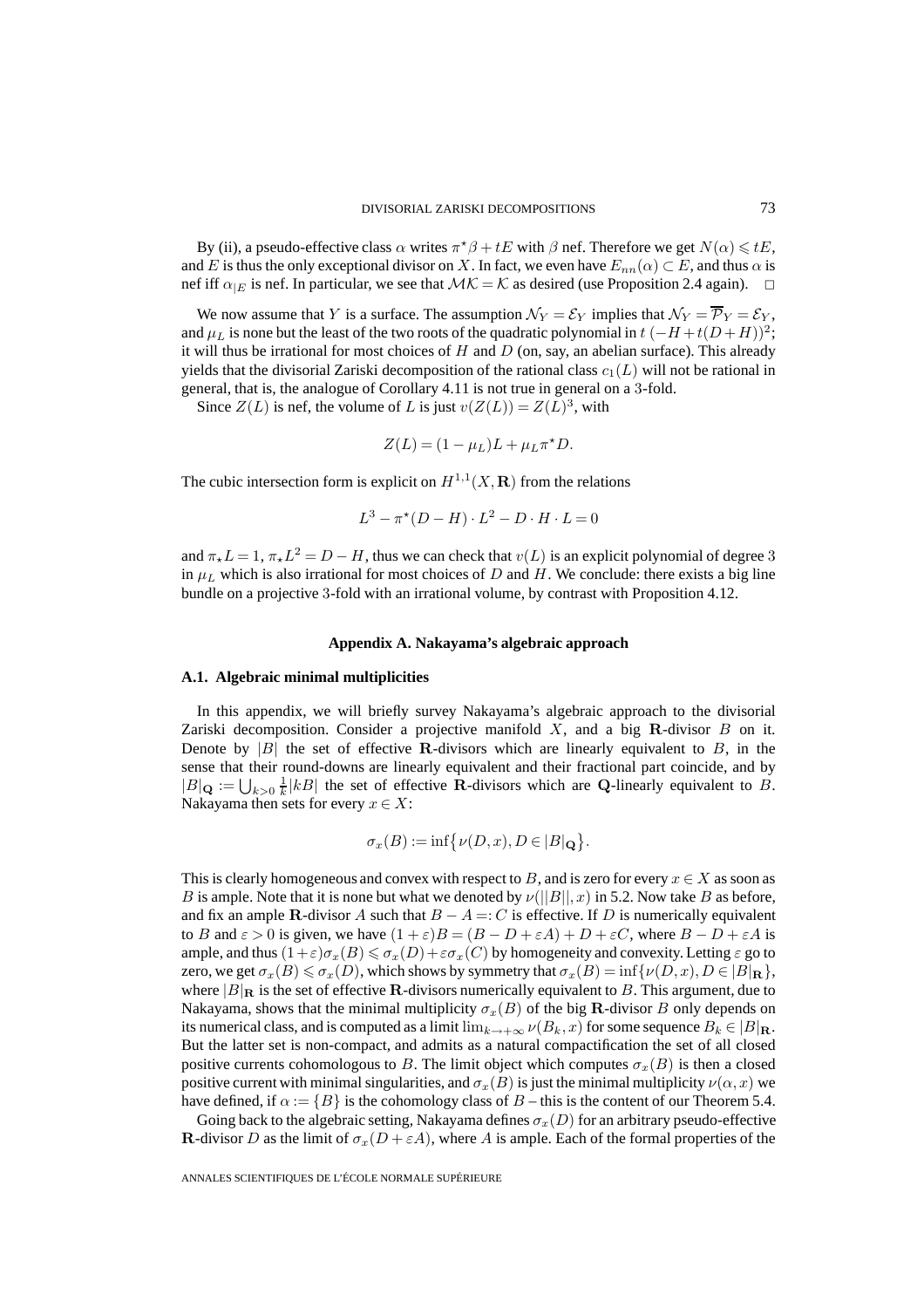minimal multiplicities (continuity, finiteness of the divisorial part of the non-nef locus, . . . ) are established by Nakayama using divisors only, and then going to the limit. The crucial point, as in the argument above, is that ampleness is a numerical property.

We will now present an algebraic characterization of the non-nef locus given in [16]. Just as a pseudo-effective class is the numerical analogue of an effective divisor, a nef class is the analogue of a base-point free divisor. The non-nef locus is thus a "numerical base locus", and Nakayama relates it to the usual base loci by proving the

THEOREM A.1. – *There exists a sufficiently ample divisor* A *on* X *such that*: *if* D *is a pseudoeffective divisor, then its non-nef locus is the union of all the base loci of*  $|kD + A|$  *for*  $k \ge 0$ *.* 

Nakayama's proof uses the Kawamata–Viehweg vanishing theorem, but is most easily explained using Nadel's formulation: take A to be any ample divisor such that  $A - K_X - nH$  is still ample, where H is very ample. Then one can find, for every  $x \in X$ , a Kähler current T in the class of  $A - K_X$  with an isolated singularity at x such that  $\nu(T, x) = n$ . Suppose now that  $x$  is a nef point of D. Then one can find currents in its class which are smooth near  $x$  and with an arbitrarily small negative part; using the current T above, we can thus find for every  $k > 0$ a Kähler current in  $kD + A - K_X$  with an isolated singularity at x of multiplicity n. Skoda's lemma and Nadel's vanishing then imply that  $kD + A$  is free at x.

#### **A.2. Two counter-examples**

We now present two constructions from [16], based on the same ideas as Cutkosky's Example 5.3.1, which provide counter-examples to natural questions concerning Zariski decompositions.

The first case is a discontinuous minimal multiplicity (cf. Proposition 3.5): let  $L$  be a nef line bundle squaring to zero over a surface  $Y$  whose nef cone coincides with its positive cone (such as an abelian surface), and set  $\pi$ :  $X = P(\mathcal{O} \oplus \mathcal{O}(-L)) \rightarrow Y$ , and  $D_0 := P(\mathcal{O}(-L)) \subset X$ . As in 5.3.1, one checks that if  $\alpha = \pi^* \beta + H$  is a pseudo-effective class on X, then  $\nu(\alpha, D_0)$  is the least real number  $t \ge 0$  such that  $\beta - (1 - t)L$  is nef. If we choose  $\beta \in \partial P$  and  $\varepsilon > 0$ , then  $(\beta - \varepsilon L)^2 = -2\varepsilon \beta \cdot L \le 0$ , and this is zero iff  $\beta$  is proportional to L, since  $L^{\perp}$  meets  $\partial \mathcal{P}$  along **R**L by the non-degeneracy of the intersection form. It follows that  $\nu(\pi^*L + H, D_0) = 0$ , whereas  $\nu(\pi^*\beta + H, D_0) = 1$  as soon as  $\beta \in \partial \mathcal{P}$  is not proportional to L. In particular,  $\alpha \mapsto \nu(\alpha, D_0)$  is not continuous at  $\pi^*L + H$ .

The second example is much more important but also much more involved, and we will only describe it. It yields a nef and big line bundle  $L$  on a 4-fold  $X$  for which no modification  $\mu: \widetilde{X} \to X$  can be found so that  $Z(\mu^*L)$  be nef. In other words, it shows the non-existence of a Zariski decomposition in general, even in its most optimistic form. To get this, one starts again from a surface Y whose nef cone is the closure of  $P$ , and which also admits two ample line bundles  $A_1$  and  $A_2$  whose cohomology classes are not proportional (for instance an abelian surface with Picard number at least 2). Then one considers  $\pi$  :  $X = P(\mathcal{O} \oplus \mathcal{O}(A_1) \oplus \mathcal{O}(A_2)) \rightarrow Y$ ,  $H := \mathcal{O}(1)$  and a big class  $\alpha = \pi^* \beta + H$  which satisfies the following conditions:

(i)  $\beta$  is not nef.

(ii)  $\beta + A_1$  and  $\beta + A_2$  are nef.

As in 5.3.1, one then checks that  $\alpha$  is nef in codimension 1 but not nef. Its non-nef locus is  $V = D_1 \cap D_2$ , with  $D_1 = \mathbf{P}(\mathcal{O} \oplus \mathcal{O}(A_2)) \subset X$  and  $D_2 = \mathbf{P}(\mathcal{O} \oplus \mathcal{O}(A_1)) \subset X$ . The minimal multiplicity  $\nu(\alpha, x) = \nu$  is furthermore constant for  $x \in V$ , equal to the least real number  $t \geq 0$ such that  $\beta + t[a_1, a_2]$  meets  $\overline{P}$ . Let us add the following third requirement:

(iii)  $\beta + \nu[a_1, a_2]$  is tangent to  $\overline{P}$  at  $\beta + \nu x$  for some  $x \in [a_1, a_2]$ .

In order to get a Zariski decomposition of  $\alpha$ , the idea is to successively blow up the non-nef loci and subtract the divisorial part at each step. Thus we set  $X_0 := X$ ,  $E_0 := D_1$ ,  $G_0 := D_2$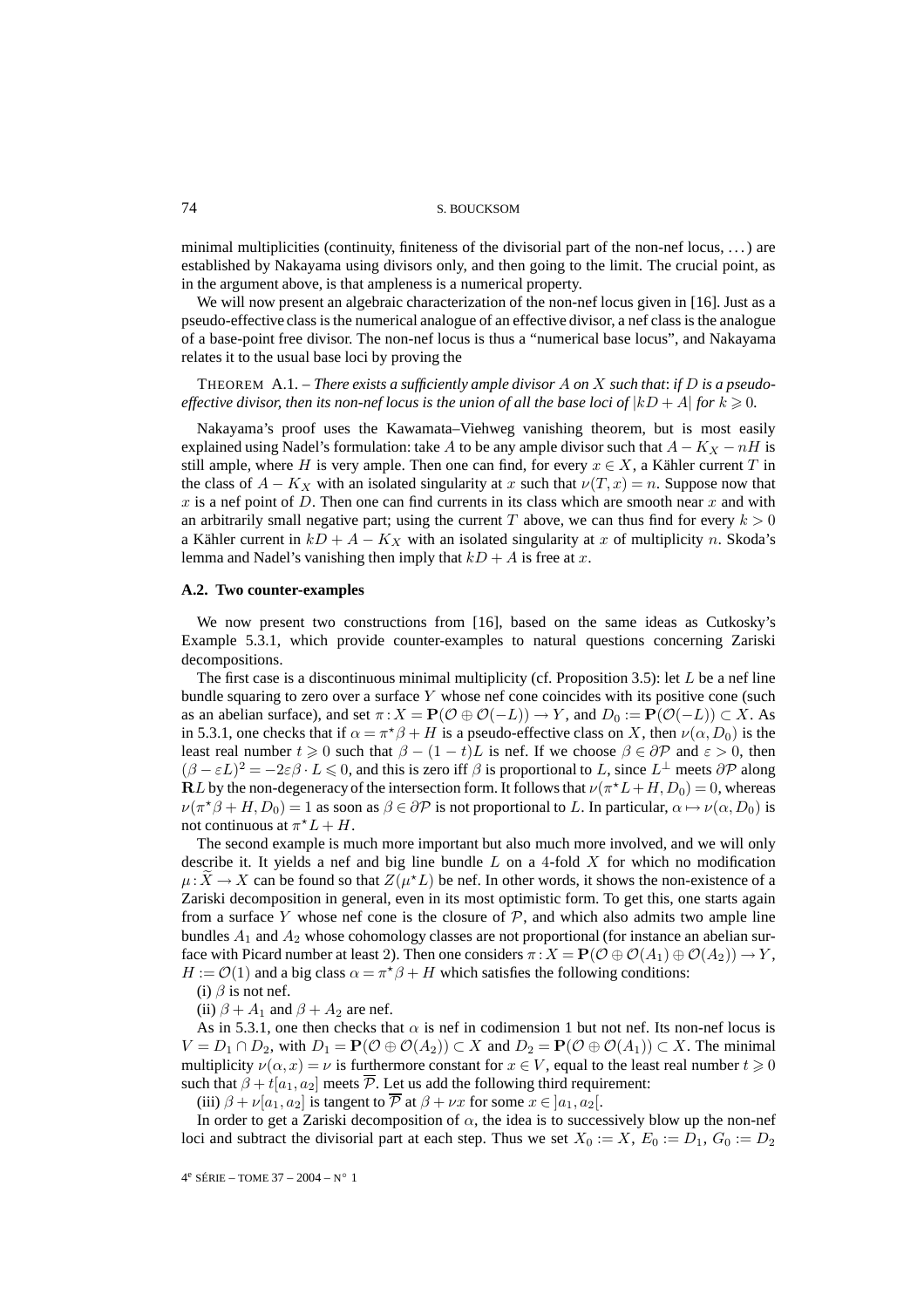and  $V_0 := V$ . Consider the blow-up  $\pi_1 : X_1 \to X_0$  along  $V_0$  with exceptional divisor  $E_1$ . Denote by  $G_1$  the strict transform of  $G_0$ , which is a smooth hypersurface of  $X_1$  meeting  $E_1$ transversally along a surface  $V_1$  isomorphic to  $V$  under the projection map. Define inductively  $\pi_n: X_n \to X_{n-1}$  as the blow-up along  $V_{n-1}$ , with exceptional divisor  $E_n$ , and let  $G_n$  be the strict transform of  $G_{n-1}$ , which cuts  $E_n$  transversally along a surface  $V_n$  isomorphic to V by projection. At each step, set  $\alpha_n := Z(\mu_n^* \alpha_{n-1})$ , which is also equal to  $\pi_n^* \alpha_{n-1}$  –  $\nu(\alpha_{n-1}, V_{n-1})\{E_n\}$  thanks to the relation

$$
\nu(\pi_n^{\star}\alpha_{n-1},E_n)=\nu(\alpha_{n-1},V_{n-1})
$$

(this is easy to obtain in the algebraic setting, but can also be proved in the more general analytic setting). In other words,  $\alpha_n$  is the residual part of  $\pi_n^* \alpha_{n-1}$  once its negative divisorial part has been subtracted. Then the main fact proved in [16] is that  $V_n$  is contained in the non-nef locus of  $\alpha_n$  for every *n*, i.e. that  $\nu_n := \nu(\alpha_n, V_n)$  is positive.

We will not reproduce the proof of this fact, which is long and technical, but we will give the proof of the following criterion from [16] which enables to conclude that there exists NO modification  $\mu: X \to X$  such that  $Z(\mu^* \alpha)$  is nef.

LEMMA A.2. – Let  $\pi_n: X_n \to X_{n-1}$  be a sequence of blow-ups with smooth 2-codimensional *centre*  $V_{n-1} \subset X_{n-1}$  *and exceptional divisor*  $E_n \subset X_n$ *, and let*  $\alpha_0$  *be a big class on*  $X_0$  *which is nef in codimension* 1*, and such that*:

(i)  $V_n \subset E_n$  *for each n.* 

(ii)  $V_n$  *is contained in the non-nef locus of the strict transform*  $\alpha_n \in H^{1,1}(X_n,\mathbf{R})$  *of*  $\alpha_0$  *under*  $\pi_n$ .

Then there exists no modification  $\mu_0$  :  $\widetilde{X}_0 \to X_0$  such that  $Z(\mu_0^{\star} \alpha_0)$  is nef.

*Proof. –* Argue by contradiction. Then one can build two sequences of modifications  $\mu_n: \tilde{X}_n \to X_n$  and  $\tilde{\pi}_n: \tilde{X}_n \to \tilde{X}_{n-1}$  such that  $\mu_{n-1} \circ \tilde{\pi}_n = \pi_n \circ \mu_n$ . Let  $\tilde{\alpha}_0 := \mu_0^{\star} \alpha_0$  and  $\tilde{\alpha}_n$ be the pull-back of  $\tilde{\alpha}_0$  under the composed map  $X_n \to X_0$ . Then the nefness of  $Z(\tilde{\alpha}_0)$  implies that the Zariski decomposition of  $\tilde{\alpha}_n$  is just the pull-back of that of  $\tilde{\alpha}_0$  for each n. In particular, the number of prime divisors in the negative part of  $\tilde{\alpha}_n$  is independent of n. On the other hand, we claim that the strict transform of  $E_n \subset X_n$  under  $\mu_n$  is contained in the non-nef locus of  $\tilde{\alpha}_n$ , which will imply that the number of components of its negative part is strictly increasing with  $n$ , and will thus yield a contradiction. Actually, the claim is an immediate consequence of the fact that  $E_n$  is contained in the non-nef locus of  $\pi_n^* \alpha_{n-1}$ , which in turn follows from the formula

$$
\nu(\pi_n^{\star}\alpha_{n-1},E_n)=\nu(\alpha_{n-1},V_{n-1})
$$

(cf. above).  $\square$ 

#### **REFERENCES**

- [1] BOUCKSOM S., Le cône kählérien d'une variété hyperkählérienne, *C. R. Acad. Sci. Paris Sér. I Math.* **333** (2001) 935–938.
- [2] BOUCKSOM S., On the volume of a line bundle, math.AG/0201031, 2002.
- [3] CUTKOSKY S.D., Zariski decomposition of divisors on algebraic varieties, *Duke Math. J.* **53** (1986) 149–156.
- [4] DEMAILLY J.-P., Estimations  $L^2$  pour l'opérateur  $\overline{\partial}$  d'un fibré vectoriel holomorphe semi-positif au dessus d'une variété kählérienne complète, *Ann. Sci. École Norm. Sup.* **15** (1982) 457–511.